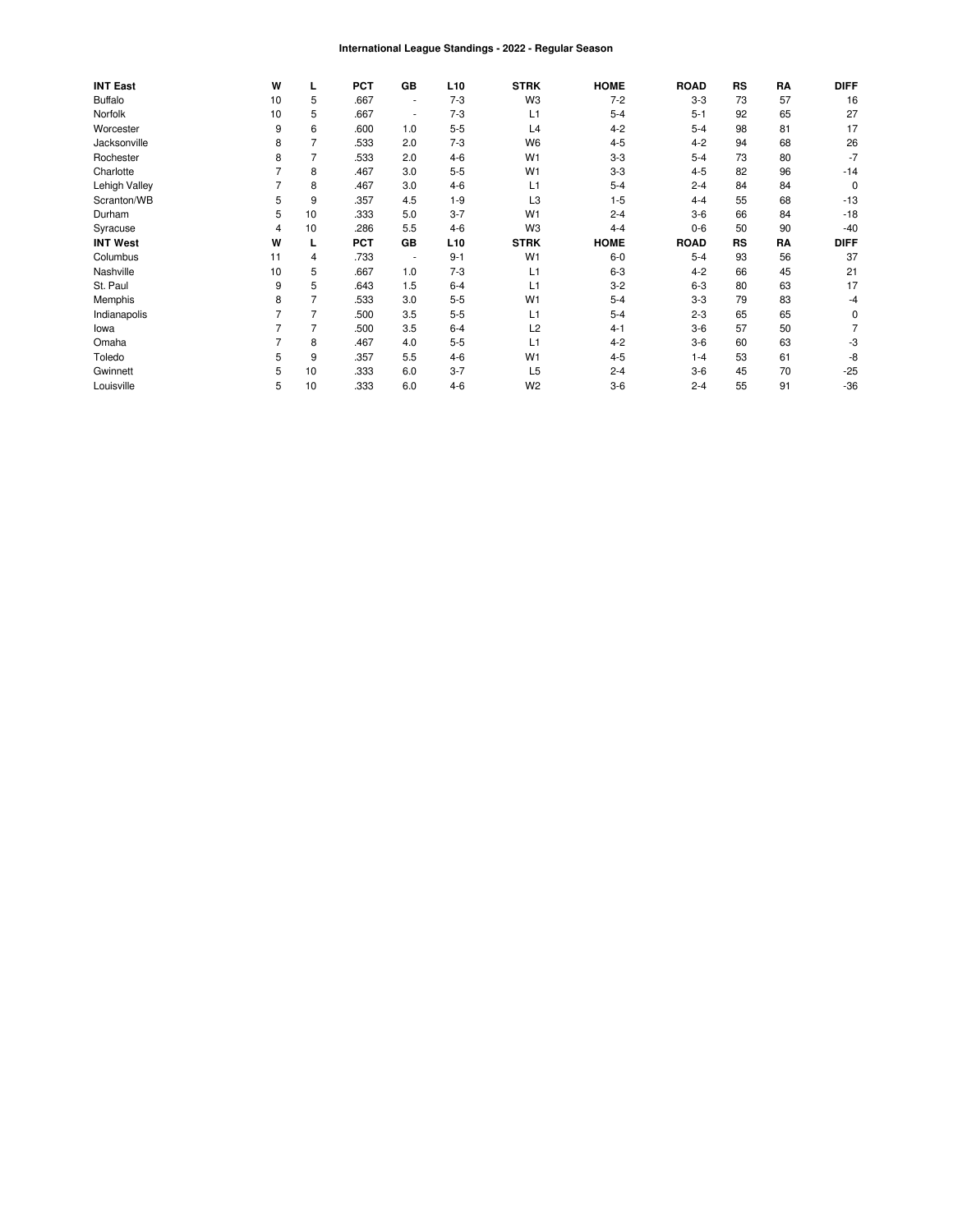### **International Hitting Leaders - 2022 - Regular Season - Qualified Players**

|                                                   | <b>AVG</b>                                                                                                                                                    |                                                                                                                            |                                                                                                                                                        |                                                            | <b>HR</b>                                                                                                                           |                                                                                                       |                                                            |                                                              | RBI                                                                                                 |                                                                                                 |                                               |                                                                           | <b>OBP</b>                                                                                                                             |                                                                                                              |                                                                   |
|---------------------------------------------------|---------------------------------------------------------------------------------------------------------------------------------------------------------------|----------------------------------------------------------------------------------------------------------------------------|--------------------------------------------------------------------------------------------------------------------------------------------------------|------------------------------------------------------------|-------------------------------------------------------------------------------------------------------------------------------------|-------------------------------------------------------------------------------------------------------|------------------------------------------------------------|--------------------------------------------------------------|-----------------------------------------------------------------------------------------------------|-------------------------------------------------------------------------------------------------|-----------------------------------------------|---------------------------------------------------------------------------|----------------------------------------------------------------------------------------------------------------------------------------|--------------------------------------------------------------------------------------------------------------|-------------------------------------------------------------------|
| #<br>1<br>$\overline{c}$<br>3<br>4<br>5<br>6<br>6 | Player<br>Leblanc, C<br>Refsnyder, R<br>Guthrie, D<br>Rivera, E<br>Large, C<br>Banks, N<br>Mitchell, C                                                        | Team<br>JAX<br><b>WOR</b><br>LHV<br>OMA<br><b>BUF</b><br><b>ROC</b><br>IND                                                 | <b>AVG</b><br>.410<br>.400<br>.395<br>.378<br>.375<br>.372<br>.372                                                                                     | #<br>$\mathbf{1}$<br>2<br>2<br>2<br>2<br>6                 | Player<br>Gorman, N<br>Fitzgerald, R<br>Rizer, J<br>Yepez, J<br>Young, J<br>7 tied                                                  | Team<br><b>MEM</b><br>WOR<br><b>NOR</b><br><b>MEM</b><br><b>IOW</b>                                   | HR<br>$\overline{7}$<br>5<br>5<br>5<br>5<br>$\overline{4}$ | #<br>$\mathbf{1}$<br>2<br>3<br>3<br>5<br>5<br>$\overline{7}$ | Player<br>Cordero, F<br>Yepez, J<br>Díaz, L<br>Palka, D<br>Fitzgerald, R<br>Nevin, T<br>Palacios, R | Team<br><b>WOR</b><br><b>MEM</b><br><b>JAX</b><br><b>SYR</b><br><b>WOR</b><br><b>NOR</b><br>COL | RBI<br>18<br>16<br>15<br>15<br>14<br>14<br>13 | #<br>1<br>2<br>3<br>4<br>5<br>6<br>7                                      | Player<br>Refsnyder, R<br>Leblanc, C<br>Taylor, S<br>Large, C<br>Rivera, E<br>Castro, R<br>Tolman, M                                   | Team<br><b>WOR</b><br><b>JAX</b><br><b>BUF</b><br><b>BUF</b><br><b>OMA</b><br><b>IND</b><br><b>COL</b>       | <b>OBP</b><br>551<br>.500<br>.481<br>.474<br>.472<br>.462<br>.449 |
| 8<br>9                                            | García, L                                                                                                                                                     | <b>ROC</b>                                                                                                                 | .348                                                                                                                                                   |                                                            |                                                                                                                                     |                                                                                                       |                                                            | 7<br>7                                                       | Paredes, I                                                                                          | <b>DUR</b>                                                                                      | 13                                            | 8<br>9                                                                    | Pasquantino, V                                                                                                                         | <b>OMA</b>                                                                                                   | .443                                                              |
| 10                                                | González, E<br>2 tied                                                                                                                                         | JAX                                                                                                                        | .346<br>.340                                                                                                                                           |                                                            |                                                                                                                                     |                                                                                                       |                                                            | 10                                                           | Pasquantino, V<br>6 tied                                                                            | <b>OMA</b>                                                                                      | 13<br>12                                      | 10                                                                        | Sands, D<br>2 tied                                                                                                                     | LHV                                                                                                          | .442<br>.439                                                      |
|                                                   |                                                                                                                                                               |                                                                                                                            |                                                                                                                                                        |                                                            |                                                                                                                                     |                                                                                                       |                                                            |                                                              |                                                                                                     |                                                                                                 |                                               |                                                                           |                                                                                                                                        |                                                                                                              |                                                                   |
|                                                   | <b>SLG</b>                                                                                                                                                    |                                                                                                                            |                                                                                                                                                        |                                                            | <b>OPS</b>                                                                                                                          |                                                                                                       |                                                            |                                                              | н                                                                                                   |                                                                                                 |                                               |                                                                           | 2B                                                                                                                                     |                                                                                                              |                                                                   |
| #<br>1<br>2<br>3                                  | Player<br>Fitzgerald, R<br>Leblanc, C<br>Gorman, N                                                                                                            | Team<br><b>WOR</b><br><b>JAX</b><br><b>MEM</b>                                                                             | <b>SLG</b><br>.810<br>.795<br>.755                                                                                                                     | #<br>$\mathbf{1}$<br>2<br>3                                | Player<br>Leblanc, C<br>Fitzgerald, R<br>Rivera, E                                                                                  | Team<br><b>JAX</b><br><b>WOR</b><br><b>OMA</b>                                                        | <b>OPS</b><br>1.295<br>1.206<br>1.183                      |                                                              | # Player<br>1 García, L<br>2 González, E<br>2 Large, C                                              | Team<br><b>ROC</b><br><b>JAX</b><br><b>BUF</b>                                                  | н<br>23<br>18<br>18                           |                                                                           | # Player<br>1 Noll, J<br>2 Lewis, R<br>2 Miranda, J                                                                                    | Team<br><b>ROC</b><br><b>STP</b><br><b>STP</b>                                                               | 2B<br>8<br>$\overline{7}$<br>$\overline{7}$                       |
| 4                                                 | Martin, M                                                                                                                                                     | <b>IND</b>                                                                                                                 | .733                                                                                                                                                   | $\overline{4}$                                             | Refsnyder, R                                                                                                                        | <b>WOR</b>                                                                                            | 1.151                                                      |                                                              | 2 Meneses, J                                                                                        | <b>ROC</b>                                                                                      | 18                                            |                                                                           | 4 Cordero, F                                                                                                                           | <b>WOR</b>                                                                                                   | 6                                                                 |
| 5<br>6<br>7<br>8<br>9                             | Rivera, E<br>White, T<br>Young, J<br>Mitchell, C<br>Fermin, J<br>10 Paredes, I                                                                                | <b>OMA</b><br><b>NAS</b><br><b>IOW</b><br><b>IND</b><br>COL<br><b>DUR</b>                                                  | .711<br>.706<br>.684<br>.674<br>.644<br>.633                                                                                                           | 5<br>6<br>7<br>8<br>9<br>10 <sup>10</sup>                  | Gorman, N<br>White, T<br>Martin, M<br>Fermin, J<br>Mitchell, C<br>Warmoth, L                                                        | <b>MEM</b><br><b>NAS</b><br><b>IND</b><br>COL<br><b>IND</b><br><b>BUF</b>                             | 1.144<br>1.121<br>1.108<br>1.080<br>1.065<br>1.027         | $\overline{2}$<br>6                                          | Stevenson, A<br>7 tied                                                                              | <b>ROC</b>                                                                                      | 18<br>17                                      | 4<br>9                                                                    | 4 Demeritte, T<br>4 Martin, M<br>4 Short, Z<br>Stowers, K<br>10 tied                                                                   | <b>GWN</b><br><b>IND</b><br><b>TOL</b><br><b>NOR</b>                                                         | 6<br>6<br>6<br>6<br>5                                             |
|                                                   |                                                                                                                                                               |                                                                                                                            |                                                                                                                                                        |                                                            |                                                                                                                                     |                                                                                                       |                                                            |                                                              |                                                                                                     |                                                                                                 |                                               |                                                                           |                                                                                                                                        |                                                                                                              |                                                                   |
|                                                   | 3B                                                                                                                                                            |                                                                                                                            |                                                                                                                                                        |                                                            | BB                                                                                                                                  |                                                                                                       |                                                            |                                                              | XBH                                                                                                 |                                                                                                 |                                               |                                                                           | TB                                                                                                                                     |                                                                                                              |                                                                   |
|                                                   | # Player                                                                                                                                                      | Team                                                                                                                       | 3B                                                                                                                                                     | #                                                          | Player                                                                                                                              | Team                                                                                                  | BB                                                         |                                                              | # Player                                                                                            | Team                                                                                            | <b>XBH</b>                                    | #                                                                         | Player                                                                                                                                 | Team                                                                                                         | TB                                                                |
|                                                   | 1 Martin, M<br>2 Casey, D<br>2 Demeritte, T<br>2 Fitzgerald, R<br>2 García, L<br>2 Gonzalez, O<br>2 Robson, J<br>2 Stevenson, A<br>2 Toffey, W<br>2 Vargas, I | <b>IND</b><br><b>ROC</b><br><b>GWN</b><br><b>WOR</b><br><b>ROC</b><br>COL<br><b>TOL</b><br><b>ROC</b><br>LHV<br><b>IOW</b> | 3<br>$\overline{c}$<br>$\overline{2}$<br>$\overline{c}$<br>$\overline{c}$<br>$\overline{2}$<br>$\overline{c}$<br>$\overline{c}$<br>$\overline{c}$<br>2 | $\mathbf{1}$<br>1<br>3<br>3<br>5<br>5<br>5<br>5<br>5<br>10 | Sands, D<br>Taylor, S<br>Andreoli, J<br>Tolman, M<br>Casas, T<br>Castillo, I<br>Castro, R<br>Pasquantino, V<br>Sánchez, Y<br>5 tied | LHV<br><b>BUF</b><br>LHV<br>COL<br><b>WOR</b><br><b>OMA</b><br><b>IND</b><br><b>OMA</b><br><b>WOR</b> | 13<br>13<br>12<br>12<br>11<br>11<br>11<br>11<br>11<br>10   | 7                                                            | 1 Martin, M<br>2 Demeritte, T<br>2 Noll, J<br>4 Cordero, F<br>4 Lewis, R<br>4 Paredes, I<br>7 tied  | <b>IND</b><br><b>GWN</b><br><b>ROC</b><br><b>WOR</b><br><b>STP</b><br><b>DUR</b>                | 11<br>10<br>10<br>9<br>9<br>9<br>8            | 1<br>2<br>3<br>4<br>5<br>5<br>7<br>$\overline{7}$<br>$\overline{7}$<br>10 | Gorman, N<br>García, L<br>Fitzgerald, R<br>Martin, M<br>Cordero, F<br>Rivera, E<br>Leblanc, C<br>Paredes, I<br>Pérez, C<br>Gonzalez, O | <b>MEM</b><br>ROC<br><b>WOR</b><br>IND<br><b>WOR</b><br><b>OMA</b><br>JAX<br><b>DUR</b><br><b>CLT</b><br>COL | 37<br>36<br>34<br>33<br>32<br>32<br>31<br>31<br>31<br>30          |
|                                                   | R                                                                                                                                                             |                                                                                                                            |                                                                                                                                                        |                                                            | <b>SB</b>                                                                                                                           |                                                                                                       |                                                            |                                                              | CS                                                                                                  |                                                                                                 |                                               |                                                                           |                                                                                                                                        |                                                                                                              |                                                                   |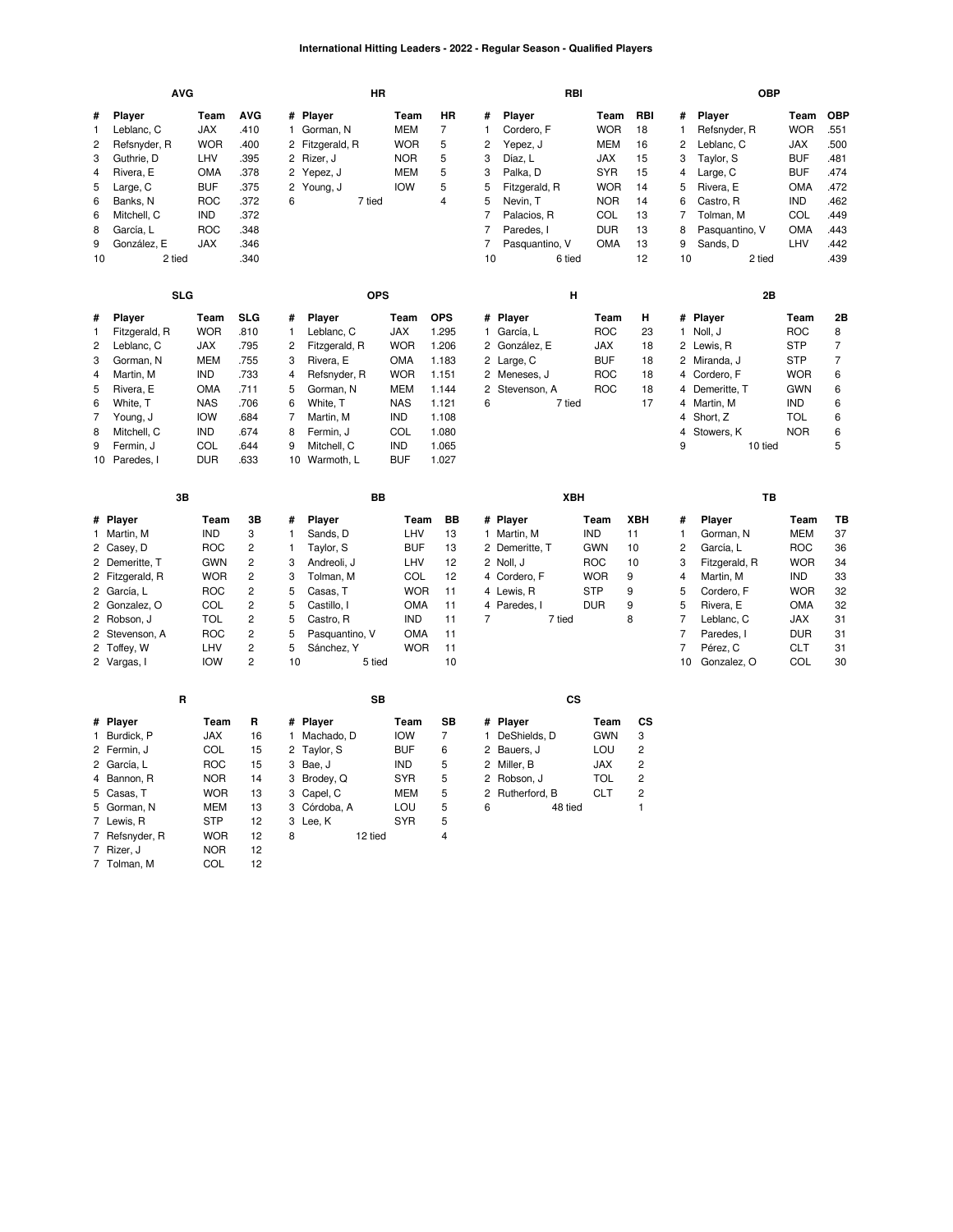### **International Pitching Leaders - 2022 - Regular Season - Qualified Players**

| ERA |              |            |      |   |               | W          |            |                |   |                 | <b>SO</b>   |            |                |   |                | GS          |             |                |
|-----|--------------|------------|------|---|---------------|------------|------------|----------------|---|-----------------|-------------|------------|----------------|---|----------------|-------------|-------------|----------------|
| #   | Player       | Team       | ERA  |   | # Player      |            | Team       | W              |   | # Player        |             | Team       | SO             |   | # Player       |             | Team        | GS             |
| 1   | Swarmer, M   | <b>IOW</b> | 0.00 |   | Alexander, J  |            | <b>NAS</b> | 3              |   | 1 Rodriguez, G  |             | <b>NOR</b> | 23             |   | 1 Dugger, R    |             | <b>DUR</b>  | 4              |
| 2   | Rodriguez, N | <b>TOL</b> | 0.63 |   | Hart, K       |            | <b>WOR</b> | 3              |   | 2 Meyer, M      |             | <b>JAX</b> | 20             |   | 1 Hernandez, D |             | <b>WOR</b>  | 4              |
| 3   | Small, E     | <b>NAS</b> | 0.68 |   | 1 Lawrence, C |            | <b>BUF</b> | 3              |   | 2 Muller, K     |             | <b>GWN</b> | 20             | 3 |                | 58 tied     |             | 3              |
| 4   | Ashcraft, G  | LOU        | 0.73 | 4 |               | 11 tied    |            | $\overline{c}$ |   | 4 De Jong, C    |             | IND        | 19             |   |                |             |             |                |
| 5   | Meyer, M     | <b>JAX</b> | 1.23 |   |               |            |            |                |   | 4 Krook, M      |             | SWB        | 19             |   |                |             |             |                |
| 5   | Seabold, C   | <b>WOR</b> | 1.23 |   |               |            |            |                |   | 6 Liberatore, M |             | <b>MEM</b> | 18             |   |                |             |             |                |
| 7   | Rodriguez, G | <b>NOR</b> | 1.26 |   |               |            |            |                |   | 6 Small, E      |             | <b>NAS</b> | 18             |   |                |             |             |                |
| 8   | Smeltzer, D  | <b>STP</b> | 1.29 |   |               |            |            |                |   | 8 Benjamin, W   |             | <b>CLT</b> | 17             |   |                |             |             |                |
| 9   | Wesneski, H  | <b>SWB</b> | 1.38 |   |               |            |            |                |   | 8 Francis, B    |             | <b>BUF</b> | 17             |   |                |             |             |                |
|     | 10 Kilian, C | <b>IOW</b> | 1.54 |   |               |            |            |                |   | 8 Lawrence, C   |             | <b>BUF</b> | 17             |   |                |             |             |                |
|     |              | cc         |      |   |               | <b>SHO</b> |            |                |   |                 | G           |            |                |   |                | SV          |             |                |
|     | # Player     | Team       | CG   |   | # Player      | Team       | SHO        |                |   | # Player        |             | Team       | G              |   | # Player       |             | Team        | SV             |
|     | 1 Sulser, B  | <b>IND</b> | 1.   |   |               |            |            |                |   | Brazoban, H     |             | JAX        | $\overline{7}$ |   | 1 Cruz, F      |             | LOU         | 3              |
|     |              |            |      |   |               |            |            |                |   | Clippard, T     |             | <b>ROC</b> | 7              |   | 1 Johnston, K  |             | <b>BUF</b>  | 3              |
|     |              |            |      |   |               |            |            |                | 1 | Diehl, P        |             | LOU        | 7              |   | 1 Minaya, J    |             | <b>STP</b>  | 3              |
|     |              |            |      |   |               |            |            |                | 1 | Naile, J        |             | <b>MEM</b> | 7              |   | 1 Walsh, J     |             | <b>MEM</b>  | 3              |
|     |              |            |      |   |               |            |            |                | 5 |                 | 18 tied     |            | 6              | 5 |                | 9 tied      |             | $\overline{c}$ |
|     |              | IP         |      |   |               | <b>AVG</b> |            |                |   |                 | <b>WHIP</b> |            |                |   |                | <b>WPCT</b> |             |                |
|     | # Plaver     | Team       | IP   | # | <b>Player</b> |            | Team       | <b>AVG</b>     | # | <b>Player</b>   |             | Team WHIP  |                |   | # Plaver       | Team        | <b>WPCT</b> |                |

|   | # Player      | Team       | ΙP   | #  | Player         | Team       | <b>AVG</b> | #              | Player          |            | Team WHIP | # Player | Team    | <b>WPCT</b> |
|---|---------------|------------|------|----|----------------|------------|------------|----------------|-----------------|------------|-----------|----------|---------|-------------|
|   | 1 Benjamin, W | <b>CLT</b> | 17.0 |    | Meyer, M       | JAX        | .102       |                | Rodriguez, G    | NOR.       | 0.49      |          | 15 tied | 1.000       |
|   | 2 Lawrence, C | BUF        | 16.1 | 2  | Rodriguez, G   | <b>NOR</b> | .109       |                | 2 Meyer, M      | <b>JAX</b> | 0.55      |          |         |             |
|   | 3 Garrett, B  | <b>JAX</b> | 16.0 | 3  | Small, E       | <b>NAS</b> | .111       |                | 3 Lawrence, C   | <b>BUF</b> | 0.80      |          |         |             |
|   | 4 Muller, K   | <b>GWN</b> | 15.2 | 4  | Swarmer, M     | <b>IOW</b> | .146       | $\overline{4}$ | Muller. K       | GWN        | 0.83      |          |         |             |
|   | 5 Francis, B  | <b>BUF</b> | 15.1 | 5. | Dugger, R      | DUR        | .150       |                | 5 Montgomery, M | <b>SYR</b> | 0.83      |          |         |             |
|   | 5 Lindblom, J | <b>NAS</b> | 15.1 | 6  | Wesneski, H    | <b>SWB</b> | .152       | 6              | Wesneski, H     | <b>SWB</b> | 0.85      |          |         |             |
|   | 5 Parke, J    | <b>CLT</b> | 15.1 |    | De Jong, C     | <b>IND</b> | .156       |                | Small, E        | <b>NAS</b> | 0.90      |          |         |             |
|   | 5 Wynne, R    | LOU        | 15.1 | 8  | Scott, A       | COL        | .159       |                | 8 De Jong, C    | <b>IND</b> | 0.92      |          |         |             |
| 9 | 4 tied        |            | 15.0 | 9  | Seabold, C     | <b>WOR</b> | .180       | 9              | Benjamin, W     | <b>CLT</b> | 0.94      |          |         |             |
|   |               |            |      |    | 10 Lawrence, C | <b>BUF</b> | .182       |                | 10 Seabold, C   | WOR        | 0.95      |          |         |             |

# **Triple-A Team Hitting - 2022 - Regular Season**

| Team                             | League     | <b>AVG</b>  | G  | AВ  | R   | н             |        |     |                |     | TB 2B 3B HR RBI BB IBB |       |   |          | SO SB CS |                | <b>OBP</b> |      | SLG OPS | <b>SAC</b> | <b>SF</b>      | <b>HBP</b>     | <b>GIDP</b>    | <b>LOB</b> |
|----------------------------------|------------|-------------|----|-----|-----|---------------|--------|-----|----------------|-----|------------------------|-------|---|----------|----------|----------------|------------|------|---------|------------|----------------|----------------|----------------|------------|
| <b>Oklahoma City Dodgers</b>     | <b>PCL</b> | .288        | 15 | 527 | 107 | 152           | 264    | 24  | 11             | 22  | 100 81                 |       | 0 | 134      | 9        | 5              | 385        | .501 | .886    | 0          | 6              | 6              | 11             | 123        |
| Round Rock Express               | <b>PCL</b> | .278        | 15 | 518 | 81  | 144           | 233 29 |     | 3              | 18  |                        | 72 39 |   | 0 150    | 14       |                | .337       | .450 | .787    | 1          | 0              | 7              | g              | 95         |
| Salt Lake Bees                   | <b>PCL</b> | .277        | 15 | 487 | 89  | 135           | 204    | 27  | 3              | 12  | 83                     | -60   |   | 0.105    | 11       |                | .358       | .419 | .777    | 0          | 6              | 5              | 17             | 97         |
| Las Vegas Aviators               | <b>PCL</b> | .277        | 15 | 509 |     | 73 141        | 224    | 28  | $\overline{2}$ | -17 | 66                     | -59   |   | 0.137    | 11       |                | .352       | .440 | .792    | 0          |                | $\overline{2}$ | 7              | 120        |
| Jacksonville Jumbo Shrimp        | INT        | .274        | 15 | 518 |     | 94 142 236 30 |        |     | 2              | 20  | 91                     | 59    |   | 0, 125   | 11       |                | .360       | .456 | .816    | 0          | 5              | 13             | 13             | 108        |
| <b>Buffalo Bisons</b>            | INT        | .274        | 15 | 478 | 73  | 131           | 182    | 27  | 0              | 8   | 66                     | 60    |   | 0 122    | 17       | 5              | .367       | .381 | .748    | 0          |                | 11             | g              | 124        |
| <b>Rochester Red Wings</b>       | INT        | .272 15     |    | 529 |     | 73 144        | 241    | 30  | 8              | 17  | 71                     | 50    |   | 2 140 11 |          |                | 344        | .456 | .800    | 0          | 2              | 9              | 11             | 123        |
| <b>Norfolk Tides</b>             | INT        | .263        | 15 | 501 | 92  | 132           | 225    | -30 | 3              | 19  | 82                     | 75    |   | 1 129    | 11       | 2              | .369       | .449 | .818    | 3          | 3              | 11             | 9              | 120        |
| Reno Aces                        | <b>PCL</b> | .256        | 15 | 511 | 77  | 131           | 252 31 |     | 3              | 28  |                        | 73 61 |   | 1 121    | 12       | 5              | .343       | .493 | .836    | $\Omega$   | 3              | 8              | 10             | 115        |
| El Paso Chihuahuas               | <b>PCL</b> | .254 15     |    | 504 | 81  | 128 219 27    |        |     | $\overline{2}$ | 20  | 75                     | 68    |   | 0,140,10 |          |                | .346       | .435 | .781    | 2          | 6              | 6              | 10             | 108        |
| <b>Worcester Red Sox</b>         | INT        | .252        | 15 | 484 | 98  | 122           | 229    | 25  | $\overline{c}$ | 26  | 94                     | 75    |   | 1 157    | 12       | Δ              | 362        | .473 | .835    | 0          | 3              | 10             | 4              | 103        |
| Indianapolis Indians             | <b>INT</b> | .252 14 437 |    |     |     | 65 110 177    |        | 30  | 5              | 9   |                        | 60 54 |   | 0.123    | 22       | 2              | .342       | .405 | .747    | 3          | $\overline{c}$ | $\overline{7}$ | 11             | 98         |
| Sacramento River Cats            | <b>PCL</b> | .251        | 15 | 526 | 82  | 132           | 216    | 26  | $\overline{2}$ | 18  | 80                     | 70    |   | 1 159    | 20       | 3              | .343       | .411 | .754    |            | 2              | 5              | 5              | 124        |
| Albuquerque Isotopes             | <b>PCL</b> | .249        | 15 | 510 | 81  | 127           | 216 23 |     | 6              | 18  |                        | 72 58 |   | 0.127    |          | 2              | .330       | .424 | .754    |            | 8              | 8              | $\overline{7}$ | 111        |
| <b>Charlotte Knights</b>         | INT        | .245 15     |    | 507 |     | 82 124        | 203 25 |     | 0              | 18  | 77                     | 59    |   | 0,130    | 11       | 5              | .328       | .400 | .728    |            | 6              | $\overline{7}$ | 12             | 96         |
| <b>Columbus Clippers</b>         | INT        | .243 15     |    | 485 | 93  | 118           | 215 24 |     | 5              | 21  | 88                     | -74   |   | 0,122    | 16       | 3              | .353       | .443 | .796    |            | 4              | 10             | 10             | 106        |
| <b>Memphis Redbirds</b>          | <b>INT</b> | .241        | 15 | 489 |     | 79 118        | 208 12 |     | 0              | 26  |                        | 74 47 |   | 0.132    | 13       | 2              | .313       | .425 | .738    | 0          | 4              | 6              | 13             | 76         |
| Lehigh Valley IronPigs           | INT        | .239        | 15 | 461 |     | 84 110        | 181    | 32  | 3              | 11  | 71                     | 71    |   | 1 120    | 5        | $\overline{c}$ | 344        | .393 | .737    | 2          | 4              | 5              | 7              | 93         |
| <b>Tacoma Rainiers</b>           | PCL        | .237        | 15 | 490 |     | 65 116        | 195 21 |     | 2              | 18  | 61                     | -63   |   | 0.153    | -27      | Δ              | .329       | .398 | .727    | 3          | 5              | $\overline{7}$ | 6              | 117        |
| Nashville Sounds                 | INT        | .236        | 15 | 487 | 66  | 115           | 181    | 23  | 5              | 11  |                        | 62 57 | 0 | 141      | 17       |                | 321        | .372 | .693    | 0          |                | 6              | 9              | 102        |
| Durham Bulls                     | INT        | .233        | 15 | 497 | 66  | 116           | 188    | 26  | 5              | 12  | 61                     | 67    |   | 0.154    | 12       | 5              | .324       | .378 | .702    |            | 5              | 2              | 11             | 107        |
| Iowa Cubs                        | INT        | .233        | 14 | 459 | 57  | 107 174 19    |        |     | 3              | 14  | 53                     | 48    |   | 2 131    | 18       |                | .308       | .379 | .687    | 1          | 6              | $\overline{4}$ | 4              | 100        |
| <b>Sugar Land Space Cowboys</b>  | <b>PCL</b> | .232        | 15 | 508 | 61  | 118           | 185    | 25  | 6              | 10  | 58                     | 70    |   | 2 154    | 18       | 3              | .336       | .364 | .700    | 0          | 4              | 11             | 12             | 122        |
| St. Paul Saints                  | INT        | .231        | 14 | 458 | 80  | 106           | 190 33 |     | 3              | 15  | 69                     | 65    |   | 0,126    | 12       | 3              | .329       | .415 | .744    | 0          | 3              | 3              | 8              | 92         |
| Omaha Storm Chasers              | <b>INT</b> | .224        | 15 | 468 | 60  | 105           | 173    | 18  | 4              | 14  | 56                     | 65    |   | 0.137    | 18       | 2              | .327       | .370 | .697    | 2          | Δ              | 8              | 14             | 106        |
| Louisville Bats                  | INT        | .218        | 15 | 496 | 55  | 108           | 169    | 25  | 0              | 12  | 48                     | 58    |   | 0.126    | 10       | 3              | .305       | .341 | .646    | 0          | 2              | 5              | 12             | 105        |
| Scranton/Wilkes-Barre RailRiders | <b>INT</b> | .216        | 14 | 430 | 55  | 93            | 159 19 |     |                | 15  |                        | 52 52 |   | 0.117    | 10       |                | .308       | .370 | .678    | 0          | 4              | 7              | 12             | 91         |
| <b>Toledo Mud Hens</b>           | <b>INT</b> | .215        | 14 | 470 | 53  | 101           | 172    | 28  | 5              | 11  | 47                     | 56    |   | 1 162    | 14       | 5              | .299       | .366 | .665    |            | 6              | 3              | $\overline{4}$ | 110        |
| <b>Gwinnett Stripers</b>         | INT        | .212        | 15 | 477 | 45  | 101           | 169    | 23  | 3              | 13  | 43                     | -48   |   | 0.133    | 14       | 5              | .289       | .354 | .643    | $\Omega$   | 3              | 5              | 12             | 89         |
| <b>Syracuse Mets</b>             | INT        | .193 14 420 |    |     | 50  | 81            | 135 15 |     | $\Omega$       | 13  | 45                     | 46    |   | 0.129    | 14       | Δ              | .284       | .321 | .605    | 2          | $\overline{c}$ | 8              | 12             | 77         |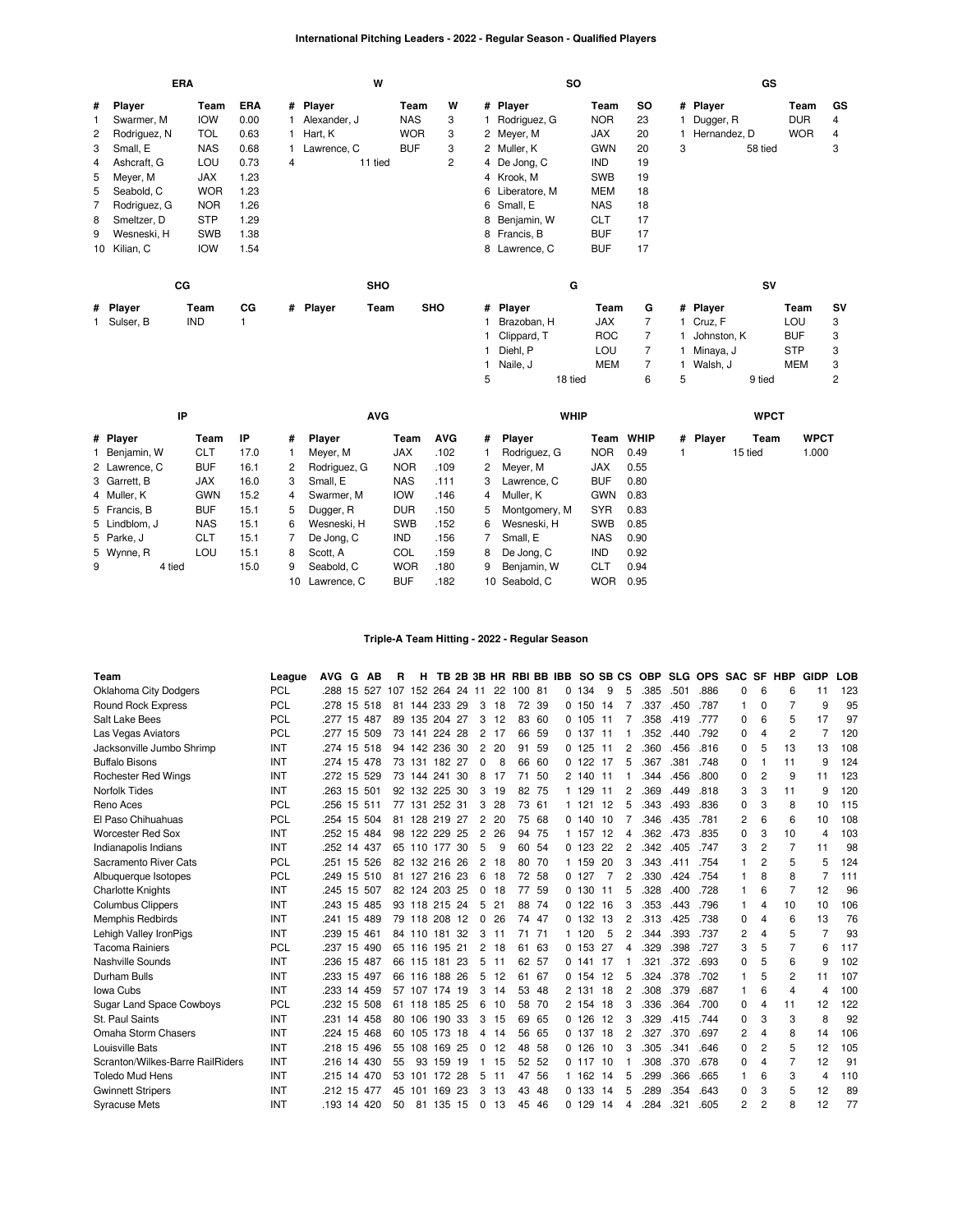#### **Triple-A Team Pitching - 2022 - Regular Season**

| Team                                 | League W L ERA G GS CG SHO GF HLD SV SVO |                 |    |                 |          |       |                |                | IP                           | н  |          |       |             |         |                |                |           |      |      | R ER HR HB BB IBB SO WP BK WHIP AVG GO/AO GIDP TBF AB |
|--------------------------------------|------------------------------------------|-----------------|----|-----------------|----------|-------|----------------|----------------|------------------------------|----|----------|-------|-------------|---------|----------------|----------------|-----------|------|------|-------------------------------------------------------|
| Nashville Sounds                     | INT                                      |                 |    | 10 5 2.71 15 15 | $\Omega$ | 3 15  | 18             | 6              | 7133.0<br>99                 | 45 | 40       | 9     | 6<br>56     | 0 1 4 5 | 6              |                | 1.17      | .205 | 0.97 | 7 550 484                                             |
| Iowa Cubs                            | INT                                      |                 |    | 7 3.19 14 14    | 0        | 0.14  | 5              | $\overline{c}$ | 6 118.1 97                   | 50 |          | 42 11 | 8 5 8       | 0 1 3 0 | 11             | 0              | 1.31      | .218 | 0.93 | 8 513 445                                             |
| Salt Lake Bees                       | PCL                                      | 8               |    | 7 3.27 15 15    | - 0      | 1 15  | 3              | $\overline{c}$ | 4 1 2 4 0 1 0 0              | 50 |          | 45 11 | 4 58        | 0 1 2 4 | 10             | 3              | 1.27      | .219 | 0.97 | 6 525 457                                             |
| Round Rock Express                   | <b>PCL</b>                               | 11              |    | 4 3.27 15 15    | $\Omega$ | 0.15  | 8              | 5              | 6135.0103                    | 55 |          | 49 13 | 3 63        | 0 1 4 6 | -11            | $\mathbf{1}$   | 1.23 .209 |      | 0.88 | 12 563 493                                            |
| <b>Columbus Clippers</b>             | INT                                      | 11              |    | 4 3.61 15 15    | $\Omega$ | 2 15  | 12             | 5              | 8127.0<br>92                 | 56 |          | 51 11 | 8<br>55     | 1 1 3 0 | 10             | -1             | 1.16      | .199 | 0.94 | 12 527 463                                            |
| <b>Sugar Land Space Cowboys</b>      | PCL                                      |                 |    | 5 10 3.81 15 15 | $\Omega$ | 115   |                | $\overline{2}$ | 5 134 2 130                  | 68 | 57       | 16    | 72<br>6     | 1 1 7 3 | $\overline{7}$ | 3              | 1.50 .250 |      | 0.91 | 7 602 519                                             |
| <b>Buffalo Bisons</b>                | INT                                      |                 |    | 10 5 3.89 15 15 | - 0      | 115   | 5              | 6              | 7122.2102                    | 57 |          |       | 53 14 10 47 | 1 1 3 3 | 6              |                | 1.21      | .222 | 0.73 | 8 519 460                                             |
| <b>Toledo Mud Hens</b>               | INT                                      | 5               |    | 9 3.97 14 14    | 0        | 214   | 6              | $\overline{c}$ | 7127.0112                    | 61 |          | 56 12 | 2 54        | 2 1 3 4 | 8              | 2              | 1.31      | .234 | 0.98 | 8 541 479                                             |
| Omaha Storm Chasers                  | INT                                      |                 |    | 8 4.02 15 15    | $\Omega$ | 0.15  | 5              | $\overline{4}$ | 4 1 2 5 1 1 2 4              | 63 |          | 56 11 | 6 4 9       | 0 1 2 6 | 15             | $\overline{2}$ | 1.38 .253 |      | 1.21 | 5 552 490                                             |
| Norfolk Tides                        | INT                                      | 10              |    | 5 4.03 15 15    | - 0      | 115   | 5              | 4              | 5 131.2 112                  | 65 |          | 59 11 | 7 67        | 0 1 3 0 | 7              | 3              | 1.36 .231 |      | 0.84 | 14 566 484                                            |
| St. Paul Saints                      | INT                                      | 9               |    | 5 4.08 14 14    | - 0      | 0.14  | 5              | 5              | 7119.0101                    | 63 | 54       | 9     | 4 5 6       | 0 1 2 5 | 16             | $\overline{c}$ | 1.32      | .230 | 1.60 | 12 503 439                                            |
| Jacksonville Jumbo Shrimp            | INT                                      | 8               |    | 7 4.26 15 15    | $\Omega$ | 2 15  | 2              | 1              | 3 133.0 104                  | 68 |          | 63 18 | 5 61        | 0 1 4 5 | $\overline{7}$ |                | 1.24 .215 |      | 1.11 | 13 555 484                                            |
| <b>Gwinnett Stripers</b>             | INT                                      |                 |    | 5 10 4 40 15 15 | $\Omega$ | 0.15  | 7              | $\overline{4}$ | 7129.0114                    | 70 |          |       | 63 17 10 47 | 0 1 4 3 | 6              | $\Omega$       | 1.25      | .236 | 1.04 | 9 543 483                                             |
| Indianapolis Indians                 | INT                                      |                 |    | 7 4.54 14 14    |          | 1 13  | 3              | $\overline{2}$ | 5115.0102                    | 65 |          | 58 13 | 6<br>50     | 0 1 2 8 | $\overline{7}$ | 3              | 1.32 .233 |      | 1.11 | 6 497 437                                             |
| Reno Aces                            | <b>PCL</b>                               | 8               |    | 7 4.55 15 15    | - 0      | 1 15  | 6              | 3              | 5 132.2 138                  | 76 | 67 21    |       | 4 4 9       | 0 1 4 8 | 3              |                | 1.41      | .263 | 0.97 | 9 579 525                                             |
| Las Vegas Aviators                   | PCL                                      | 8               |    | 7 4.57 15 15    | $\Omega$ | 0.15  | 3              | -5             | 8128.0125                    | 78 |          | 65 21 | 8<br>58     | 0 1 0 2 | 7              | 1              | 1.43      | .258 | 1.11 | 20 554 484                                            |
| <b>Oklahoma City Dodgers</b>         | <b>PCL</b>                               | 10 <sup>1</sup> |    | 5 4.59 15 15    | $\Omega$ | 0.15  | 12             | -1             | 6131.1128                    |    | 74 67 17 |       | 5 69        | 0 1 4 6 | 10             | -1             | 1.50 .252 |      | 0.90 | 3 592 507                                             |
| Scranton/Wilkes-Barre RailRiders INT |                                          | 5               | -9 | 4.74 14 14      | $\Omega$ | 214   | $\overline{c}$ | $\overline{2}$ | 4114.0104                    | 68 |          | 60 11 | 11 66       | 0 1 2 6 | 15             | $\Omega$       | 1.49      | .239 | 1.04 | 10 517 435                                            |
| Louisville Bats                      | INT                                      |                 |    | 5 10 4.79 15 15 | $\Omega$ | 0.15  | 4              | $\overline{4}$ | 4 133 1 136                  | 91 | 71       | 16    | 7<br>74     | 0 1 3 8 | 12             | 3              | 1.58 .257 |      | 1.13 | 8 619 530                                             |
| <b>Worcester Red Sox</b>             | INT                                      | 9               |    | 6 4.92 15 15    | $\Omega$ | 0.15  | 4              | $\overline{c}$ | 5 1 2 4 1 1 1 1 3            | 81 |          | 68 14 | 9<br>58     | 0 1 4 3 | $\overline{7}$ | 0              | 1.38 .239 |      | 1.03 | 7 546 473                                             |
| Sacramento River Cats                | <b>PCL</b>                               | 8               |    | 7 4.93 15 15    | $\Omega$ | 1 15  | 2              | $\overline{c}$ | 5 135.0 135                  | 78 | 74       | 21    | 15<br>72    | 3 1 5 4 | 10             | $\overline{c}$ | 1.53 .257 |      | 0.94 | 10 619 526                                            |
| <b>Memphis Redbirds</b>              | INT                                      | 8               |    | 7 5.14 15 15    | $\Omega$ | 0, 15 | 5              | 5              | 6133.0133                    | 83 |          | 76 28 | 6<br>53     | 0 1 4 2 | 5              | 2              | 1.40      | .264 | 1.21 | 15 564 504                                            |
| <b>Rochester Red Wings</b>           | INT                                      | 8               |    | 7 5.15 15 15    | - 0      | 1 15  | 2              | $\overline{c}$ | 4 131.0 135                  | 80 |          | 75 13 | 3 67        | 1 1 3 8 | 6              | 0              | 1.54      | .263 | 0.93 | 8 590 514                                             |
| Durham Bulls                         | INT                                      |                 |    | 5 10 5.36 15 15 | $\Omega$ | 0.15  | 6              | $\overline{c}$ | 7129.1136                    | 84 |          |       | 77 17 10 61 | 0 1 1 6 | 17             | 3              | 1.52      | .270 | 0.98 | 17 581 503                                            |
| Lehigh Valley IronPigs               | INT                                      |                 |    | 8 5.93 15 15    | - 0      | 1 15  | 8              | $\Omega$       | 2123.0125                    | 84 | 81       |       | 20 11 73    | 2 1 3 2 | 13             |                | 1.61      | .260 | 0.95 | 10 567 481                                            |
| <b>Charlotte Knights</b>             | INT                                      | 7               |    | 8 5.94 15 15    | $\Omega$ | 0.15  | 5              | 3              | 8133.1132                    | 96 | 88       | 26    | 6<br>66     | 1 1 3 2 | 12             | $\overline{2}$ | 1.49      | .258 | 1.05 | 11 590 512                                            |
| <b>Syracuse Mets</b>                 | INT                                      |                 |    | 4 10 6 10 14 14 | - 0      | 114   | 4              | $\overline{c}$ | 5115.0111                    | 90 |          | 78 24 | 5<br>68     | 0 1 2 0 | 8              | 0              | 1.56      | .246 | 0.93 | 9 530 451                                             |
| El Paso Chihuahuas                   | <b>PCL</b>                               |                 |    | 8 6.15 15 15    | - 0      | 0.15  | 8              | 3              | 7130.1146                    | 95 |          | 89 19 | 2 63        | 0 1 4 4 | 11             | 0              | 1.60 .281 |      | 1.17 | 12 589 520                                            |
| Albuquerque Isotopes                 | <b>PCL</b>                               |                 |    | 5 10 6.96 15 15 | 0        | 0, 15 | 9              | 3              | 6 128.0 156 107 99           |    |          | 25    | 8<br>59     | 0 1 3 1 | 8              | $\Omega$       | 1.68      | .292 | 1.16 | 5 607 535                                             |
| <b>Tacoma Rainiers</b>               | PCL                                      |                 |    | 5 10 7.80 15 15 | $\Omega$ | 1 15  | 3              | 3              | 5 128.0 163 116 111 17 10 66 |    |          |       |             | 0 1 1 2 | 10             | $\overline{2}$ | 1.79 .311 |      | 0.92 | 10 610 524                                            |

# **Triple-A Team Fielding - 2022 - Regular Season**

| Team                             | League     | <b>PCT</b> | G  | GS | TC  | PO  | A   | Е  | DP             | TP       | PB          | <b>CWP</b>     | <b>SB</b>      | CS             |
|----------------------------------|------------|------------|----|----|-----|-----|-----|----|----------------|----------|-------------|----------------|----------------|----------------|
| <b>Buffalo Bisons</b>            | INT        | .992       | 15 | 15 | 473 | 368 | 101 | 4  | 8              | 0        | 3           | 6              | 11             | 4              |
| <b>Toledo Mud Hens</b>           | INT        | .988       | 14 | 14 | 514 | 381 | 127 | 6  | 9              | 0        | 2           | 8              | 11             | 0              |
| Nashville Sounds                 | INT        | .987       | 15 | 15 | 531 | 399 | 125 | 7  | 10             | 0        | 3           | 6              | 15             | $\overline{7}$ |
| Reno Aces                        | PCL        | .987       | 15 | 15 | 528 | 398 | 123 | 7  | 9              | $\Omega$ | 2           | 3              | 16             | 1              |
| <b>Gwinnett Stripers</b>         | INT        | .987       | 15 | 15 | 523 | 389 | 127 | 7  | 15             | 0        | 3           | 6              | 18             |                |
| Lehigh Valley IronPigs           | INT        | .986       | 15 | 15 | 494 | 369 | 118 | 7  | 11             | 0        | 2           | 13             | 16             | 4              |
| Salt Lake Bees                   | PCL        | .984       | 15 | 15 | 499 | 372 | 119 | 8  | 9              | $\Omega$ |             | 10             | 17             | $\overline{2}$ |
| St. Paul Saints                  | INT        | .984       | 14 | 14 | 497 | 357 | 132 | 8  | 14             | $\Omega$ | 2           | 16             | 9              | 5              |
| Memphis Redbirds                 | INT        | .984       | 15 | 15 | 557 | 400 | 148 | 9  | 21             | $\Omega$ | $\Omega$    | 5              | 13             | 5              |
| Jacksonville Jumbo Shrimp        | INT        | .983       | 15 | 15 | 544 | 399 | 136 | 9  | 15             | $\Omega$ |             | 7              | 14             | $\overline{2}$ |
| <b>Tacoma Rainiers</b>           | PCL        | .981       | 15 | 15 | 530 | 384 | 136 | 10 | 12             | 0        |             | 10             | 15             | 5              |
| <b>Rochester Red Wings</b>       | INT        | .979       | 15 | 15 | 528 | 393 | 124 | 11 | 10             | $\Omega$ | 2           | 6              | 9              | 5              |
| <b>Charlotte Knights</b>         | INT        | .978       | 15 | 15 | 555 | 400 | 143 | 12 | 12             | 0        | 1           | 12             | 8              | $\overline{c}$ |
| <b>Worcester Red Sox</b>         | INT        | .978       | 15 | 15 | 508 | 373 | 124 | 11 | 9              | 0        | 5           | $\overline{7}$ | $\overline{4}$ | $\overline{4}$ |
| Scranton/Wilkes-Barre RailRiders | INT        | .978       | 14 | 14 | 458 | 342 | 106 | 10 | 11             | $\Omega$ | 4           | 15             | 18             | 3              |
| Norfolk Tides                    | INT        | .977       | 15 | 15 | 533 | 395 | 126 | 12 | 15             | 0        |             | 7              | $\overline{4}$ | 3              |
| <b>Sugar Land Space Cowboys</b>  | PCL        | .977       | 15 | 15 | 528 | 404 | 112 | 12 | 8              | 0        | 3           | 7              | 17             | 6              |
| Indianapolis Indians             | INT        | .976       | 14 | 14 | 467 | 345 | 111 | 11 | 8              | 0        | 2           | $\overline{7}$ | 15             | $\overline{c}$ |
| El Paso Chihuahuas               | PCL        | .976       | 15 | 15 | 541 | 391 | 137 | 13 | 13             | $\Omega$ | 2           | 11             | 10             | 3              |
| Oklahoma City Dodgers            | PCL        | .973       | 15 | 15 | 528 | 394 | 120 | 14 | 5              | $\Omega$ | 2           | 10             | 8              | 6              |
| Omaha Storm Chasers              | INT        | .973       | 15 | 15 | 522 | 377 | 131 | 14 | $\overline{7}$ | $\Omega$ | $\mathbf 0$ | 15             | 12             | 1              |
| <b>Columbus Clippers</b>         | INT        | .971       | 15 | 15 | 515 | 381 | 119 | 15 | 13             | $\Omega$ | 3           | 10             | 14             | $\overline{c}$ |
| Durham Bulls                     | INT        | .970       | 15 | 15 | 542 | 388 | 138 | 16 | 17             | 0        | 2           | 17             | 18             | 1              |
| Sacramento River Cats            | PCL        | .969       | 15 | 15 | 551 | 405 | 129 | 17 | 11             | 0        | 2           | 10             | 11             | 5              |
| Albuquerque Isotopes             | <b>PCL</b> | .968       | 15 | 15 | 532 | 384 | 131 | 17 | $\overline{7}$ | $\Omega$ | 2           | 8              | 17             | 6              |
| Round Rock Express               | PCL        | .964       | 15 | 15 | 555 | 406 | 129 | 20 | 15             | 0        | 3           | 11             | 19             | 3              |
| Iowa Cubs                        | INT        | .963       | 14 | 14 | 485 | 355 | 112 | 18 | 10             | 0        | $\mathbf 0$ | 11             | 24             | $\overline{4}$ |
| Las Vegas Aviators               | PCL        | .961       | 15 | 15 | 558 | 384 | 152 | 22 | 23             | 0        | 3           | $\overline{7}$ | 9              | $\overline{7}$ |
| Louisville Bats                  | INT        | .958       | 15 | 15 | 553 | 400 | 130 | 23 | 9              | 0        | 1           | 12             | 22             | $\overline{c}$ |
| <b>Syracuse Mets</b>             | INT        | .953       | 14 | 14 | 469 | 345 | 102 | 22 | 10             | $\Omega$ | 2           | 8              | 13             | $\overline{c}$ |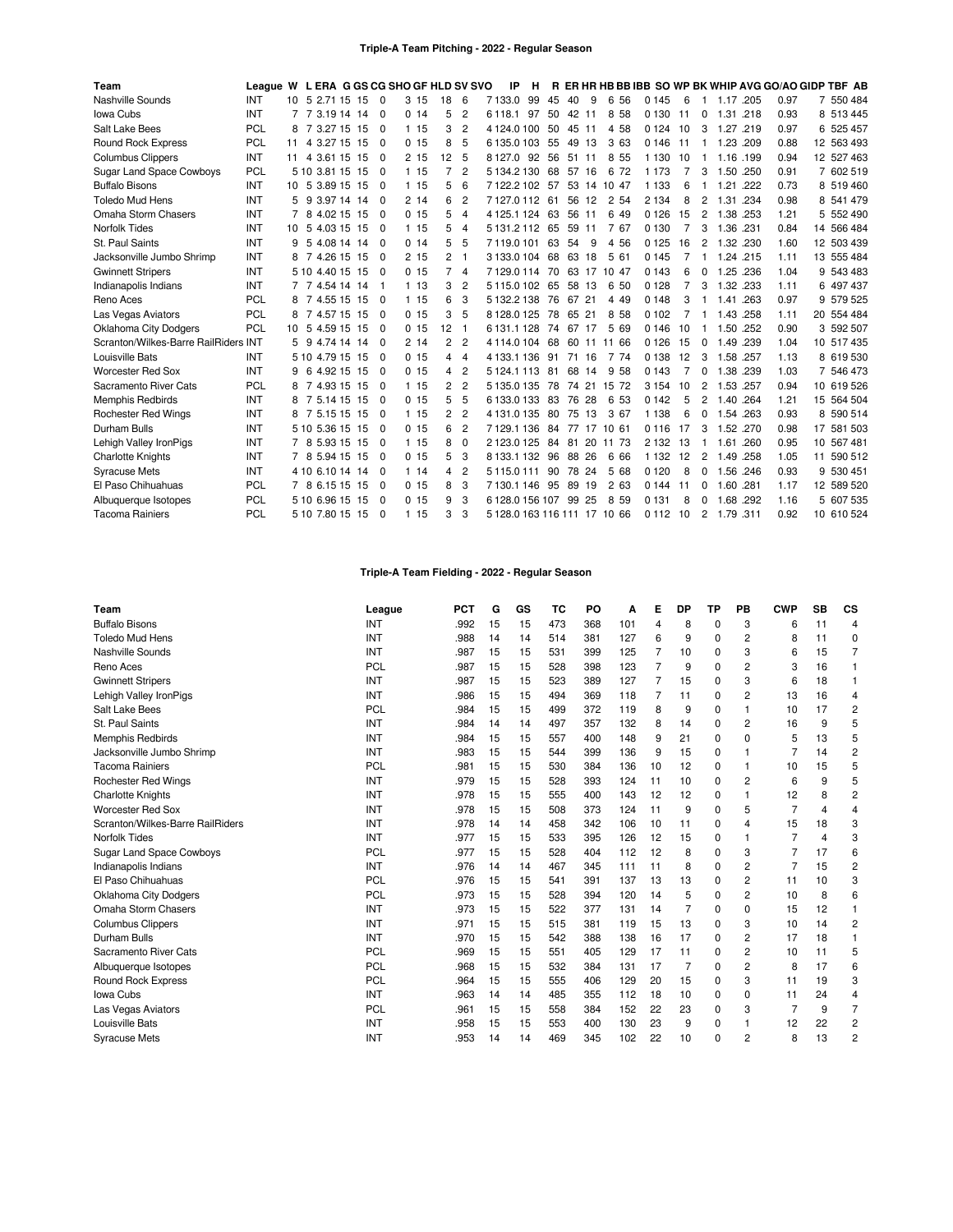| # Player        | Team       | в | <b>AVG</b> | G  | AВ  | R  | н   | ΤВ  | 2B 3B |          |    | HR RBI | BB IBB       |          | SO. | SB CS         |                | <b>OBP</b> | <b>SLG</b> | <b>OPS</b> | PA. |              |          | <b>SAC SF HBP</b> | GIDP E         |             |
|-----------------|------------|---|------------|----|-----|----|-----|-----|-------|----------|----|--------|--------------|----------|-----|---------------|----------------|------------|------------|------------|-----|--------------|----------|-------------------|----------------|-------------|
| 45 Astudillo, W | <b>JAX</b> | R | .364       | 5  | 22  | 4  | 8   | 12  |       |          |    | 6      |              |          |     |               | 0              | .440       | .545       | .985       | 25  | <sup>0</sup> | $\Omega$ |                   | 0              |             |
| 10 Bleday, J    | <b>JAX</b> |   | .163       | 14 | 49  | 10 | 8   | 13  | 2     | $\Omega$ |    | 4      | 10           |          | 13  | 0             | 0              | .328       | .265       | .593       | 61  | 0            | 0        | 2                 | $\Omega$       | 0           |
| 6 Brigman, B    | <b>JAX</b> | R | .162       | 10 | 37  | 4  | 6   | 10  |       | $\Omega$ |    | 6      | 2            | 0        | 12  | 0             | 0              | .205       | .270       | .475       | 39  | 0            | 0        | 0                 |                | -0          |
| 8 Burdick, P    | <b>JAX</b> | R | .256       | 13 | 43  | 16 | 11  | 21  |       | $\Omega$ | 3  | 6      | 10           | $\Omega$ | 14  | 3             | $\Omega$       | .418       | .488       | .906       | 55  | $\Omega$     | $\Omega$ | 2                 |                | $2 \quad 0$ |
| 11 Díaz. L      | <b>JAX</b> |   | .302       | 14 | 53  | 11 | 16  | 28  | 3     | $\Omega$ | 3  | 15     | 8            | 0        | 13  | $\Omega$      | 0              | .397       | .528       | .925       | 63  | $\Omega$     |          |                   |                |             |
| 3 Dunand, J     | <b>JAX</b> | R | .313       | 9  | 32  | 8  | 10  | 15  | 5.    | $\Omega$ | n  | з      | 5            |          | 9   | 2             | 0              | .421       | .469       | .890       | 38  | <sup>0</sup> | $\Omega$ |                   | 2              | $\Omega$    |
| 4 Fortes, N     | <b>JAX</b> | R | .270       | 9  | 37  | 3  | 10  | 16  | 3     | $\Omega$ |    | 9      | 2            |          | 5.  | 0             | 0              | .300       | .432       | .732       | 40  | 0            |          | <sup>0</sup>      | 2              | - 0         |
| 15 González, E  | JAX        | R | .346       | 13 | 52  |    | 18  | 25  | 4     | $\Omega$ |    | 9      |              |          | 12  | 3             | 0              | .364       | .481       | .845       | 55  | 0            |          | 0                 | 0              | -2          |
| 34 Gonzalez, N  | JAX        |   | 278        | 10 | 36  | 4  | 10  | 18  | 3     |          |    | 9      | 2            | $\Omega$ | 11  | $\Omega$      | 0              | .350       | .500       | .850       | 40  | 0            | $\Omega$ | 2                 |                | $2 \quad 0$ |
| 12 Leblanc, C   | <b>JAX</b> | R | .410       | 11 | 39  |    | 16  | 31  | 3     | $\Omega$ | 4  | 11     | 8            | 0        | 10  | $\Omega$      | 0              | .500       | .795       | .295       | 48  | <sup>0</sup> |          | <sup>0</sup>      |                |             |
| 5 Miller, B     | <b>JAX</b> |   | 204        | 12 | 49  | 8  | 10  | 12  | O.    |          | n  |        |              |          | 9   | $\mathcal{P}$ | 2              | .304       | .245       | .549       | 56  | <sup>0</sup> | $\Omega$ | 0                 | 0              |             |
| 32 Quintana, L  | JAX        | R | .340       | 11 | 47  | 10 | 16  | 29  | 4     | $\Omega$ | 3  | 11     | <sup>0</sup> | $\Omega$ | h.  | 0             | 0              | .373       | .617       | .990       | 51  | <sup>0</sup> |          | 3                 | $\overline{2}$ | -2          |
| 23 Sims. D      | <b>JAX</b> | R | .200       | 3  | 10  | 2  | 2   | 5   | 0     | $\Omega$ |    |        |              | $\Omega$ | 5.  | 0             | 0              | .273       | .500       | .773       | 11  | 0            | 0        | 0                 |                | $0\quad 0$  |
|                 | <b>JAX</b> |   | .274       | 15 | 518 | 94 | 142 | 236 | 30    | 2        | 20 | 91     | 59           | 0        | 125 | 11            | $\overline{2}$ | .360       | .456       | .816       | 595 | 0            | 5        | 13                | 13 9           |             |
|                 | <b>OPP</b> |   | .215       | 15 | 484 | 68 | 104 | 182 | 18    | 3        | 18 | 64     | 61           | 0        | 145 | 14            | 2              | .306       | .376       | .682       | 555 | 0            | 5        | 5                 | 13             |             |

**Jacksonville Jumbo Shrimp Pitching - 2022 - Regular Season - Active Roster**

| # Player        | Team       |    | W        |              | ERA  | G  |          |              | GS CG SHO    | <b>GF HLD SV SVO</b> |              |              |   | IP    | н   | R        | ER           | HR.      | HB           | <b>BB IBB</b> |              | so  | <b>AVG</b> |    |          | WP BK GIDP     | TBF |
|-----------------|------------|----|----------|--------------|------|----|----------|--------------|--------------|----------------------|--------------|--------------|---|-------|-----|----------|--------------|----------|--------------|---------------|--------------|-----|------------|----|----------|----------------|-----|
| 27 Brazoban, H  | <b>JAX</b> | R. | $\Omega$ | 0            | 2.16 |    | $\Omega$ | $\Omega$     | 0            | 5                    |              |              | 0 | 8.1   | 6   | 2        | 2            |          | 0            | 4             | $\Omega$     | 10  | .207       |    | $\Omega$ |                | 33  |
| 26 Brigham, J   | JAX        | R  |          | 0            | 6.75 | 5  | 0        | 0            | 0            |                      | 0            | 0            | 0 | 5.1   |     | 4        |              |          |              |               | $\Omega$     | 6   | .318       | 0  | $\Omega$ | 0              | 24  |
| 20 Dayton, G    | <b>JAX</b> |    |          |              | 0.00 | 5  | 0        | $\Omega$     | 0            | 2                    |              | <sup>0</sup> | 0 | 6.0   | 2   | 0        | <sup>0</sup> | $\Omega$ | 0            | 2             | $\Omega$     | 9   | .100       | O. | $\Omega$ | 0              | 22  |
| 37 Eveld, T     | <b>JAX</b> | R  |          |              | 6.00 | 2  | 0        | 0            |              |                      |              |              |   | 3.0   | 2   | 2        |              |          |              |               | $\Omega$     | 4   | .182       | n. | 0        | 0              | 12  |
| 17 Fishman, J   | <b>JAX</b> |    |          |              | .00  | 5  | 0        | C            |              |                      |              |              | 0 | 9.0   | 3   |          |              |          |              | 2             | <sup>0</sup> | 13  | .103       | 0  | $\Omega$ |                | 32  |
| 39 Garcia, R    | <b>JAX</b> |    |          | <sup>0</sup> | 0.00 |    | 0        | C            | 0            |                      |              |              |   | 2.0   |     | $\Omega$ |              |          |              | 2             |              | 5   | .143       | O. | $\Omega$ | <sup>0</sup>   | 9   |
| 22 Garrett, B   | JAX        |    |          |              | 4.50 |    | 3        | $\Omega$     | O.           |                      |              | 0            | 0 | 16.0  | 13  | 9        | 8            | 3        |              | 5             |              | 11  | .224       |    | 0        | 0              | 65  |
| 31 Kent, M      | <b>JAX</b> |    |          |              | 5.40 | 3  | 2        | 0            | 0            |                      |              | $\Omega$     | 0 | 10.0  | 14  |          | 6            |          |              | 2             | $\Omega$     |     | .333       | 0  | $\Omega$ |                | 44  |
| 13 Lindgren, J  | <b>JAX</b> | R  |          | 0            | 5.52 | 3  | 3        | 0            | 0            | 0                    | 0            | $\Omega$     | 0 | 14.2  | 14  | 10       | 9            | 3        |              | 8             | $\Omega$     | 8   | .259       | 0  |          | 3              | 64  |
| 1 Meyer, M      | <b>JAX</b> | R. |          | 0            | .23  | 3  | 3        | $\Omega$     | 0            | $\Omega$             | 0            | $\Omega$     | 0 | 14.2  | 5   | 2        | 2            | 0        |              | 3             | $\Omega$     | 20  | .102       |    | $\Omega$ |                | 53  |
| 7 Mitchell, B   | JAX        | R. | $\Omega$ | <sup>0</sup> | 5.68 | 3  |          | $\Omega$     | <sup>0</sup> | $\Omega$             | $\Omega$     | $\Omega$     | 0 | 6.1   | 5   | 4        | 4            |          | <sup>0</sup> | 4             | $\Omega$     |     | .200       | 3  | $\Omega$ | $\Omega$       | 29  |
| 38 Pop, Z       | <b>JAX</b> | R. | $\Omega$ |              | 0.00 | 6  | O.       | O            | <sup>0</sup> | <sup>0</sup>         |              | <sup>0</sup> |   | 9.0   | 9   | 2        | <sup>n</sup> | $\Omega$ | <sup>0</sup> | 3             | $\Omega$     | 9   | .273       |    | $\Omega$ | $\overline{2}$ | 36  |
| 28 Yacabonis, J | <b>JAX</b> | R  |          |              | .80  | 5  | 0        | $\Omega$     | <sup>0</sup> | 4                    |              |              |   | 5.0   | 2   |          |              | $\Omega$ | <sup>0</sup> | 3             | $\Omega$     | 6   | .118       | O. | 0        | $\Omega$       | 20  |
| 41 Zabala, A    | <b>JAX</b> | R  | 0        | 0            | 8.44 | 4  | 0        | 0            | 0            |                      | 0            | $\Omega$     | 0 | 5.1   | 4   | 5        | 5            | 2        |              | 5             | $\Omega$     | 9   | .211       | O. | 0        |                | 24  |
|                 | <b>JAX</b> |    | 8        | 7            | 4.26 | 15 | 15       | 0            | $\mathbf{2}$ | 15                   | $\mathbf{2}$ | -1           | 3 | 133.0 | 104 | 68       | 63           | 18       | 5            | 61            | 0            | 145 | .215       |    | 1        | 13             | 555 |
|                 | <b>OPP</b> |    | 7        | 8            | 5.70 | 15 | 15       | $\mathbf{0}$ | 0            | 15                   | 5            | 3            | 5 | 131.0 | 142 | 94       | 83           | 20       | 13           | 59            | 0            | 125 | .274       | 10 | 3        | 13             | 595 |

**Jacksonville Jumbo Shrimp Hitting - 2022 - Regular Season - Active Roster - Vs Left**

| # Player        | Team       | в  | AVG  | G  | AB.<br>R | н. | тв       | 2Β | 3В           | HR           | RBI          | BB.          | <b>IBB</b>   | SO.            | SB CS | <b>OBP</b> | SLG  | <b>OPS</b> | PA  |    |              | SAC SF HBP | <b>GIDP</b> |
|-----------------|------------|----|------|----|----------|----|----------|----|--------------|--------------|--------------|--------------|--------------|----------------|-------|------------|------|------------|-----|----|--------------|------------|-------------|
| 45 Astudillo, W | JAX        | R  | .250 | 3  | 4        |    |          |    |              |              |              |              |              | 0              |       | .250       | .250 | .500       |     | 0  |              |            | $\Omega$    |
| 10 Bleday, J    | JAX        |    | .167 | 6  | 12       | 2  | 3        |    | 0            | 0            | з            |              | 0            | 2              |       | .286       | .250 | .536       | 14  | 0  | 0            |            | 0           |
| 6 Brigman, B    | <b>JAX</b> | R. | .111 | 4  | 9        |    | 2        |    | 0            | <sup>0</sup> | <sup>0</sup> |              | 0            | 3              |       | .200       | .222 | .422       | 10  | 0  | <sup>0</sup> |            | $\Omega$    |
| 8 Burdick, P    | <b>JAX</b> | R  | .308 | 6  | 13       | 4  | 8        |    |              |              | 4            | 2            | $\Omega$     | 3              |       | .438       | .615 | .053       | 16  | 0  |              |            | 0           |
| 11 Díaz, L      | <b>JAX</b> |    | .357 | 6  | 14       | 5  | 6        |    |              |              | 6            |              | <sup>0</sup> | 4              |       | .375       | .429 | .804       | 16  | 0  |              |            | 0           |
| 3 Dunand, J     | <b>JAX</b> | R  | .286 |    |          | 2  | 3        |    |              |              |              |              | 0            | 2              |       | .286       | .429 | .715       |     | 0  |              |            |             |
| 4 Fortes, N     | <b>JAX</b> | R  | .273 | 5  | 11       | 3  | 3        | 0  | 0            | 0            | 2            |              | 0            |                |       | .308       | .273 | .581       | 13  | 0  |              |            |             |
| 15 González, E  | <b>JAX</b> | R  | .467 |    | 15       |    | 9        | 2  | $\Omega$     | $\Omega$     | 2            | 0            | 0            | $\overline{2}$ |       | .467       | .600 | .067       | 15  | 0  | $\Omega$     |            | $\Omega$    |
| 34 Gonzalez, N  | <b>JAX</b> |    | .167 | 3  | 6        |    |          |    | <sup>0</sup> | <sup>0</sup> | <sup>n</sup> | <sup>n</sup> | $\Omega$     | 4              |       | .167       | .333 | .500       | 6   | 0  | $\Omega$     |            | 0           |
| 12 Leblanc, C   | <b>JAX</b> | R  | .417 | 6  | 12       | 5. | 10       |    |              |              | 3            |              | <sup>0</sup> | 5              |       | .500       | .833 | .333       | 14  | O. |              |            | $\Omega$    |
| 5 Miller, B     | <b>JAX</b> |    | .100 | 5  | 10       |    |          |    |              |              |              |              | 0            | 4              |       | .182       | .100 | .282       | 11  | 0  |              |            | $\Omega$    |
| 32 Quintana, L  | <b>JAX</b> | R  | .308 | 5  | 13       | 4  | 8        |    |              |              | 3            | 0            | 0            |                |       | .308       | .615 | .923       | 13  | 0  | 0            |            |             |
| 23 Sims, D      | <b>JAX</b> | R  | .000 |    |          | 0  | $\Omega$ | 0  | $\Omega$     | $\Omega$     | $\Omega$     | 0            | 0            |                |       | .000       | .000 | .000       |     | 0  | $\Omega$     |            | $\Omega$    |
|                 | <b>JAX</b> |    | .276 | 9  | 134      | 37 | 57       | 11 | 0            | 3            | 25           | 8            | 0            | 35             |       | .327       | .425 | .752       | 147 | 0  | $\mathbf{2}$ | 3          | 3           |
|                 | <b>OPP</b> |    | .224 | 15 | 259      | 58 | 98       | 9  | 2            | 9            | 34           | 30           | 0            | 81             |       | .311       | .378 | .689       |     | 0  |              | 3          | 5           |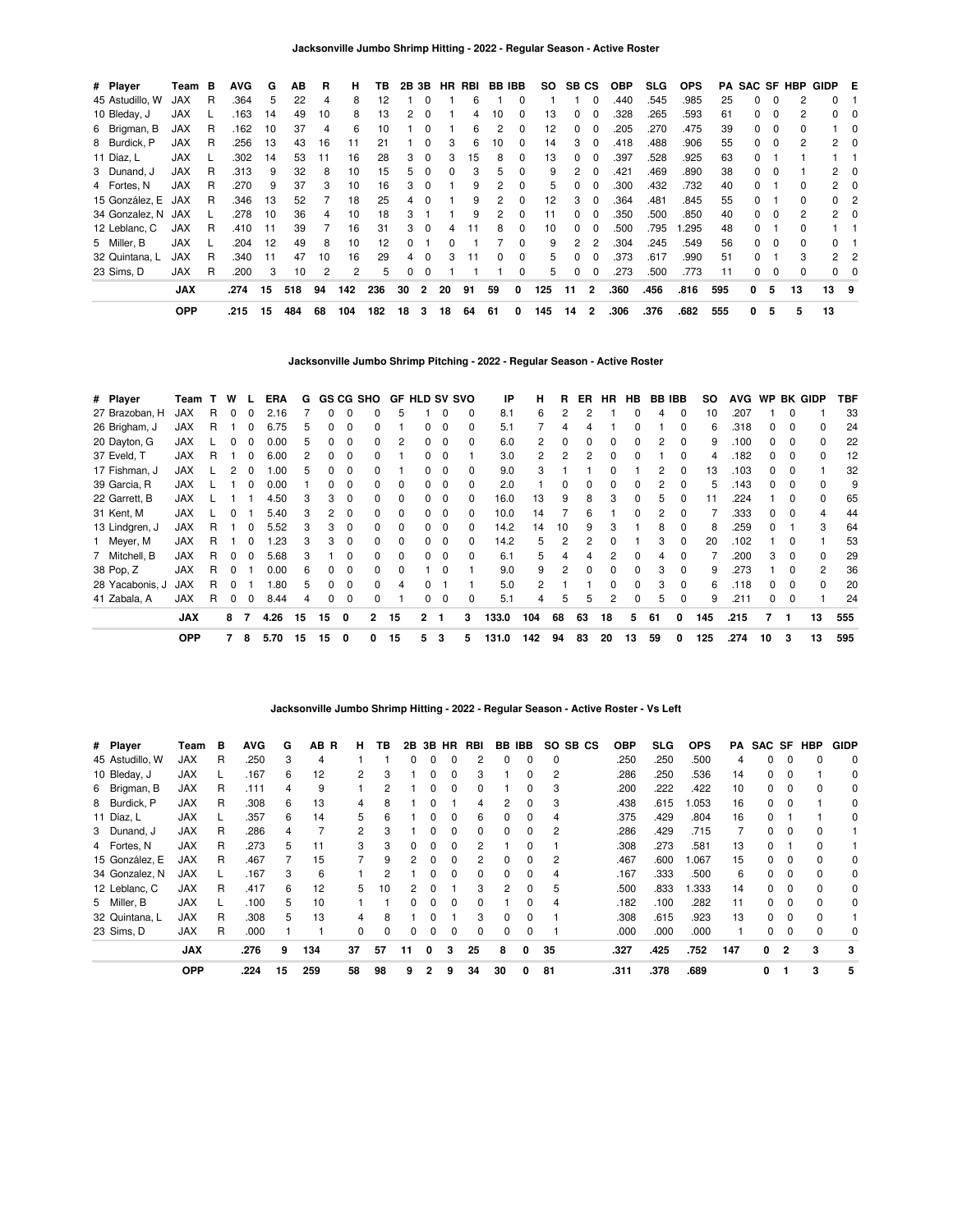| # Player        | Team       | т | <b>AVG</b> | AB R | н              | TB | 2B           | 3B           | HR | RBI | BB       | <b>IBB</b>   | SO. | SB CS | <b>OBP</b> | <b>SLG</b> | <b>OPS</b> | PA  | SAC SF   |          | <b>HBP</b> | <b>GIDP</b> |
|-----------------|------------|---|------------|------|----------------|----|--------------|--------------|----|-----|----------|--------------|-----|-------|------------|------------|------------|-----|----------|----------|------------|-------------|
| 27 Brazoban, H  | <b>JAX</b> | R | .267       | 15   | 4              | 5  |              |              |    | 0   | 2        | 0            | 6   |       | .353       | .333       | .686       | 17  | 0        |          | $\Omega$   | 0           |
| 26 Brigham, J   | <b>JAX</b> | R | .400       | 10   | 4              | 9  |              |              |    | 6   | $\Omega$ | 0            | 4   |       | .364       | .900       | .264       | 11  | 0        |          | 0          | 0           |
| 20 Dayton, G    | <b>JAX</b> |   | .167       | 12   | $\mathbf{2}$   | 2  |              | $\Omega$     |    |     |          | <sup>0</sup> | 5   |       | .231       | .167       | .398       | 13  | $\Omega$ | $\Omega$ | $\Omega$   | 0           |
| 37 Eveld, T     | <b>JAX</b> | R | .000       | 3    | $\Omega$       |    |              |              |    | 0   | $\Omega$ | <sup>0</sup> |     |       | .000       | .000       | .000       | 3   | $\Omega$ | $\Omega$ | $\Omega$   | 0           |
| 17 Fishman, J   | <b>JAX</b> |   | .118       | 17   | 2              | 2  |              |              |    | 0   | 0        | 0            |     |       | .118       | .118       | .236       | 17  | 0        |          | 0          | 0           |
| 39 Garcia, R    | <b>JAX</b> |   | .000       | 3    | $\Omega$       | 0  | <sup>0</sup> | $\Omega$     | 0  | 0   | 2        | 0            | 3   |       | .400       | .000       | .400       | 5   | $\Omega$ | $\Omega$ | $\Omega$   | 0           |
| 22 Garrett, B   | <b>JAX</b> |   | .273       | 22   | 6              | 6  |              | <sup>0</sup> |    | 2   |          | <sup>0</sup> | 4   |       | .304       | .273       | .577       | 23  | 0        | $\Omega$ | $\Omega$   | 0           |
| 31 Kent, M      | <b>JAX</b> |   | .350       | 20   |                | 9  |              |              |    |     | 0        |              | 3   |       | .350       | .450       | .800       | 20  | $\Omega$ |          | $\Omega$   | 2           |
| 13 Lindgren, J  | <b>JAX</b> | R | .313       | 32   | 10             | 20 |              | 0            | з  | 8   | 5        | 0            | 6   |       | .405       | .625       | .030       | 37  | $\Omega$ | $\Omega$ | $\Omega$   | 2           |
| 1 Meyer, M      | <b>JAX</b> | R | .067       | 30   | $\overline{2}$ | 2  |              | $\Omega$     |    |     |          | <sup>0</sup> | 13  |       | .125       | .067       | .192       | 32  | $\Omega$ | $\Omega$ |            | $\Omega$    |
| 7 Mitchell, B   | <b>JAX</b> | R | .214       | 14   | 3              | 9  |              |              |    | 3   |          |              | 5   |       | .267       | .643       | .910       | 15  | $\Omega$ | $\Omega$ | $\Omega$   | 0           |
| 38 Pop, Z       | <b>JAX</b> | R | .211       | 19   | 4              | 5  |              |              |    |     | 2        | 0            |     |       | .286       | .263       | .549       | 21  | 0        | $\Omega$ | 0          |             |
| 28 Yacabonis, J | <b>JAX</b> | R | .182       | 11   | $\overline{2}$ | 4  |              |              |    |     | 3        | $\Omega$     | 2   |       | .357       | .364       | .721       | 14  | 0        | $\Omega$ | $\Omega$   | 0           |
| 41 Zabala, A    | <b>JAX</b> | R | .250       | 8    | 2              | 5  |              |              |    | 2   | 4        | 0            | 4   |       | .500       | .625       | 1.125      | 12  | 0        | $\Omega$ | 0          | 0           |
|                 | <b>JAX</b> |   | .224       | 259  | 58             | 98 | 9            | $\mathbf{2}$ | 9  | 34  | 30       | 0            | 81  |       | .311       | .378       | .689       | 293 | 0        |          | 3          | 5           |

### **Jacksonville Jumbo Shrimp Hitting - 2022 - Regular Season - Active Roster - Vs Right**

| # Player        | Team       | в | <b>AVG</b> | G  | AB R | н.  | TB  |    | 2B 3B          | <b>HR</b>    | RBI |              | BB IBB       |    | SO SB CS | <b>OBP</b> | SLG. | <b>OPS</b> | PA  |    |          | SAC SF HBP   | <b>GIDP</b> |
|-----------------|------------|---|------------|----|------|-----|-----|----|----------------|--------------|-----|--------------|--------------|----|----------|------------|------|------------|-----|----|----------|--------------|-------------|
| 45 Astudillo. W | <b>JAX</b> | R | .389       | 5  | 18   |     | 11  |    |                |              | 4   |              |              |    |          | .476       | .611 | 1.087      | 21  | 0  | $\Omega$ | 2            | $\Omega$    |
| 10 Bleday, J    | <b>JAX</b> |   | .162       | 14 | 37   | 6   | 10  |    | $\Omega$       |              |     | 9            | 0            | 11 |          | .340       | .270 | .610       | 47  | 0  | $\Omega$ |              | 0           |
| 6 Brigman, B    | <b>JAX</b> | R | .179       | 9  | 28   | 5.  | 8   | 0  |                |              | 6   |              |              | 9  |          | .207       | .286 | .493       | 29  | 0  |          | $\Omega$     |             |
| 8 Burdick, P    | <b>JAX</b> | R | .233       | 12 | 30   |     | 13  | 0  |                |              | 2   | 8            | 0            | 11 |          | .410       | .433 | .843       | 39  | 0  |          |              | 2           |
| 11 Díaz, L      | <b>JAX</b> |   | .282       | 13 | 39   | 11  | 22  | 2  | $\Omega$       | 3            | 9   | 8            | 0            | 9  |          | .404       | .564 | .968       | 47  | 0  | 0        | 0            |             |
| 3 Dunand, J     | <b>JAX</b> | R | .320       | 9  | 25   | 8   | 12  | 4  | $\Omega$       | $\Omega$     | 3   | 5            | <sup>0</sup> |    |          | .452       | .480 | .932       | 31  | 0  | $\Omega$ |              |             |
| 4 Fortes, N     | <b>JAX</b> | R | .269       | 8  | 26   |     | 13  | 3  |                |              |     |              |              | 4  |          | .296       | .500 | .796       | 27  | 0  |          | $\Omega$     |             |
| 15 González, E  | JAX        | R | .297       | 13 | 37   | 11  | 16  | 2  |                |              |     | 2            |              | 10 |          | .325       | .432 | .757       | 40  | O. |          | $\Omega$     | 0           |
| 34 Gonzalez, N  | <b>JAX</b> |   | .300       | 10 | 30   | 9   | 16  | 2  |                |              | 9   | 2            | 0            |    |          | .382       | .533 | .915       | 34  | 0  | 0        | 2            | 2           |
| 12 Leblanc, C   | <b>JAX</b> | R | .407       | 11 | 27   | 11  | 21  |    | $\Omega$       | 3            | 8   | 6            | <sup>0</sup> | 5  |          | .500       | .778 | 1.278      | 34  | 0  |          | $\Omega$     |             |
| 5 Miller, B     | <b>JAX</b> |   | .231       | 12 | 39   | 9   | 11  | O. |                | <sup>n</sup> |     | 6            | 0            | 5  |          | .333       | .282 | .615       | 45  | 0  | $\Omega$ | <sup>0</sup> | 0           |
| 32 Quintana, L  | <b>JAX</b> | R | .353       | 10 | 34   | 12  | 21  | 3  | $\Omega$       |              | 8   | <sup>0</sup> |              | 4  |          | .395       | .618 | 1.013      | 38  | 0  |          | 3            |             |
| 23 Sims. D      | <b>JAX</b> | R | .222       | 3  | 9    | 2   | 5   | 0  | $\Omega$       |              |     |              |              | 4  |          | .300       | .556 | .856       | 10  | 0  | 0        | $\Omega$     | 0           |
|                 | <b>JAX</b> |   | .273       | 15 | 384  | 105 | 179 | 19 | $\overline{2}$ | 17           | 66  | 51           | 0            | 90 |          | .371       | .466 | .837       | 448 | 0  | 3        | 10           | 10          |
|                 | <b>OPP</b> |   | .204       | 15 | 225  | 46  | 84  | 9  |                | 9            | 30  | 31           | 0            | 64 |          | .302       | .373 | .675       |     | 0  | 4        | 2            | 8           |

**Jacksonville Jumbo Shrimp Opposing Hitting - 2022 - Regular Season - Active Roster - Vs Right**

| # Player        | Team       | т | AVG  | AB R | н.             | ΤВ | 2В | 3В | HR           | RBI            | BB.          | IBB          | SO. | SB CS | OBP  | <b>SLG</b> | <b>OPS</b> | PA  | SAC SF   |               | <b>HBP</b>     | <b>GIDP</b> |
|-----------------|------------|---|------|------|----------------|----|----|----|--------------|----------------|--------------|--------------|-----|-------|------|------------|------------|-----|----------|---------------|----------------|-------------|
| 27 Brazoban, H  | <b>JAX</b> | R | .143 | 14   |                | 5  |    |    |              | 2              |              | 0            | 4   |       | .250 | .357       | .607       | 16  | 0        | $\Omega$      | $\Omega$       |             |
| 26 Brigham, J   | <b>JAX</b> | R | .250 | 12   | 3              | 3  |    | 0  | 0            |                |              | 0            | 2   |       | .308 | .250       | .558       | 13  | 0        | 0             | $\Omega$       | 0           |
| 20 Dayton, G    | <b>JAX</b> |   | .000 | 8    | 0              | 0  |    |    | $\Omega$     | 0              |              | 0            | 4   |       | .111 | .000       | .111       | 9   | 0        | $\Omega$      | $\Omega$       | 0           |
| 37 Eveld, T     | <b>JAX</b> | R | .250 | 8    | 2              | 3  |    |    |              | 2              |              | 0            | 3   |       | .333 | .375       | .708       | 9   | 0        | $\Omega$      | $\Omega$       | 0           |
| 17 Fishman, J   | <b>JAX</b> |   | .083 | 12   |                |    |    |    | 0            | 0              | 2            | 0            | 6   |       | .267 | .083       | .350       | 15  | 0        | 0             |                |             |
| 39 Garcia, R    | <b>JAX</b> |   | .250 | 4    |                |    |    |    | 0            | 0              | <sup>0</sup> | 0            | 2   |       | .250 | .250       | .500       | 4   | $\Omega$ | $\Omega$      | $\Omega$       | 0           |
| 22 Garrett, B   | <b>JAX</b> |   | .194 | 36   |                | 19 |    |    | 3            | 6              | 4            | O            |     |       | .262 | .528       | .790       | 42  | 0        | $\mathcal{P}$ | $\Omega$       | 0           |
| 31 Kent, M      | <b>JAX</b> |   | .318 | 22   |                |    |    |    |              | 5              |              | 0            | 4   |       | .375 | .500       | .875       | 24  | 0        | $\Omega$      | $\Omega$       | 2           |
| 13 Lindgren, J  | <b>JAX</b> | R | .182 | 22   | 4              | 5. |    |    | 0            | $\overline{2}$ | 3            | 0            | 2   |       | .296 | .227       | .523       | 27  | 0        |               |                |             |
| 1 Meyer, M      | <b>JAX</b> | R | .158 | 19   | 3              | 4  |    |    | <sup>0</sup> | 0              |              | <sup>0</sup> |     |       | .238 | .211       | .449       | 21  | 0        | $\Omega$      | $\Omega$       |             |
| 7 Mitchell, B   | <b>JAX</b> | R | .182 | 11   | 2              | 2  |    |    |              |                | 3            | 0            | 2   |       | .357 | .182       | .539       | 14  | 0        | $\Omega$      | $\Omega$       | 0           |
| 38 Pop, Z       | <b>JAX</b> | R | .357 | 14   | 5.             |    | 2  | n  | <sup>0</sup> |                |              | 0            | 2   |       | .400 | .500       | .900       | 15  | 0        | $\Omega$      | $\Omega$       |             |
| 28 Yacabonis, J | <b>JAX</b> | R | .000 | 6    | <sup>0</sup>   | 0  |    |    | <sup>0</sup> | 0              | $\Omega$     | 0            | 4   |       | .000 | .000       | .000       | 6   | 0        | $\Omega$      | $\Omega$       | 0           |
| 41 Zabala, A    | <b>JAX</b> | R | .182 | 11   | $\overline{c}$ | 6  |    |    |              | 3              |              | 0            | 5   |       | .250 | .545       | .795       | 12  | 0        | $\Omega$      | $\Omega$       |             |
|                 | <b>JAX</b> |   | .204 | 225  | 46             | 84 | 9  |    | 9            | 30             | 31           | 0            | 64  |       | .302 | .373       | .675       | 262 | 0        | Δ             | $\overline{2}$ | 8           |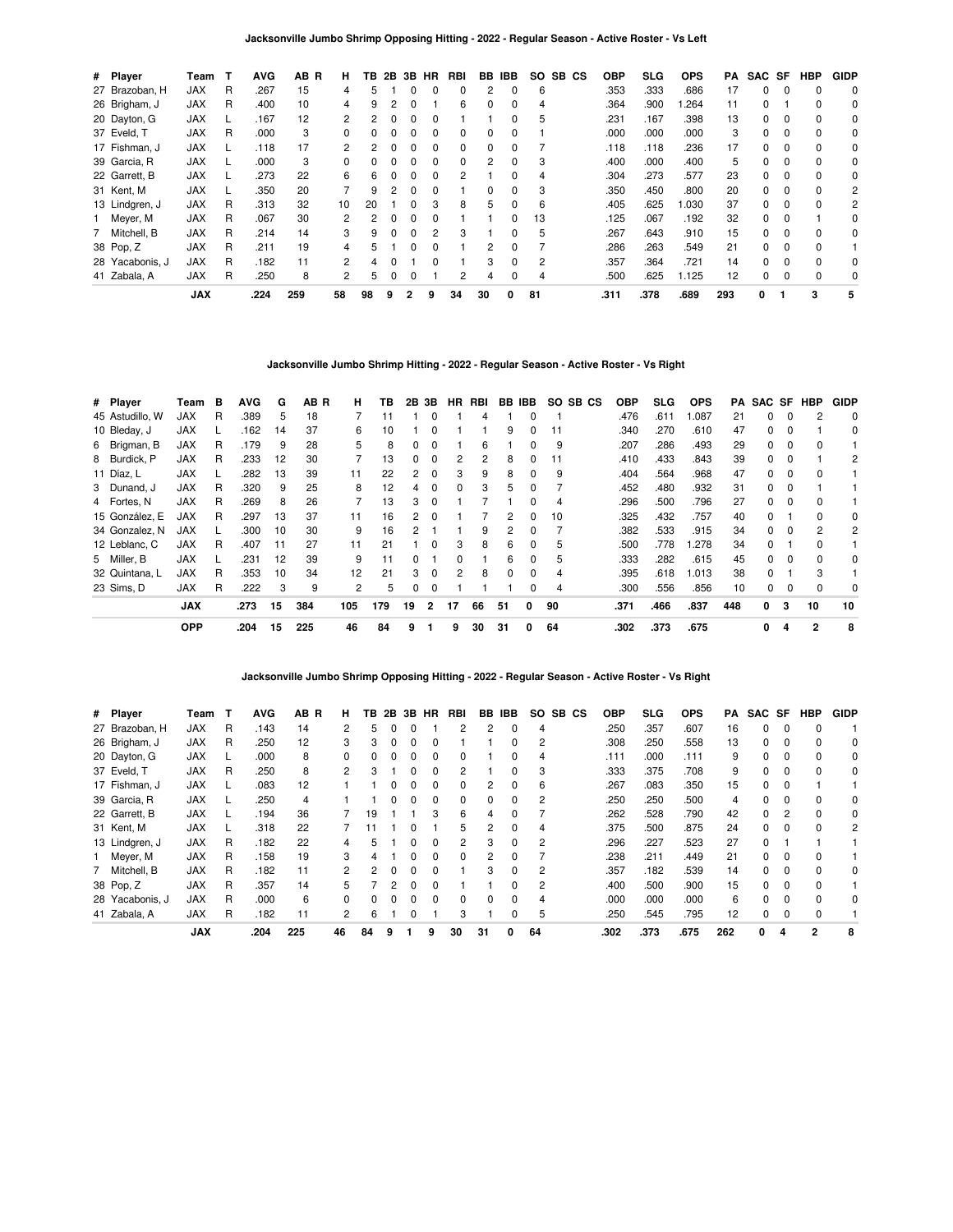| # Player        | Team       | В | <b>AVG</b> | G | AB | R        | н  | ΤВ |              |              | 2B 3B HR     | RBI | BB | IBB.         |    | SO SB CS |          | <b>OBP</b> | <b>SLG</b> | <b>OPS</b> | PA  | SAC SF   |              | HBP          | <b>GIDP</b>  |
|-----------------|------------|---|------------|---|----|----------|----|----|--------------|--------------|--------------|-----|----|--------------|----|----------|----------|------------|------------|------------|-----|----------|--------------|--------------|--------------|
| 45 Astudillo, W | JAX        | R | .250       |   | 8  |          |    |    |              |              |              |     |    |              |    |          | 0        | .333       | .250       | .583       | 9   | 0        | $\Omega$     |              | 0            |
| 10 Bleday, J    | JAX        |   | .182       |   | 11 |          |    |    |              |              |              |     |    |              |    |          | 0        | .308       | .273       | .581       | 13  | 0        |              |              | 0            |
| 6 Brigman, B    | JAX        | R | .125       | 2 | 8  |          |    |    |              |              |              |     |    |              | З  | 0        | 0        | .125       | .125       | .250       | 8   | 0        |              |              | 0            |
| 8 Burdick, P    | JAX        | R | .000       | 2 | 3  | $\Omega$ | 0  |    |              |              | $\Omega$     | 0   | 0  | <sup>0</sup> | 0  | $\Omega$ | $\Omega$ | .250       | .000       | .250       | 4   | $\Omega$ | 0            |              | 0            |
| 11 Díaz, L      | <b>JAX</b> | L | .400       | 3 | 10 | 2        | 4  | 8  |              |              |              | 'n. | 3  | $\Omega$     | 2  | $\Omega$ | $\Omega$ | .538       | .800       | 1.338      | 13  | $\Omega$ | 0            | $\Omega$     | 0            |
| 3 Dunand, J     | JAX        | R | .333       |   | 6  | 2        | 2  |    |              |              |              |     |    |              |    |          | 0        | .429       | .667       | 1.096      |     | 0        | <sup>0</sup> | $\Omega$     |              |
| 4 Fortes, N     | JAX        | R | .167       |   | 6  |          |    |    |              |              |              |     |    |              |    |          |          | .286       | .167       | .453       |     | 0        |              | <sup>0</sup> | 0            |
| 15 González, E  | <b>JAX</b> | R | .143       |   |    |          |    |    |              |              |              |     |    |              | З  | 0        | 0        | .143       | .143       | .286       |     | 0        |              |              | 0            |
| 34 Gonzalez, N  | JAX        |   | .286       | 2 |    |          |    |    |              | n            | <sup>0</sup> |     | 0  | $\Omega$     | 2  | $\Omega$ | $\Omega$ | .286       | .286       | .572       |     | $\Omega$ | 0            | 0            |              |
| 12 Leblanc, C   | <b>JAX</b> | R | .857       | 2 |    | 4        | 6  | 12 | <sup>0</sup> | <sup>0</sup> | 2            | 6   |    | 0            |    | $\Omega$ | $\Omega$ | .875       | .714       | 2.589      | 8   | $\Omega$ | 0            | $\Omega$     | $\Omega$     |
| 5 Miller, B     | <b>JAX</b> |   | .364       | з | 11 |          |    |    |              |              |              |     | 2  | <sup>0</sup> |    | 2        | -0       | .462       | .364       | .826       | 13  | $\Omega$ | $\Omega$     | $\Omega$     | 0            |
| 32 Quintana, L  | JAX        | R | .143       |   |    |          |    |    |              |              |              |     |    | <sup>0</sup> |    |          | $\Omega$ | .333       | .143       | .476       | 9   | O.       |              | 2            |              |
| 23 Sims, D      | <b>JAX</b> | R | .000       |   | 3  | 0        | 0  |    |              |              | 0            |     |    | 0            | 2  | 0        | 0        | .250       | .000       | .250       | 4   | 0        |              |              | 0            |
|                 | <b>JAX</b> |   | .277       | 3 | 94 | 19       | 26 | 39 | 4            | <sup>0</sup> | з            | 19  | 11 | 0            | 18 | 2        | 0        | .376       | .415       | .791       | 109 | 0        | 0            | 4            | 3            |
|                 | <b>OPP</b> |   | .103       | 3 | 87 | 3        | 9  | 11 |              |              |              | 3   | 9  |              | 23 | 4        | 0        | .184       | .126       | .310       | 98  | 0        | 2            | 0            | $\mathbf{2}$ |

**Jacksonville Jumbo Shrimp Pitching - 2022 - Regular Season - Active Roster - Vs. Gwinnett**

| # Player        | Team       |   | w            |          | ERA  |   |          |   |   |          | G GS CG SHO GF HLD SV SVO |          |          | ΙP   | н        | R  | ER           | <b>HR</b> | HB       | BB IBB       |              | <b>SO</b> | <b>AVG</b> | WP BK    |          | GIDP         | TBF |
|-----------------|------------|---|--------------|----------|------|---|----------|---|---|----------|---------------------------|----------|----------|------|----------|----|--------------|-----------|----------|--------------|--------------|-----------|------------|----------|----------|--------------|-----|
| 27 Brazoban, H  | JAX        | R | <sup>0</sup> | 0        | 4.50 | 2 |          | 0 |   |          |                           | $\Omega$ | 0        | 2.0  | 3        |    |              |           | 0        | 0            | 0            |           | .333       | $\Omega$ | $\Omega$ | 0            | 9   |
| 26 Brigham, J   | <b>JAX</b> | R |              | $\Omega$ | 0.00 |   |          | 0 | 0 | 0        | 0                         | 0        | $\Omega$ | 1.0  | 0        | 0  |              |           | $\Omega$ | 0            | $\Omega$     |           | .000       | 0        | $\Omega$ | 0            | 3   |
| 20 Dayton, G    | <b>JAX</b> |   |              |          | 0.00 |   |          | 0 | 0 | $\Omega$ | 0                         | 0        | $\Omega$ | 1.0  | 0        | 0  |              |           |          | 0            | 0            |           | .000       | 0        |          | 0            | 3   |
| 37 Eveld. T     | <b>JAX</b> | R | $\Omega$     | $\Omega$ | 0.00 |   | $\Omega$ | 0 | 0 |          | 0                         | $\Omega$ | $\Omega$ | 1.0  | $\Omega$ | 0  | <sup>0</sup> | ŋ         | $\Omega$ | 0            | $\Omega$     | 2         | .000       | $\Omega$ | $\Omega$ | $\Omega$     | 3   |
| 17 Fishman, J   | <b>JAX</b> |   |              | 0        | 0.00 |   |          | 0 | 0 | 0        | 0                         | - 0      | $\Omega$ | 1.1  | 0        | 0  | <sup>0</sup> | 0         | $\Omega$ |              | $\Omega$     |           | .000       | 0        | $\Omega$ | 0            | 5   |
| 22 Garrett, B   | <b>JAX</b> |   |              |          | 0.00 |   |          | 0 | 0 | $\Omega$ | 0                         | - 0      | $\Omega$ | 7.0  | 2        |    |              |           |          | 2            | <sup>0</sup> | 4         | .091       | 0        |          | 0            | 25  |
| 13 Lindgren, J  | <b>JAX</b> | R |              | 0        | 0.00 |   |          | 0 | 0 | $\Omega$ | 0                         | $\Omega$ | $\Omega$ | 6.0  |          |    | <sup>0</sup> | n         | $\Omega$ | 4            | $\Omega$     | 2         | .059       | $\Omega$ | $\Omega$ |              | 22  |
| 1 Meyer, M      | <b>JAX</b> | R | <sup>0</sup> | $\Omega$ | 0.00 |   |          | 0 | 0 | $\Omega$ | 0                         | $\Omega$ | $\Omega$ | 5.2  | 3        | 0  | 0            | n         | $\Omega$ | 2            | <sup>0</sup> |           | .150       | $\Omega$ | $\Omega$ |              | 22  |
| 38 Pop, Z       | <b>JAX</b> | R |              | 0        | 0.00 |   |          | 0 | 0 | 0        | 0                         | - 0      | $\Omega$ | 1.0  | 0        | 0  | 0            | 0         | $\Omega$ | <sup>0</sup> | <sup>0</sup> |           | .000       | 0        | $\Omega$ | 0            | 3   |
| 28 Yacabonis, J | <b>JAX</b> | R |              | $\Omega$ | 0.00 |   |          | 0 | 0 |          |                           |          |          | 1.0  | $\Omega$ | 0  |              |           | $\Omega$ | 0            | $\Omega$     |           | .000       | 0        | $\Omega$ | 0            | 3   |
|                 | <b>JAX</b> |   | 3            | 0        | 0.33 | 3 | 3        | 0 |   | з        |                           |          |          | 27.0 | 9        | 3  |              | 0         | 0        | 9            | 0            | 23        | .103       | 0        | 0        | $\mathbf{2}$ | 98  |
|                 | <b>OPP</b> |   | 0            | 3        | 6.00 | 3 | 3        | 0 | 0 | 3        | 0                         | 0        | 0        | 24.0 | 26       | 19 | 16           | 3         | 4        | 11           | 0            | 18        | .277       |          | 0        | 3            | 109 |

**Jacksonville Jumbo Shrimp Hitting - 2022 - Regular Season - Active Roster - Home Games**

| # Player        | Team       | в | <b>AVG</b> | G              | AB  | R  | н  | ΤВ       | 2B | 3В       | <b>HR</b>    | RBI          |          | BB IBB   | SO. | SB CS |          | <b>OBP</b> | SLG. | <b>OPS</b> | PA  |    |              | SAC SF HBP | <b>GIDP</b> |
|-----------------|------------|---|------------|----------------|-----|----|----|----------|----|----------|--------------|--------------|----------|----------|-----|-------|----------|------------|------|------------|-----|----|--------------|------------|-------------|
| 45 Astudillo, W | <b>JAX</b> | R | .250       | 2              | 8   | 0  | 2  |          | ŋ  |          |              |              |          |          |     | 0     | $\Omega$ | .333       | .250 | .583       | 9   | 0  | 0            |            | $\Omega$    |
| 10 Bleday, J    | <b>JAX</b> |   | .133       | 9              | 30  | 6  | 4  | 6        |    |          |              |              | 5        |          |     |       |          | 297        | .200 | .497       | 37  | 0  |              |            | 0           |
| 6 Brigman, B    | <b>JAX</b> | R | .167       |                | 24  | 3  | 4  | 8        |    |          |              | 5            |          | 0        | 9   | 0     | $\Omega$ | .231       | .333 | .564       | 26  | 0  | 0            |            | 0           |
| 8 Burdick, P    | <b>JAX</b> | R | .240       | 8              | 25  | 6  | 6  | 9        | 0  | $\Omega$ |              | 3            | 3        | 0        | 9   | 0     | $\Omega$ | .367       | .360 | .727       | 30  | 0  | $\Omega$     |            |             |
| 11 Díaz, L      | <b>JAX</b> |   | .324       | 9              | 34  | 5  | 11 | 19       | 2  |          |              | 10           | з        | 0        | 8   | 0     | $\Omega$ | .385       | .559 | .944       | 39  | 0  |              |            |             |
| 3 Dunand, J     | <b>JAX</b> | R | .294       | 5              | 17  | 4  | 5  | 8        | 3  |          |              | 3            | 2        | 0        | 4   |       |          | .368       | .471 | .839       | 19  | 0  |              |            |             |
| 4 Fortes, N     | JAX        | R | .167       | 5              | 18  | 2  | 3  | 3        | 0  |          |              | 2            | 2        | 0        | 2   | 0     | 0        | .250       | .167 | .417       | 20  | 0  |              |            |             |
| 15 González. E  | <b>JAX</b> | R | .200       |                | 25  |    | 5  | 6        |    | $\Omega$ | 0            | 4            | 2        | 0        | 8   | 0     | $\Omega$ | .259       | .240 | .499       | 27  | 0  | <sup>0</sup> |            | $\Omega$    |
| 34 Gonzalez, N  | <b>JAX</b> |   | .208       |                | 24  | 2  | 5  | 9        | 2  |          | <sup>n</sup> | 6            |          | 0        | 9   | 0     | $\Omega$ | 296        | .375 | .671       | 27  | 0  | <sup>0</sup> |            |             |
| 12 Leblanc, C   | <b>JAX</b> | R | .650       | 6              | 20  |    | 13 | 27       | 2  |          |              | 9            |          | $\Omega$ | 5   |       |          | .708       | .350 | 2.058      | 24  | O. |              |            | 0           |
| 5 Miller, B     | <b>JAX</b> |   | .194       | 8              | 31  | 6  | 6  | 8        | 0  |          |              |              | 5        | 0        |     | 2     |          | .306       | .258 | .564       | 36  | 0  |              |            | 0           |
| 32 Quintana, L  | <b>JAX</b> | R | .292       | -6             | 24  | 5  |    | 10       | 0  | $\Omega$ |              | 3            | $\Omega$ | $\Omega$ |     | 0     | $\Omega$ | .370       | .417 | .787       | 27  | 0  | 0            |            |             |
| 23 Sims, D      | <b>JAX</b> | R | .000       | $\overline{2}$ | 6   | 0  | 0  | $\Omega$ | 0  | $\Omega$ | <sup>0</sup> | <sup>0</sup> |          | 0        | 4   | 0     | $\Omega$ | .143       | .000 | .143       |     | 0  | $\Omega$     |            | $\Omega$    |
|                 | <b>JAX</b> |   | .241       | 9              | 295 | 47 | 71 | 115      | 13 | 2        | 9            | 47           | 32       | 0        | 79  | 3     |          | .332       | .390 | .722       | 337 | 0  | -1           | 9          | 6           |
|                 | <b>OPP</b> |   | .201       | 9              | 294 | 42 | 59 | 108      | 10 | 0        | 13           | 39           | 38       | 0        | 86  | 9     |          | .300       | .367 | .667       |     | 0  | 3            | 5          | 5           |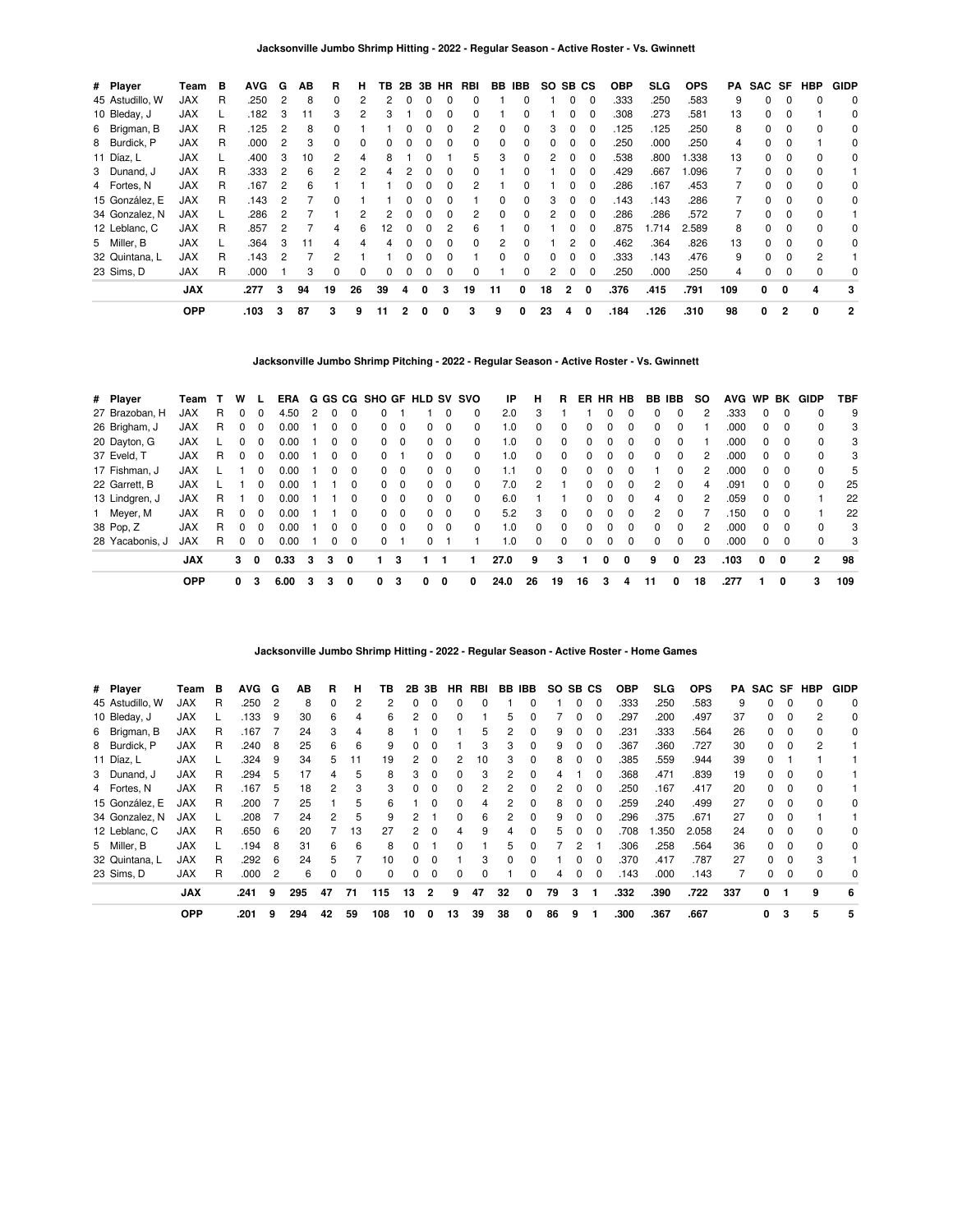| # Player        | Team       |   | w |          | ERA  |   |              |              | G GS CG SHO GF HLD SV SVO |          |   |          |    | IP   | н  | R        | ER | <b>HR</b> | HB       | BB IBB |          | <b>SO</b> | <b>AVG</b> | WP BK        |          | GIDP         | <b>TBF</b> |
|-----------------|------------|---|---|----------|------|---|--------------|--------------|---------------------------|----------|---|----------|----|------|----|----------|----|-----------|----------|--------|----------|-----------|------------|--------------|----------|--------------|------------|
| 27 Brazoban, H  | <b>JAX</b> | R |   |          | 3.38 |   | $\Omega$     |              | 0                         |          |   |          | 0  | 5.1  |    | 2        |    |           |          | 2      | 0        | 6         | .200       |              |          |              | 22         |
| 26 Brigham, J   | <b>JAX</b> | R |   | $\Omega$ | 3.00 | 3 | 0            | 0            | 0                         | $\Omega$ | 0 | $\Omega$ | 0  | 3.0  | 3  |          |    |           | 0        | 0      | $\Omega$ | 4         | .273       | $\Omega$     | $\Omega$ | 0            | 12         |
| 20 Dayton, G    | <b>JAX</b> |   |   |          | 0.00 |   |              | <sup>0</sup> | <sup>o</sup>              |          | 0 | $\Omega$ | 0  | 4.0  |    |          | 0  |           |          |        | $\Omega$ | 8         | .077       |              |          | 0            | 14         |
| 37 Eveld, T     | <b>JAX</b> | R | 0 | $\Omega$ | 0.00 |   | 0            | $\Omega$     | 0                         |          | 0 | $\Omega$ | 0  | 1.0  | 0  | 0        | 0  | 0         | 0        | 0      | $\Omega$ |           | .000       | $\Omega$     | $\Omega$ | 0            | 3          |
| 17 Fishman, J   | <b>JAX</b> |   |   |          | .69  | 3 | $\Omega$     | $\Omega$     | 0                         |          | 0 | $\Omega$ | 0  | 5.1  | 3  |          |    | 0         |          |        | $\Omega$ |           | .167       | <sup>0</sup> | $\Omega$ |              | 20         |
| 22 Garrett, B   | <b>JAX</b> |   |   | 0        | .64  |   |              | $\Omega$     | 0                         | $\Omega$ | 0 | $\Omega$ | 0  | 11.0 | 6  | 3        |    |           | 0        | 4      | $\Omega$ |           | .162       | 0            | $\Omega$ | $\Omega$     | 42         |
| 31 Kent, M      | <b>JAX</b> |   |   |          | 1.25 |   |              | 0            | 0                         | $\Omega$ | 0 | $\Omega$ | 0  | 4.0  | 8  | 5        | 5  |           | 0        |        | 0        |           | .381       | <sup>0</sup> | $\Omega$ | $\Omega$     | 22         |
| 13 Lindgren, J  | <b>JAX</b> | R |   | $\Omega$ | 3.38 | 2 | 2            | $\Omega$     | 0                         | $\Omega$ | 0 | $\Omega$ | 0  | 10.2 |    | 5        | 4  | 3         |          | 6      | $\Omega$ | 5         | .200       | $\Omega$     |          | 3            | 43         |
| 1 Meyer, M      | <b>JAX</b> | R | 0 | $\Omega$ | 1.86 | 2 |              | $\Omega$     | 0                         | $\Omega$ | 0 | $\Omega$ | 0  | 9.2  | 5  | 2        | 2  | $\Omega$  |          | 3      | $\Omega$ | 12        | .147       |              | $\Omega$ |              | 38         |
| 7 Mitchell, B   | <b>JAX</b> | R |   |          | 7.36 | 2 | 0            | $\Omega$     | 0                         | $\Omega$ | 0 | $\Omega$ | O. | 3.2  | 2  | 3        | 3  | 2         |          | 2      | $\Omega$ | h.        | .143       | 2            |          |              | 16         |
| 38 Pop, Z       | <b>JAX</b> | R |   |          | 0.00 | 3 | <sup>0</sup> | $\Omega$     | 0                         | - 0      | 0 | $\Omega$ |    | 4.0  | 5  | 2        | 0  | 0         | 0        | 2      | $\Omega$ | 4         | .313       |              | $\Omega$ | <sup>0</sup> | 18         |
| 28 Yacabonis, J | <b>JAX</b> | R |   |          | 0.00 | 3 | 0            | 0            | 0                         | 2        | 0 |          |    | 3.0  | 0  | $\Omega$ | O. | 0         | $\Omega$ | 2      | $\Omega$ | 3         | .000       | 0            | $\Omega$ | $\Omega$     | 11         |
| 41 Zabala, A    | <b>JAX</b> | R | 0 | 0        | 7.71 | 2 | 0            | $\Omega$     | 0                         |          | 0 | $\Omega$ | 0  | 2.1  |    | 2        | 2  | 0         | 0        | 3      | 0        | 4         | .125       | $\Omega$     | $\Omega$ | 0            | 11         |
|                 | <b>JAX</b> |   | 4 | 5        | 4.22 | 9 | 9            | 0            |                           | 9        |   |          | 2  | 81.0 | 59 | 42       | 38 | 13        | 5        | 38     | 0        | 86        | .201       | 5            |          | 5            | 340        |

**Jacksonville Jumbo Shrimp Hitting - 2022 - Regular Season - Active Roster - Away Games**

| # Player        | Team       | в | <b>AVG</b> | G | AВ  | R  | н  | ΤВ  |    | 2B 3B        | <b>HR</b>    | RBI |              | BB IBB       | SO. | SB CS |              | <b>OBP</b> | SLG. | <b>OPS</b> | PA  |    |                | SAC SF HBP   | <b>GIDP</b> |
|-----------------|------------|---|------------|---|-----|----|----|-----|----|--------------|--------------|-----|--------------|--------------|-----|-------|--------------|------------|------|------------|-----|----|----------------|--------------|-------------|
| 45 Astudillo, W | JAX        | R | .429       | 3 | 14  | 4  | 6  | 10  |    |              |              | 6   |              |              |     |       | <sup>0</sup> | .500       | .714 | 1.214      | 16  | 0  |                |              | $\Omega$    |
| 10 Bleday, J    | <b>JAX</b> |   | .211       | 5 | 19  | 4  |    |     |    |              |              | 3   | 5            |              | 6   |       |              | .375       | .368 | .743       | 24  | 0  |                |              | 0           |
| 6 Brigman, B    | <b>JAX</b> | R | .154       | 3 | 13  |    |    | 2   | 0  | $\Omega$     | 0            |     | 0            | 0            | 3   | 0     | 0            | .154       | .154 | .308       | 13  | 0  | 0              | <sup>0</sup> |             |
| 8 Burdick, P    | <b>JAX</b> | R | .278       | 5 | 18  | 10 | 5  | 12  |    | <sup>0</sup> | 2            | 3   |              | $\Omega$     | 5   | 3     | $\Omega$     | .480       | .667 | 1.147      | 25  | 0  | $\Omega$       |              |             |
| 11 Díaz, L      | <b>JAX</b> |   | .263       | 5 | 19  | 6  | 5  | 9   |    |              |              | 5   | 5            | 0            | 5   |       |              | .417       | .474 | .891       | 24  | 0  | $\Omega$       | $\Omega$     | 0           |
| 3 Dunand, J     | <b>JAX</b> | R | .333       | 4 | 15  | 4  | 5  |     | 2  |              |              | 0   | 3            | 0            | 5.  |       |              | .474       | .467 | .941       | 19  | 0  |                |              |             |
| 4 Fortes, N     | <b>JAX</b> | R | .368       | 4 | 19  |    |    | 13  | 3  | <sup>0</sup> |              |     | 0            | $\Omega$     | 3   | 0     | $\Omega$     | .350       | .684 | 1.034      | 20  | 0  |                | 0            |             |
| 15 González. E  | <b>JAX</b> | R | .481       | 6 | 27  | 6  | 13 | 19  | 3  | $\Omega$     |              | 5   | <sup>0</sup> | <sup>0</sup> | 4   | з     | $\Omega$     | .464       | .704 | 1.168      | 28  | 0  |                | $\Omega$     | $\Omega$    |
| 34 Gonzalez, N  | <b>JAX</b> |   | .417       | 3 | 12  | 2  | 5  | 9   |    | 0            |              | 3   | 0            | <sup>0</sup> | 2   |       |              | .462       | .750 | 1.212      | 13  | O. |                |              |             |
| 12 Leblanc, C   | <b>JAX</b> | R | .158       | 5 | 19  | 0  | 3  |     |    |              |              | 2   |              | <sup>0</sup> | 5   |       | $\Omega$     | .292       | .211 | .503       | 24  | O. |                |              |             |
| 5 Miller, B     | <b>JAX</b> |   | .222       | 4 | 18  | 2  | 4  |     | 0  | $\Omega$     | <sup>0</sup> | 0   | 2            | $\Omega$     | 2   | 0     |              | .300       | .222 | .522       | 20  | 0  | - 0            |              | 0           |
| 32 Quintana, L  | <b>JAX</b> | R | .391       | 5 | 23  | 5  | 9  | 19  | 4  | $\Omega$     | 2            | 8   | $\Omega$     | <sup>0</sup> | 4   | 0     | $\Omega$     | .375       | .826 | 1.201      | 24  | 0  |                | $\Omega$     |             |
| 23 Sims, D      | <b>JAX</b> | R | .500       |   | 4   | 2  | 2  | 5   | 0  | $\Omega$     |              |     | 0            | 0            |     |       | $\Omega$     | .500       | .250 | 1.750      | 4   | 0  |                |              | 0           |
|                 | <b>JAX</b> |   | .318       | 6 | 223 | 47 | 71 | 121 | 17 | 0            | 11           | 44  | 27           | 0            | 46  | 8     |              | .395       | .543 | .938       | 258 | 0  | 4              | 4            | 7           |
|                 | <b>OPP</b> |   | .237       | 6 | 190 | 26 | 45 | 74  | 8  | 3            | 5            | 25  | 23           | 0            | 59  | 5     |              | .316       | .389 | .705       |     | 0  | $\overline{2}$ | 0            | 8           |

**Jacksonville Jumbo Shrimp Pitching - 2022 - Regular Season - Active Roster - Away Games**

| # Player        | Team       |   | w |              | ERA   |   |   |          |              |             | G GS CG SHO GF HLD SV SVO |                         |          | IP   | н        | R        | ER | <b>HR</b> | HB           | BB           | IBB          | <b>SO</b> | <b>AVG</b> | <b>WP</b>    | BK           | <b>GIDP</b>  | TBF |
|-----------------|------------|---|---|--------------|-------|---|---|----------|--------------|-------------|---------------------------|-------------------------|----------|------|----------|----------|----|-----------|--------------|--------------|--------------|-----------|------------|--------------|--------------|--------------|-----|
| 27 Brazoban, H  | JAX        | R |   |              | 0.00  | 3 |   |          |              | 2           |                           | $\Omega$                | 0        | 3.0  | 2        |          |    |           |              |              |              |           | .222       |              |              |              | 11  |
| 26 Brigham, J   | <b>JAX</b> | R | 0 |              | 11.57 |   |   | 0        |              |             | 0                         | $\mathbf 0$             | 0        | 2.1  | 4        | 3        | 3  |           |              |              | 0            |           | .364       | 0            | $\Omega$     | 0            | 12  |
| 20 Dayton, G    | <b>JAX</b> |   | ŋ |              | 0.00  | 2 | 0 | $\Omega$ | <sup>0</sup> |             | 0                         | $\Omega$                | 0        | 2.0  |          | $\Omega$ | 0  | n         | <sup>0</sup> |              | <sup>0</sup> |           | .143       | <sup>0</sup> | $\Omega$     | <sup>0</sup> | 8   |
| 37 Eveld, T     | <b>JAX</b> | R |   |              | 9.00  |   |   |          |              | 0           | 0                         | $\Omega$                |          | 2.0  | 2        | 2        |    |           |              |              | <sup>0</sup> |           | .250       | <sup>0</sup> |              |              | 9   |
| 17 Fishman, J   | <b>JAX</b> |   |   |              | 0.00  |   |   |          |              | 0           | 0                         | $\mathbf 0$             | 0        | 3.2  | 0        |          |    |           |              |              | 0            | 6         | .000       | 0            |              | 0            | 12  |
| 39 Garcia, R    | <b>JAX</b> |   |   | $\Omega$     | 0.00  |   | 0 | 0        | 0            | $\mathbf 0$ | 0                         | $\mathbf 0$             | $\Omega$ | 2.0  |          | 0        |    |           | 0            | 2            | $\Omega$     | 5.        | .143       | $\Omega$     | $\Omega$     | <sup>0</sup> | 9   |
| 22 Garrett, B   | <b>JAX</b> |   |   |              | 10.80 |   |   | $\Omega$ |              | $\Omega$    | 0                         | $\Omega$                | 0        | 5.0  |          | 6        | ี  | 2         | <sup>0</sup> |              | <sup>0</sup> |           | .333       |              | $\Omega$     | <sup>0</sup> | 23  |
| 31 Kent, M      | <b>JAX</b> |   |   |              | .50   |   |   |          | <sup>0</sup> | $\Omega$    | 0                         | $\Omega$                | 0        | 6.0  | 6        | 2        |    |           |              |              | <sup>0</sup> |           | .286       | <sup>0</sup> |              |              | 22  |
| 13 Lindgren, J  | <b>JAX</b> | R | 0 |              | 11.25 |   |   | 0        | 0            | $\mathbf 0$ | 0                         | $\overline{\mathbf{0}}$ | 0        | 4.0  |          | 5        | 5  |           |              | 2            | $\Omega$     |           | .368       | 0            | $\Omega$     | 0            | 21  |
| 1 Meyer, M      | <b>JAX</b> | R |   | $\Omega$     | 0.00  |   |   | $\Omega$ | <sup>0</sup> | $\Omega$    | <sup>o</sup>              | $\Omega$                | $\Omega$ | 5.0  | $\Omega$ | $\Omega$ |    |           | $\Omega$     | <sup>0</sup> | $\Omega$     | 8         | .000       | $\Omega$     | $\Omega$     | <sup>0</sup> | 15  |
| 7 Mitchell, B   | <b>JAX</b> | R |   |              | 3.38  |   |   |          |              | $\Omega$    | n                         | $\Omega$                | O        | 2.2  | 3        |          |    |           | U            | 2            | <sup>0</sup> |           | 273        |              |              |              | 13  |
| 38 Pop, Z       | <b>JAX</b> | R |   |              | 0.00  | 3 | 0 | 0        | 0            | $\Omega$    |                           | $\Omega$                | 0        | 5.0  | 4        |          |    |           |              |              | <sup>0</sup> |           | .235       | <sup>0</sup> |              | 2            | 18  |
| 28 Yacabonis, J | <b>JAX</b> | R | O |              | 4.50  |   | 0 | $\Omega$ | 0            | 2           | 0                         | $\Omega$                | 0        | 2.0  | 2        |          |    |           | 0            |              | $\Omega$     |           | .250       | 0            | $\Omega$     | $\Omega$     | 9   |
| 41 Zabala, A    | <b>JAX</b> | R | O | <sup>0</sup> | 9.00  | 2 | 0 | 0        | 0            | $\Omega$    | 0                         | 0                       | $\Omega$ | 3.0  | 3        | 3        | 3  | 2         | 0            | 2            | $\Omega$     |           | .273       | 0            | $\Omega$     |              | 13  |
|                 | <b>JAX</b> |   | 4 | 2            | 4.33  | 6 | 6 | 0        |              | 6           |                           | $\Omega$                |          | 52.0 | 45       | 26       | 25 | 5         | 0            | 23           | 0            | 59        | .237       | 2            | $\mathbf{0}$ | 8            | 215 |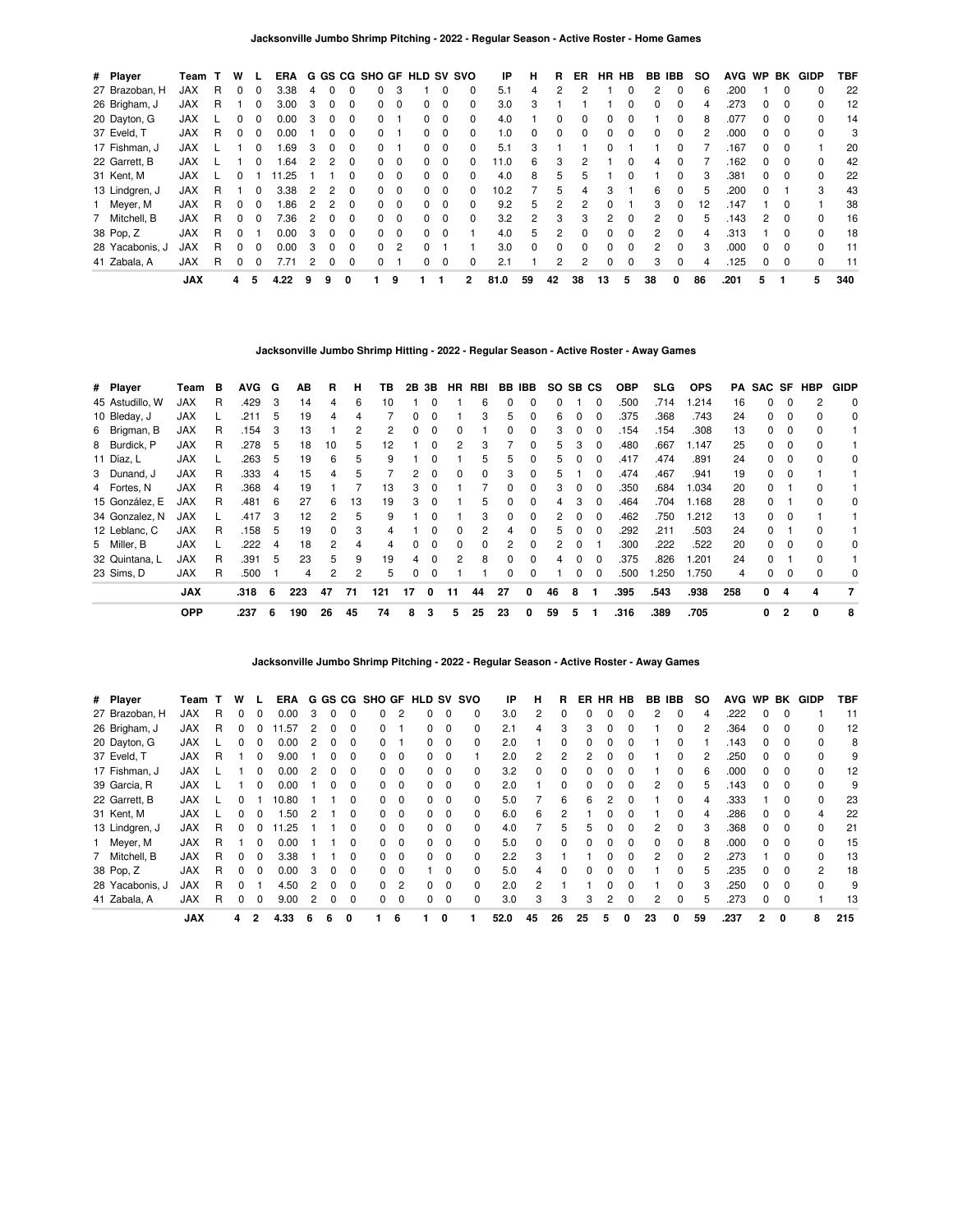| # Player        | Team       | в  |      |    |    |                | AVG G AB R H TB 2B 3B HR |          |              |               | RBI | BB       | IBB          | SO.           | SB.           | СS           | <b>OBP</b> | <b>SLG</b> | <b>OPS</b> | PA   | SAC SF       |          | <b>HBP</b> | GIDP E         |            |
|-----------------|------------|----|------|----|----|----------------|--------------------------|----------|--------------|---------------|-----|----------|--------------|---------------|---------------|--------------|------------|------------|------------|------|--------------|----------|------------|----------------|------------|
| 45 Astudillo, W | <b>JAX</b> | R  | .364 | -5 | 22 | 4              | 8<br>12                  |          | <sup>0</sup> |               | 6   |          |              |               |               | 0            | .440       | .545       | .985       | -25  | 0            | $\Omega$ |            | $0\quad 0$     |            |
| 10 Bleday, J    | <b>JAX</b> |    | .158 | -5 | 19 | 5              | 3<br>4                   |          | 0            |               | 0   | 3        | 0            |               |               | 0            | .304       | .211       | .515       | - 23 | 0            | $\Omega$ |            | $0\quad 0$     |            |
| 6 Brigman, B    | <b>JAX</b> | R. | .143 | -5 | 21 | 1 <sub>3</sub> | 3                        | $\Omega$ | $\Omega$     | $\Omega$      | 3   | $\Omega$ | $\Omega$     | 6             | 0             | 0            | .143       | .143       | .286       | 21   | 0            | $\Omega$ | $\Omega$   |                | $1\quad 0$ |
| 8 Burdick, P    | <b>JAX</b> | R  | .231 | 5  | 13 | 73             |                          |          | $\Omega$     |               | 2   | -6       | $\Omega$     | 4             | 3             | $\Omega$     | .500       | .538       | 1.038      | -20  | 0            | $\Omega$ |            |                | $1\quad$ 0 |
| 11 Díaz, L      | <b>JAX</b> |    | .294 | 5  | 17 | -6             | 10<br>5                  | 2        | 0            |               | 6   | 6        | 0            | 3             | 0             | 0            | .478       | .588       | 1.066      | -23  | 0            | $\Omega$ | $\Omega$   | $0\quad 0$     |            |
| 3 Dunand, J     | <b>JAX</b> | R  | .353 | -5 | 17 | -5             | 6<br>10                  | 4        | $\Omega$     | $\Omega$      | 0   | 4        | 0            |               |               | 0            | .500       | .588       | .088       | 22   | 0            | $\Omega$ |            |                | $1\quad 0$ |
| 4 Fortes, N     | <b>JAX</b> | R. | .400 | -5 | 20 | 2              | 8<br>14                  | 3        | $\Omega$     |               | 9   |          | <sup>0</sup> | 4             | 0             | 0            | .409       | .700       | 1.109      | -22  | 0            |          | $\Omega$   |                | $1\quad$ 0 |
| 15 González. E  | <b>JAX</b> | R  | .381 | 5  | 21 | 4              | 8<br>10                  | 2        | <sup>0</sup> | $\Omega$      | 3   | $\Omega$ | $\Omega$     | 4             | $\mathcal{P}$ | $\Omega$     | .364       | .476       | .840       | 22   | $\Omega$     |          |            | $0\quad 0$     |            |
| 34 Gonzalez, N  | <b>JAX</b> |    | .368 | -5 | 19 | 3              | 11                       |          | $\Omega$     |               | 5   | $\Omega$ | $\Omega$     |               | O.            | 0            | .400       | .579       | .979       | -20  | 0            | $\Omega$ |            | 2 <sub>0</sub> |            |
| 12 Leblanc, C   | <b>JAX</b> | R  | .353 | -5 | 17 | 46             | 12                       | 0        | $\Omega$     | $\mathcal{P}$ |     | 5        | <sup>0</sup> | 3             | 0             | 0            | .478       | .706       | 1.184      | -23  | <sup>0</sup> |          | $\Omega$   |                | $1\quad$ 0 |
| 5 Miller, B     | <b>JAX</b> |    | .286 | -5 | 21 | -5             | 6<br>6                   | $\Omega$ | $\Omega$     | $\Omega$      | 0   | 2        | $\Omega$     | $\mathcal{P}$ | 2             |              | .348       | .286       | .634       | -23  | $\Omega$     | $\Omega$ | $\Omega$   | $0\quad 0$     |            |
| 32 Quintana, L  | <b>JAX</b> | R  | .381 | -5 | 21 | -6             | 17<br>8                  | 3        | $\Omega$     | $\mathcal{P}$ | 8   | $\Omega$ | <sup>0</sup> | 3             | 0             | <sup>0</sup> | .417       | .810       | .227       | 24   | <sup>0</sup> |          | 2          | $2\quad 0$     |            |
| 23 Sims, D      | <b>JAX</b> | R  | .200 | 3  | 10 | 2              | 2<br>5                   |          | 0            |               |     |          | 0            | 5             | 0             | 0            | .273       | .500       | .773       | 11   | 0            | $\Omega$ | $\Omega$   | 0 <sub>0</sub> |            |

### **Jacksonville Jumbo Shrimp Pitching - Last 5 Games - Regular Season - Active Roster**

| # Player        | Team       |    | WL             | ERA G |    | GS.          | CG.          | <b>SHO</b>   | GF       | <b>HLD</b>   | sv       | svo          | ΙP   | н     | R.           | ER. | HR HB        |              | BB. | IBB.         | <b>SO</b> | <b>AVG</b> | <b>WP</b>    | ВK           | <b>GIDP</b>   | TBF |
|-----------------|------------|----|----------------|-------|----|--------------|--------------|--------------|----------|--------------|----------|--------------|------|-------|--------------|-----|--------------|--------------|-----|--------------|-----------|------------|--------------|--------------|---------------|-----|
| 27 Brazoban, H  | <b>JAX</b> | R. | 0 <sub>0</sub> | .80   | 5  |              | <sup>0</sup> | <sup>0</sup> | 3        |              | $\Omega$ | 0            | 5.0  | 5     |              |     | 0            | 0            | 2   | 0            | 6         | .278       | 0            |              |               | 20  |
| 26 Brigham, J   | <b>JAX</b> | R. | $\Omega$       | 6.75  | 5  |              |              | 0            |          | <sup>0</sup> | $\Omega$ | <sup>0</sup> | 51   |       |              |     |              |              |     | 0            | 6         | .318       | O.           |              | 0             | 24  |
| 20 Dayton, G    | <b>JAX</b> |    | 0 <sub>0</sub> | 0.00  | -5 | 0            | $\Omega$     | $\Omega$     | 2        | 0            | $\Omega$ | <sup>0</sup> | 6.0  | 2     | $\Omega$     |     | <sup>0</sup> | 0            | 2   | 0            | 9         | .100       | 0            | <sup>0</sup> | 0             | 22  |
| 37 Eveld, T     | <b>JAX</b> | R. | $\Omega$       | 6.00  | 2  |              | $\Omega$     | 0            |          | 0            | $\Omega$ |              | 3.0  |       | 2            |     | <sup>0</sup> |              |     | 0            | 4         | .182       | <sup>0</sup> | $\Omega$     | $\Omega$      | 12  |
| 17 Fishman, J   | <b>JAX</b> |    | 2 <sub>0</sub> | 1.00  | 5  |              | $\Omega$     | 0            |          | 0            | $\Omega$ | 0            | 9.0  | 3     |              |     | 0            |              | 2   | 0            | 13        | .103       | 0            | 0            |               | 32  |
| 39 Garcia, R    | <b>JAX</b> |    | $\Omega$       | 0.00  |    | <sup>n</sup> | $\Omega$     | 0            | $\Omega$ | 0            | $\Omega$ | <sup>0</sup> | 2.0  |       | <sup>0</sup> |     | 0            | $\Omega$     | 2   | 0            | 5         | .143       | <sup>0</sup> | $\Omega$     | <sup>0</sup>  | 9   |
| 22 Garrett, B   | <b>JAX</b> |    |                | 4.50  | 3  | з            | $\Omega$     | 0            | $\Omega$ | 0            | $\Omega$ | 0            | 16.0 | 13    | 9            | 8   | 3            | 0            | 5   | 0            | 11        | .224       |              |              | 0             | 65  |
| 31 Kent, M      | <b>JAX</b> |    | 0              | 5.40  | 3  | 2            | $\Omega$     | 0            | $\Omega$ | 0            | $\Omega$ | 0            | 10.0 | 14    |              | 6   |              | $\Omega$     | 2   | 0            |           | .333       | <sup>0</sup> | $\Omega$     | 4             | 44  |
| 13 Lindgren, J  | <b>JAX</b> | R. | - 0            | 5.52  | -3 | з            | $\Omega$     | 0            | $\Omega$ | 0            | $\Omega$ | 0            | 14.2 | 14 10 |              | 9   | 3            |              | 8   | 0            | 8         | .259       | <sup>o</sup> |              | 3             | 64  |
| 1 Meyer, M      | <b>JAX</b> | R. | - 0            | 1.23  | 3  | з            | $\Omega$     | $\Omega$     | $\Omega$ | 0            | $\Omega$ | 0            | 14.2 | 5     | 2            |     | <sup>0</sup> |              | 3   | 0            | 20        | .102       |              | 0            |               | 53  |
| 7 Mitchell, B   | <b>JAX</b> | R. | 0 <sub>0</sub> | 5.68  | 3  |              | <sup>0</sup> | 0            | $\Omega$ | 0            | $\Omega$ | <sup>0</sup> | 6.1  | 'n.   |              |     |              |              |     | 0            |           | .200       | 3            |              | 0             | 29  |
| 38 Pop, Z       | <b>JAX</b> | R. | 0 <sub>0</sub> | 0.00  | 5  | <sup>n</sup> | $\Omega$     | $\Omega$     | $\Omega$ |              | $\Omega$ | $\Omega$     | 7.2  | 6     |              |     | <sup>0</sup> | $\Omega$     | 3   | 0            | 8         | .222       | <sup>o</sup> | $\Omega$     | $\mathcal{P}$ | 30  |
| 28 Yacabonis, J | <b>JAX</b> | R. | $\Omega$       | .80   | 5  |              | $\Omega$     | 0            | 4        | <sup>0</sup> |          |              | 5.0  |       |              |     |              |              | 3   | 0            | 6         | .118       | O.           | <sup>0</sup> | $\Omega$      | 20  |
| 41 Zabala, A    | <b>JAX</b> | R. | 0 <sub>0</sub> | 8.44  | 4  |              | $\Omega$     | <sup>0</sup> |          | <sup>0</sup> | $\Omega$ | 0            | 5.1  |       | 5            | 'n. | 2            | <sup>0</sup> | 5   | <sup>0</sup> | 9         | .211       | O.           | <sup>0</sup> |               | 24  |

**Jacksonville Jumbo Shrimp Hitting - Last 10 Games - Regular Season - Active Roster**

| # Player        | Team       | в | <b>AVG</b> | G  | AB. | В. | н.   | TB. | 2B 3B |              | HR | RBI | BB       | IBB          |    | SO SB CS     |              | <b>OBP</b> | <b>SLG</b> | <b>OPS</b> | PA   | <b>SAC</b> | SF       | HBP | GIDP E |                |
|-----------------|------------|---|------------|----|-----|----|------|-----|-------|--------------|----|-----|----------|--------------|----|--------------|--------------|------------|------------|------------|------|------------|----------|-----|--------|----------------|
| 45 Astudillo, W | <b>JAX</b> | R | .364       | 5  | 22  | 4  | 8    | 12  |       | 0            |    | 6   |          |              |    |              | $\Omega$     | .440       | .545       | .985       | - 25 | 0          | $\Omega$ |     |        | 0 <sub>0</sub> |
| 10 Bleday, J    | <b>JAX</b> |   | .189       | 10 | -37 |    |      |     |       |              |    | 3   |          | 0            | 10 |              | 0            | .333       | .297       | .630       | -45  | 0          | $\Omega$ |     |        | $0\quad 0$     |
| 6 Brigman, B    | <b>JAX</b> | R | .162       | 10 | 37  | 4  | 6    | 10  |       | 0            |    | 6   | 2        | 0            | 12 | 0            | $\Omega$     | .205       | .270       | .475       | -39  | 0          | 0        | 0   |        | $1\quad 0$     |
| 8 Burdick, P    | <b>JAX</b> | R | .273       | 10 | 33  | 12 | -9   | 16  |       | 0            | 2  | 4   | 8        | 0            | 10 | 3            | $\Omega$     | .442       | .485       | .927       | -43  | 0          | $\Omega$ | 2   |        | $1\quad 0$     |
| 11 Díaz, L      | <b>JAX</b> |   | .297       | 10 | 37  | 8  | 11   | 19  | 2     | 0            | 2  | 11  | 8        | 0            | 8  | <sup>0</sup> | $\Omega$     | .426       | .514       | .940       | -47  | 0          |          |     |        | 0 <sub>0</sub> |
| 3 Dunand, J     | <b>JAX</b> | R | .313       | 9  | 32  |    | 8 10 | 15  | 5     | <sup>0</sup> | 0  | 3   | 5        | 0            | 9  | 2            | $\Omega$     | .421       | .469       | .890       | -38  | 0          | - 0      |     |        | 2 <sub>0</sub> |
| 4 Fortes, N     | <b>JAX</b> | R | .270       | -9 | 37  | 3  | 10   | 16  | 3     | <sup>0</sup> |    | 9   | 2        | 0            | 5. |              | 0            | .300       | .432       | .732 40    |      | 0          |          | 0   |        | 2 <sub>0</sub> |
| 15 González, E  | <b>JAX</b> | R | .415 10    |    | -41 |    | 7 17 | 24  | 4     | <sup>0</sup> |    | 8   |          | 0            | 9  | 3            | $\Omega$     | .419       | .585       | .004       | -43  | 0          |          | 0   |        | 0 <sub>0</sub> |
| 34 Gonzalez, N  | <b>JAX</b> |   | .278 10    |    | 36  |    | 4 10 | 18  | 3     |              |    | 9   |          | <sup>0</sup> | 11 | <sup>0</sup> | $\Omega$     | .350       | .500       | .850       | - 40 | 0          | $\Omega$ | 2   |        | 2 <sub>0</sub> |
| 12 Leblanc, C   | <b>JAX</b> | R | .389 10    |    | 36  | 6  | 14   | 25  | 2     | 0            | 3  | 10  |          | 0            | 9  |              | <sup>0</sup> | .477       | .694       | .171       | -44  | 0          |          | 0   |        | $1\quad$ 0     |
| 5 Miller, B     | <b>JAX</b> |   | .244       | 10 | -41 |    | 10   | 12  | U     |              | 0  |     | 6        | 0            | 5  | 2            |              | .340       | .293       | .633       | 47   | 0          | $\Omega$ | 0   |        | 0 <sub>0</sub> |
| 32 Quintana, L  | <b>JAX</b> | R | .349       | 10 | 43  | 9  | 15   | 25  | 4     | <sup>0</sup> | 2  | 9   | $\Omega$ | <sup>0</sup> | 5. | <sup>0</sup> | $\Omega$     | .383       | .581       | .964       | - 47 | 0          |          | 3   |        | 2 <sub>0</sub> |
| 23 Sims, D      | <b>JAX</b> | R | .200       | 3  | 10  | 2  | 2    | 5   | 0     |              |    |     |          | O.           | 5. |              |              | .273       | .500       | .773       | - 11 | O.         | $\Omega$ | 0   |        | 0 <sub>0</sub> |

**Jacksonville Jumbo Shrimp Pitching - Last 10 Games - Regular Season - Active Roster**

| # Player        | Team       |    | W L            | ERA G  |    | GS. | CG.          | SHO GF       |          | HLD          | <b>SV</b>   | svo          | IP   | н  | R.       | ER       | HR           | HB.          | BB             | IBB          | <b>SO</b> | <b>AVG</b> | <b>WP</b>    | BK           | GIDP     | TBF |
|-----------------|------------|----|----------------|--------|----|-----|--------------|--------------|----------|--------------|-------------|--------------|------|----|----------|----------|--------------|--------------|----------------|--------------|-----------|------------|--------------|--------------|----------|-----|
| 27 Brazoban, H  | <b>JAX</b> | R. | 0 <sub>0</sub> | 2.16   |    | U   | 0            |              | 5        |              | 0           | <sup>0</sup> | 8.1  | 6  | 2        |          |              |              | 4              | 0            | 10        | .207       |              | 0            |          | 33  |
| 26 Brigham, J   | <b>JAX</b> | R. | $\Omega$       | 6.75   | 5  |     | $\Omega$     | 0            |          |              | $\Omega$    |              | 5.1  |    |          |          |              |              |                | 0            | 6         | .318       | 0            | 0            | 0        | 24  |
| 20 Dayton, G    | JAX        |    | 0 <sub>0</sub> | 0.00   | -5 | 0   | $\Omega$     | $\Omega$     | 2        | 0            | 0           | <sup>o</sup> | 6.0  | 2  | $\Omega$ | $\Omega$ | 0            | $\Omega$     | $\overline{c}$ | 0            | 9         | .100       | 0            | 0            | 0        | 22  |
| 37 Eveld, T     | <b>JAX</b> | R. | - 0            | 6.00   | 2  |     | $\Omega$     |              |          | 0            | $\mathbf 0$ |              | 3.0  | 2  |          |          | 0            |              |                | 0            | 4         | .182       | 0            | 0            | 0        | 12  |
| 17 Fishman, J   | <b>JAX</b> |    | 20             | 00.1   | 5  | U   | $\Omega$     | <sup>0</sup> |          | 0            | $\Omega$    | <sup>o</sup> | 9.0  | 3  |          |          | 0            |              | 2              | 0            | 13        | .103       | 0            | 0            |          | 32  |
| 39 Garcia, R    | <b>JAX</b> |    | - 0            | 0.00   |    |     | <sup>0</sup> | <sup>0</sup> | $\Omega$ | 0            | $\Omega$    |              | 2.0  |    |          |          |              |              |                | 0            | 5         | .143       | <sup>o</sup> | 0            | O        | 9   |
| 22 Garrett, B   | JAX        |    |                | 4.50   | 3  | 3   | $\Omega$     | <sup>0</sup> | $\Omega$ | $\Omega$     | $\Omega$    | $\Omega$     | 16.0 | 13 | 9        | 8        | 3            | $\Omega$     | 5              | 0            | 11        | .224       |              | 0            | 0        | 65  |
| 31 Kent, M      | <b>JAX</b> |    | $\Omega$       | 5.40   | 3  | 2   | $\Omega$     | $\Omega$     | $\Omega$ | 0            | $\Omega$    | <sup>0</sup> | 10.0 | 14 |          | 6        |              |              | 2              | 0            |           | .333       | <sup>o</sup> | 0            |          | 44  |
| 13 Lindgren, J  | <b>JAX</b> | R. | $\Omega$       | 5.52   | 3  | з   | $\Omega$     | 0            | $\Omega$ | $\Omega$     | $\Omega$    | <sup>0</sup> | 14.2 | 14 | 10       | 9        | 3            |              | 8              | <sup>0</sup> | 8         | .259       | <sup>0</sup> |              | 3        | 64  |
| 1 Meyer, M      | <b>JAX</b> | R. | - 0            | 1.23   | 3  | 3   | $\Omega$     | $\Omega$     | $\Omega$ | $\Omega$     | $\Omega$    | <sup>0</sup> | 14.2 | 5  |          | 2        | $\Omega$     |              | 3              | 0            | 20        | .102       |              | <sup>0</sup> |          | 53  |
| 7 Mitchell, B   | <b>JAX</b> | R. | 0 <sub>0</sub> | 5.68 3 |    |     | $\Omega$     | $\Omega$     | $\Omega$ | $\Omega$     | $\Omega$    | <sup>n</sup> | 6.1  | 5  | 4        | Δ        | 2            | <sup>n</sup> | 4              | <sup>0</sup> |           | .200       | 3            | 0            | $\Omega$ | 29  |
| 38 Pop, Z       | <b>JAX</b> | R. | $\Omega$       | 0.00   | -6 |     | $\Omega$     | 0            | $\Omega$ |              | $\Omega$    |              | 9.0  | 9  | 2        | $\Omega$ | <sup>0</sup> |              | 3              | 0            | 9         | .273       |              | <sup>0</sup> | 2        | 36  |
| 28 Yacabonis, J | <b>JAX</b> | R. | $\Omega$       | .80    | 5  | n   | $\Omega$     | $\Omega$     | 4        | <sup>0</sup> |             |              | 5.0  |    |          |          | <sup>0</sup> | <sup>n</sup> | 3              | <sup>0</sup> | 6         | .118       | 0            | $\Omega$     | $\Omega$ | 20  |
| 41 Zabala, A    | <b>JAX</b> | R  | 0 <sub>0</sub> | 8.44   | 4  |     | $\Omega$     |              |          | 0            | $\Omega$    | 0            | 5.1  | 4  | 5        | 5.       | 2            | $\Omega$     | 5              | 0            | 9         | .211       |              | $\Omega$     |          | 24  |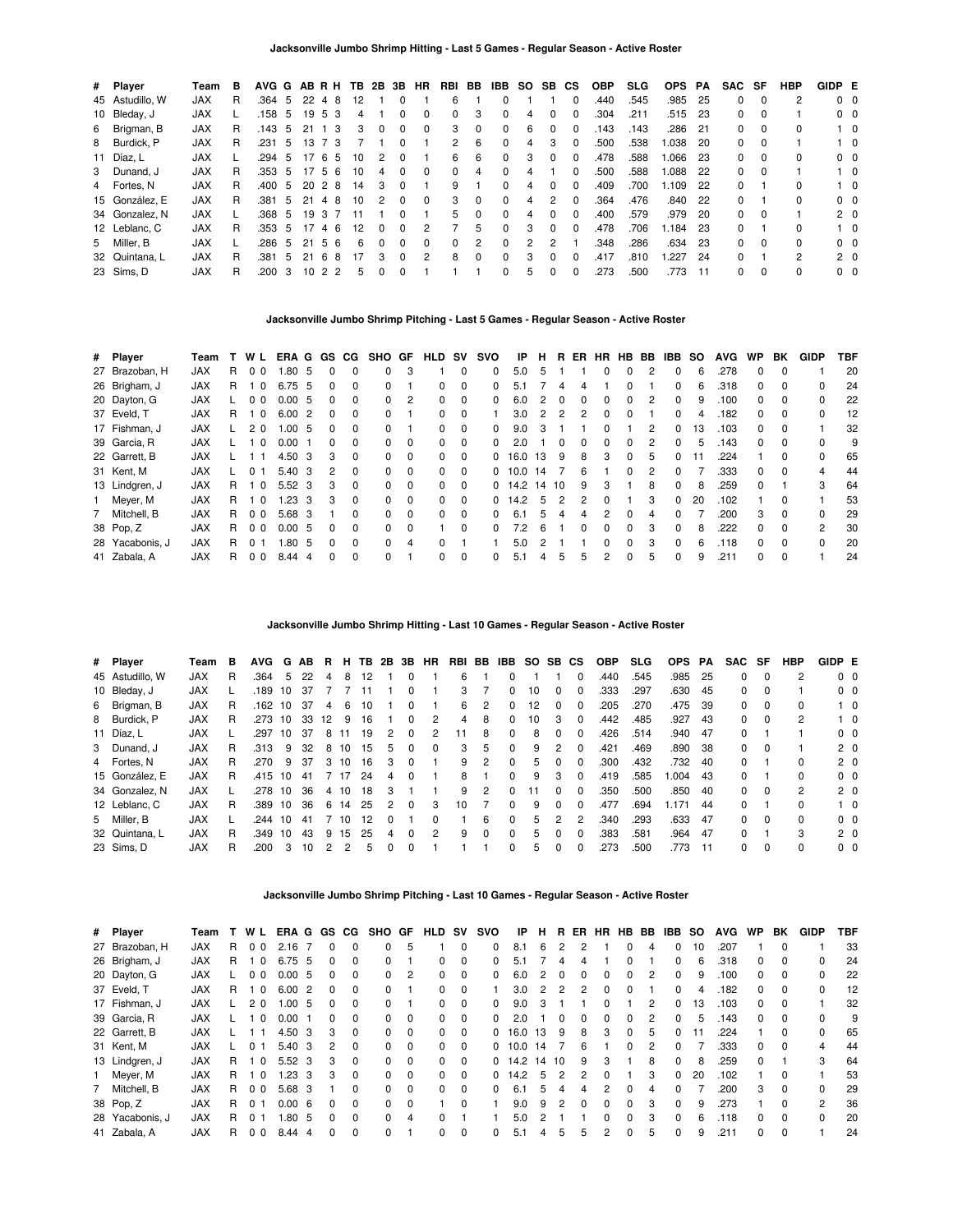#### **Bryan Mitchell - Pitching - Game Log - 2022 - Regular Season**

| Date    |     | GM# Team Opp W L ERA G GS CG SHO SV SVO IP H R ER HR HB BB IBB SO WHIP AVG AB WP BK GIDP TBF |  |  |  |  |  |  |  |  |  |                                                              |  |  |      | NP-S      |
|---------|-----|----------------------------------------------------------------------------------------------|--|--|--|--|--|--|--|--|--|--------------------------------------------------------------|--|--|------|-----------|
| 4/6/22  |     | JAX WOR                                                                                      |  |  |  |  |  |  |  |  |  | 0 0 20.25 1 0 0 0 0 0 1.1 2 3 3 2 0 1 0 3 2.25 .333 6 0 0    |  |  |      | 34 - 21   |
| 4/9/22  |     | JAX WOR                                                                                      |  |  |  |  |  |  |  |  |  | 0 0 7.36 1 0 0 0 0 0 2.1 0 0 0 0 0 1 0 2 1.09 .143 8 2 0 0 9 |  |  |      | $40 - 26$ |
| 4/16/22 |     |                                                                                              |  |  |  |  |  |  |  |  |  |                                                              |  |  | 0 13 | $53 - 31$ |
| April   | JAX |                                                                                              |  |  |  |  |  |  |  |  |  | 0 0 5.68 3 1 0 0 0 0 0 6.1 5 4 4 2 0 4 0 7 1.42 .200 25 3 0  |  |  | 0 29 | 127 - 78  |
| Total   |     | JAX AAA 0 0 5.68 3 1 0 0 0 0 6.1 5 4 4 2 0 4 0 7 1.42 .200 25 3 0 0 29                       |  |  |  |  |  |  |  |  |  |                                                              |  |  |      | 127 - 78  |

# **Bryan Mitchell - Pitching - Stat Splits - 2022 - Regular Season**

| Split                     | Team       | W L            |        |                |              |              | ERAGGS CG SHO SV IP H R ER HR HB BB IBB SO |               |  |   |   |              |               |              |               | <b>WHIP</b> | AVG AB |     | <b>WP</b>     | BK             | <b>GIDP</b>  | TBF | NP-S       |
|---------------------------|------------|----------------|--------|----------------|--------------|--------------|--------------------------------------------|---------------|--|---|---|--------------|---------------|--------------|---------------|-------------|--------|-----|---------------|----------------|--------------|-----|------------|
| Home Games                | <b>JAX</b> | 0 <sub>0</sub> | 7.36   |                |              |              |                                            | 0, 3.2, 2, 3  |  | 3 | 2 | 0            | 2             |              | 5             | .09         | .143   | 14  |               |                |              | 16  | $74 - 47$  |
| Away Games                | <b>JAX</b> | 0 <sub>0</sub> | 3.38   |                |              |              | n.                                         | 0, 2.2, 3, 1  |  |   |   | $\Omega$     | 2             | 0            | 2             | .88         | .273   |     |               |                | 0            | 13  | $53 - 31$  |
| <b>Night Games</b>        | <b>JAX</b> | 0 <sub>0</sub> | 5.68 3 |                |              |              | 0                                          | 0,6.1,5,4     |  | 4 | 2 | $\Omega$     | 4             | 0            |               | .42         | .200   | -25 | з             | $\overline{0}$ | 0            | 29  | 127 - 78   |
| On Grass                  | <b>JAX</b> | 0 <sub>0</sub> | 5.68 3 |                |              | <sup>0</sup> | <sup>n</sup>                               | 0,6.1,5,4     |  | 4 | 2 | $\Omega$     | 4             | 0            |               | .42         | .200   | -25 | 3             | $\overline{0}$ | 0            | 29  | $127 - 78$ |
| April                     | <b>JAX</b> | 0 <sub>0</sub> | 5.68 3 |                |              | 0            | <sup>n</sup>                               | 0 6.1 5 4     |  | 4 | 2 | $\Omega$     | 4             | 0            |               | 1.42        | .200   | 25  | 3             | $\overline{0}$ | 0            | 29  | $127 - 78$ |
| On Wednesdays             | <b>JAX</b> | 0 <sub>0</sub> | 20.25  |                | <sup>0</sup> | $\Omega$     | 0                                          | 0, 1, 1, 2, 3 |  | 3 | 2 |              |               | 0            | 3             | 2.25        | .333   | 6   | $\Omega$      | - 0            | <sup>0</sup> |     | $34 - 21$  |
| On Saturdays              | <b>JAX</b> | 0 <sub>0</sub> | 1.802  |                |              | 0            | 0                                          | 0, 5.0, 3, 1  |  |   | 0 | $\Omega$     | 3             | 0            | 4             | .20         | 158    | 19  | 3             | - 0            | $\Omega$     | 22  | $93 - 57$  |
| In games following a win  | <b>JAX</b> | 0 <sub>0</sub> | 3.38   |                |              |              |                                            | 0, 2, 2, 3, 1 |  |   | 0 | $\Omega$     | $\mathcal{P}$ | 0            | 2             | 1.88        | .273   |     |               | <sup>0</sup>   | 0            | 13  | $53 - 31$  |
| In games following a loss | <b>JAX</b> | 0 <sub>0</sub> | 7.36   | $\overline{2}$ | $\Omega$     | $\Omega$     | 0                                          | 0, 3.2, 2, 3  |  | 3 | 2 | $\Omega$     | $\mathcal{P}$ | 0            | 5             | 1.09        | .143   | 14  | $\mathcal{P}$ | $\Omega$       | 0            | 16  | 74 - 47    |
| Starter                   | <b>JAX</b> | 0 <sub>0</sub> | 3.38   |                |              |              | <sup>o</sup>                               | 0, 2, 2, 3, 1 |  |   | 0 | $\Omega$     | $\mathcal{P}$ | <sup>0</sup> | $\mathcal{P}$ | .88         | .273   | 11  |               | <sup>0</sup>   | 0            | 13  | $53 - 31$  |
| Reliever                  | <b>JAX</b> | 0 <sub>0</sub> | 7.36   |                |              |              |                                            | 0, 3.2, 2, 3  |  |   | 2 | <sup>n</sup> | 2             | O            | 5             | .09         | .143   | 14  | 2             | $\Omega$       | 0            | 16  | 74 - 47    |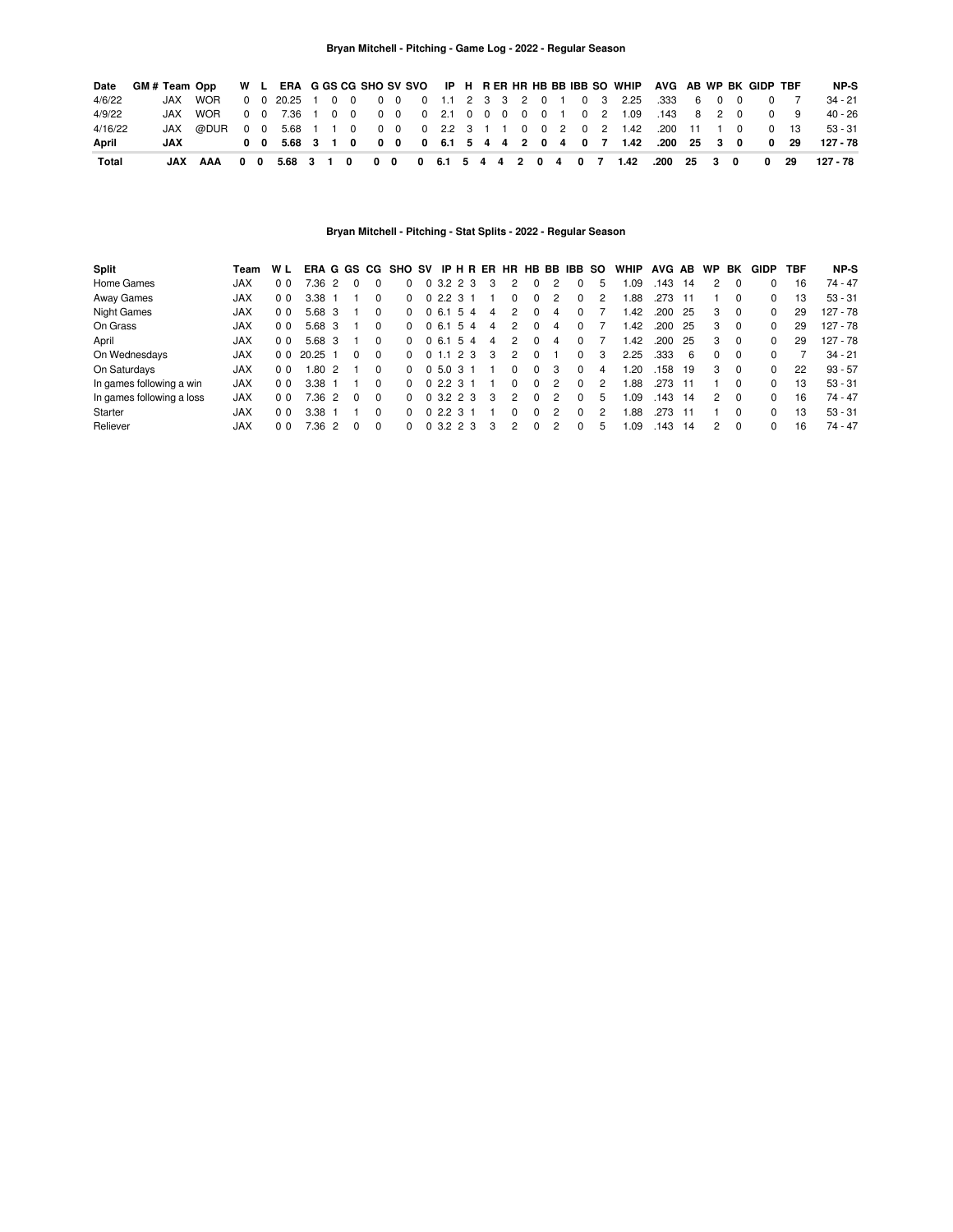# **Bryan Mitchell - Opposing Hitting - Stat Splits - 2022 - Regular Season**

| <b>Split</b>            | Team       | <b>AVG</b> | G              |                | AB R H                  | 2Β          | 3B          | НR             | RBI            | BВ             | <b>IBB</b>  | <b>SO</b>      |   | SB CS       | <b>OBP</b> | <b>SLG</b> | <b>OPS</b> | <b>HBP</b>  | <b>SAC</b>  | <b>SF</b>   | <b>GIDP</b> |
|-------------------------|------------|------------|----------------|----------------|-------------------------|-------------|-------------|----------------|----------------|----------------|-------------|----------------|---|-------------|------------|------------|------------|-------------|-------------|-------------|-------------|
| vs Left                 | <b>JAX</b> | .214       | 3              | 14             | 3                       | 0           | 0           | $\overline{c}$ | 3              | 1              | 0           | 5              |   |             | .267       | .643       | .910       | 0           | 0           | $\mathbf 0$ | 0           |
| vs Right                | <b>JAX</b> | .182       | 3              | 11             | $\overline{c}$          | 0           | $\mathbf 0$ | $\mathbf 0$    | $\mathbf{1}$   | 3              | $\mathbf 0$ | $\overline{c}$ |   |             | .357       | .182       | .539       | $\mathbf 0$ | $\mathbf 0$ | $\Omega$    | $\mathbf 0$ |
| Team is ahead           | <b>JAX</b> | .313       | $\overline{c}$ | 16             | 5                       | 0           | 0           | 2              | 4              | 3              | 0           | 5              |   |             | .421       | .688       | 1.109      | 0           | $\mathbf 0$ | $\mathbf 0$ | 0           |
| Team is behind          | <b>JAX</b> | .000       | $\mathbf{1}$   | 8              | 0                       | 0           | $\mathbf 0$ | $\mathbf 0$    | $\mathbf 0$    | 1              | $\mathbf 0$ | $\overline{c}$ |   |             | .111       | .000       | .111       | 0           | $\mathbf 0$ | $\mathbf 0$ | $\mathbf 0$ |
| Score is tied           | <b>JAX</b> | .000       | $\overline{1}$ | 1              | 0                       | 0           | 0           | 0              | 0              | 0              | $\mathbf 0$ | 0              |   |             | .000       | .000       | .000       | $\mathbf 0$ | $\mathbf 0$ | $\mathbf 0$ | 0           |
| <b>Batting First</b>    | <b>JAX</b> | .250       | 3              | 4              | 1                       | 0           | $\mathbf 0$ | 0              | 0              | $\Omega$       | $\mathbf 0$ | $\mathbf{1}$   |   |             | .250       | .250       | .500       | $\Omega$    | $\Omega$    | $\Omega$    | $\mathbf 0$ |
| <b>Batting Second</b>   | <b>JAX</b> | .333       | 3              | 3              | 1                       | $\mathbf 0$ | $\mathbf 0$ | 0              | $\mathbf{1}$   | 1              | $\mathbf 0$ | $\overline{c}$ |   |             | .500       | .333       | .833       | $\mathbf 0$ | $\mathbf 0$ | $\Omega$    | $\mathbf 0$ |
| <b>Batting Third</b>    | <b>JAX</b> | .250       | 3              | 4              | 1                       | 0           | 0           | $\mathbf{1}$   | $\mathbf{1}$   | 0              | $\mathbf 0$ | 1              |   |             | .250       | 1.000      | 1.250      | $\mathbf 0$ | $\mathbf 0$ | $\Omega$    | 0           |
| <b>Batting Fourth</b>   | <b>JAX</b> | .000       | 3              | 3              | 0                       | 0           | 0           | 0              | 0              | 1              | 0           | 1              |   |             | .250       | .000       | .250       | 0           | 0           | $\mathbf 0$ | 0           |
| <b>Batting Fifth</b>    | <b>JAX</b> | .500       | 3              | 2              | 1                       | 0           | 0           | $\mathbf{1}$   | 2              | 1              | $\mathbf 0$ | 0              |   |             | .667       | 2.000      | 2.667      | 0           | $\mathbf 0$ | $\mathbf 0$ | 0           |
| <b>Batting Sixth</b>    | <b>JAX</b> | .000       | 3              | 3              | 0                       | 0           | 0           | $\mathbf 0$    | 0              | 0              | $\mathbf 0$ | 0              |   |             | .000       | .000       | .000       | $\mathbf 0$ | $\mathbf 0$ | $\mathbf 0$ | $\mathbf 0$ |
| <b>Batting Seventh</b>  | <b>JAX</b> | .000       | $\overline{c}$ | 1              | 0                       | 0           | 0           | 0              | 0              | 1              | 0           | 0              |   |             | .500       | .000       | .500       | 0           | $\mathbf 0$ | $\mathbf 0$ | 0           |
| <b>Batting Eighth</b>   | <b>JAX</b> | .000       | $\overline{c}$ | $\overline{c}$ | 0                       | 0           | 0           | 0              | 0              | 0              | 0           | 1              |   |             | .000       | .000       | .000       | $\mathbf 0$ | $\mathbf 0$ | $\mathbf 0$ | 0           |
| <b>Batting Ninth</b>    | <b>JAX</b> | .333       | 3              | 3              | 1                       | 0           | 0           | 0              | 0              | 0              | $\mathbf 0$ | 1              |   |             | .333       | .333       | .666       | $\mathbf 0$ | $\mathbf 0$ | $\Omega$    | 0           |
| Leading Off             | <b>JAX</b> | .250       | 3              | 8              | $\overline{c}$          | $\Omega$    | 0           | 1              | $\mathbf{1}$   | $\Omega$       | $\mathbf 0$ | $\overline{c}$ |   |             | .250       | .625       | .875       | $\mathbf 0$ | $\mathbf 0$ | $\Omega$    | $\mathbf 0$ |
| First Inning            | <b>JAX</b> | .000       | $\overline{1}$ | 3              | $\Omega$<br>$\Omega$    | $\Omega$    | $\Omega$    | $\Omega$       | $\Omega$       | 0              | $\Omega$    | $\mathbf{1}$   | 0 | $\mathbf 0$ | .000       | .000       | .000       | 0           | $\mathbf 0$ | $\Omega$    | $\mathbf 0$ |
| Second Inning           | <b>JAX</b> | .000       | $\overline{1}$ | 3              | $\mathbf 0$<br>0        | $\mathbf 0$ | 0           | $\mathbf 0$    | 0              | $\overline{c}$ | $\mathbf 0$ | 0              | 1 | $\mathbf 0$ | .400       | .000       | .400       | $\mathbf 0$ | $\mathbf 0$ | $\mathbf 0$ | 0           |
| Third Inning            | <b>JAX</b> | .600       | $\overline{1}$ | 5              | 3<br>$\overline{1}$     | 0           | 0           | $\mathbf 0$    | $\mathbf{1}$   | 0              | $\mathbf 0$ | $\mathbf{1}$   | 0 | 0           | .600       | .600       | 1.200      | 0           | $\mathbf 0$ | $\Omega$    | $\mathbf 0$ |
| Fifth Inning            | <b>JAX</b> | .000       | $\overline{c}$ | 6              | $\mathbf 0$<br>0        | 0           | $\mathbf 0$ | $\mathbf 0$    | 0              | $\overline{0}$ | $\mathbf 0$ | 3              | 0 | $\mathbf 0$ | .000       | .000       | .000       | $\mathbf 0$ | $\mathbf 0$ | $\mathbf 0$ | 0           |
| Sixth Inning            | <b>JAX</b> | .286       | $\overline{c}$ | $\overline{7}$ | 3<br>$\overline{c}$     | 0           | 0           | 2              | 3              | $\overline{c}$ | 0           | 2              | 0 | 0           | .444       | 1.143      | 1.587      | $\mathbf 0$ | $\mathbf 0$ | $\Omega$    | 0           |
| Seventh Inning          | <b>JAX</b> | .000       | $\mathbf{1}$   | $\mathbf{1}$   | 0<br>0                  | 0           | $\mathbf 0$ | 0              | 0              | $\mathbf 0$    | $\mathbf 0$ | 0              | 0 | $\mathbf 0$ | .000       | .000       | .000       | $\mathbf 0$ | $\mathbf 0$ | $\mathbf 0$ | 0           |
| <b>Bases Empty</b>      | <b>JAX</b> | .133       | 3              | 15             | 2                       | 0           | 0           | 1              | 1              | 2              | 0           | 5              |   |             | .235       | .333       | .568       | $\mathbf 0$ | $\mathbf 0$ | $\mathbf 0$ | 0           |
| Runner at 1st           | <b>JAX</b> | .400       | 3              | 5              | $\overline{c}$          | $\mathbf 0$ | $\mathbf 0$ | $\mathbf{1}$   | $\overline{c}$ | $\overline{0}$ | $\mathbf 0$ | $\mathbf 0$    |   |             | .400       | 1.000      | 1.400      | $\mathbf 0$ | $\mathbf 0$ | $\Omega$    | $\mathbf 0$ |
| Runner at 2nd           | <b>JAX</b> | .000       | $\overline{c}$ | 0              | 0                       | 0           | 0           | $\mathbf 0$    | 0              | 2              | $\mathbf 0$ | $\mathbf 0$    |   |             | 1.000      | .000       | 1.000      | $\mathbf 0$ | $\mathbf 0$ | $\mathbf 0$ | 0           |
| Runners at 1st & 2nd    | JAX        | .000       | $\overline{c}$ | 3              | 0                       | $\mathbf 0$ | $\mathbf 0$ | $\mathbf 0$    | $\mathbf 0$    | $\mathbf 0$    | $\mathbf 0$ | 1              |   |             | .000       | .000       | .000       | $\mathbf 0$ | $\mathbf 0$ | $\Omega$    | $\mathbf 0$ |
| Runners at 1st & 3rd    | <b>JAX</b> | 1.000      | $\mathbf{1}$   | 1              | 1                       | 0           | 0           | 0              | $\mathbf{1}$   | 0              | $\mathbf 0$ | 0              |   |             | 1.000      | 1.000      | 2.000      | 0           | 0           | $\mathbf 0$ | 0           |
| Runners at 2nd & 3rd    | <b>JAX</b> | .000       | -1             | 1              | 0                       | $\mathbf 0$ | 0           | $\mathbf 0$    | $\mathbf 0$    | $\mathbf 0$    | $\mathbf 0$ | $\mathbf{1}$   |   |             | .000       | .000       | .000       | 0           | $\mathbf 0$ | $\mathbf 0$ | $\mathbf 0$ |
| Runners On              | <b>JAX</b> | .300       | 3              | 10             | 3                       | 0           | 0           | $\mathbf{1}$   | 3              | 2              | $\mathbf 0$ | 2              |   |             | .417       | .600       | 1.017      | 0           | $\mathbf 0$ | $\mathbf 0$ | 0           |
| <b>Scoring Position</b> | <b>JAX</b> | .200       | $\overline{c}$ | 5              | 1                       | 0           | $\mathbf 0$ | $\mathbf 0$    | $\mathbf{1}$   | $\overline{c}$ | $\mathbf 0$ | $\overline{c}$ |   |             | .429       | .200       | .629       | $\mathbf 0$ | $\mathbf 0$ | $\Omega$    | $\mathbf 0$ |
| No Outs                 | <b>JAX</b> | .357       | 3              | 14             | 5                       | 0           | 0           | 2              | 4              | 1              | $\mathbf 0$ | $\overline{c}$ |   |             | .400       | .786       | 1.186      | $\mathbf 0$ | $\mathbf 0$ | $\mathbf 0$ | 0           |
| One Out                 | <b>JAX</b> | .000       | 3              | 6              | 0                       | $\mathbf 0$ | $\mathbf 0$ | 0              | 0              | 1              | $\mathbf 0$ | 3              |   |             | .143       | .000       | .143       | $\mathbf 0$ | $\mathbf 0$ | $\Omega$    | $\mathbf 0$ |
| Two Outs                | <b>JAX</b> | .000       | 3              | 5              | 0                       | $\mathbf 0$ | $\mathbf 0$ | $\mathbf 0$    | 0              | 2              | $\mathbf 0$ | $\overline{c}$ |   |             | .286       | .000       | .286       | $\mathbf 0$ | $\mathbf 0$ | $\mathbf 0$ | 0           |
| Ahead in Count          | <b>JAX</b> | .400       | 3              | 10             | 4                       | 0           | 0           | 2              | 4              | $\Omega$       | 0           | 0              |   |             | .400       | 1.000      | 1.400      | $\Omega$    | $\Omega$    | $\Omega$    | 0           |
| Behind in Count         | <b>JAX</b> | .125       | 3              | 8              | 1                       | 0           | 0           | $\mathbf 0$    | 0              | 4              | $\mathbf 0$ | 4              |   |             | .417       | .125       | .542       | $\mathbf 0$ | 0           | $\mathbf 0$ | 0           |
| 0-0 Count               | <b>JAX</b> | .000       | $\mathbf{1}$   | 1              | 0                       | 0           | 0           | $\mathbf 0$    | 0              | 0              | 0           | 0              |   |             | .000       | .000       | .000       | 0           | $\mathbf 0$ | $\Omega$    | 0           |
| 0-1 Count               | <b>JAX</b> | .667       | $\overline{c}$ | 3              | $\overline{\mathbf{c}}$ | $\mathbf 0$ | 0           | 2              | 3              | 0              | $\mathbf 0$ | $\mathbf 0$    |   |             | .667       | 2.667      | 3.334      | 0           | $\mathbf 0$ | $\mathbf 0$ | 0           |
| 0-2 Count               | <b>JAX</b> | .333       | $\overline{c}$ | 3              | 1                       | 0           | 0           | $\mathbf 0$    | 0              | 0              | $\Omega$    | 0              |   |             | .333       | .333       | .666       | 0           | $\mathbf 0$ | $\mathbf 0$ | 0           |
| 1-0 Count               | <b>JAX</b> | .500       | $\mathbf{1}$   | $\overline{c}$ | 1                       | 0           | $\mathbf 0$ | 0              | 0              | 0              | $\mathbf 0$ | 0              |   |             | .500       | .500       | 1.000      | $\mathbf 0$ | $\mathbf 0$ | $\mathbf 0$ | 0           |
| 1-1 Count               | <b>JAX</b> | .000       | $\mathbf{1}$   | $\overline{c}$ | 0                       | 0           | 0           | 0              | $\Omega$       | $\Omega$       | $\mathbf 0$ | 0              |   |             | .000       | .000       | .000       | 0           | $\mathbf 0$ | $\Omega$    | 0           |
| 1-2 Count               | <b>JAX</b> | .250       | 3              | 4              | 1                       | 0           | $\mathbf 0$ | 0              | $\mathbf{1}$   | $\mathbf 0$    | $\mathbf 0$ | 0              |   |             | .250       | .250       | .500       | 0           | $\mathbf 0$ | $\mathbf 0$ | 0           |
| 2-0 Count               | <b>JAX</b> | .000       | -1             | 1              | 0                       | 0           | $\Omega$    | 0              | $\Omega$       | $\Omega$       | $\Omega$    | $\Omega$       |   |             | .000       | .000       | .000       | $\mathbf 0$ | $\Omega$    | $\Omega$    | 0           |
| 2-1 Count               | <b>JAX</b> | .000       | $\mathbf 0$    | 0              | 0                       | 0           | 0           | 0              | 0              | 0              | $\mathbf 0$ | 0              |   |             | .000       | .000       | .000       | $\mathbf 0$ | $\mathbf 0$ | $\Omega$    | 0           |
| 2-2 Count               | <b>JAX</b> | .000       | 3              | 4              | 0                       | 0           | 0           | $\mathbf 0$    | 0              | 0              | $\mathbf 0$ | 3              |   |             | .000       | .000       | .000       | $\mathbf 0$ | $\mathbf 0$ | $\Omega$    | $\mathbf 0$ |
| 3-0 Count               | <b>JAX</b> | .000       | $\mathbf 0$    | $\mathbf 0$    | 0                       | $\mathbf 0$ | $\mathbf 0$ | $\mathbf 0$    | 0              | $\mathbf 0$    | $\mathbf 0$ | 0              |   |             | .000       | .000       | .000       | $\mathbf 0$ | $\mathbf 0$ | $\mathbf 0$ | 0           |
| 3-1 Count               | <b>JAX</b> | .000       | -1             | 0              | 0                       | 0           | 0           | 0              | 0              | 1              | 0           | 0              |   |             | 1.000      | .000       | 1.000      | $\mathbf 0$ | $\mathbf 0$ | $\mathbf 0$ | $\mathbf 0$ |
| 3-2 Count               | <b>JAX</b> | .000       | 3              | 5              | 0                       | 0           | $\mathbf 0$ | 0              | $\Omega$       | 3              | $\Omega$    | 4              |   |             | .375       | .000       | .375       | $\mathbf 0$ | $\mathbf 0$ | $\Omega$    | $\mathbf 0$ |
| Pitcher                 | <b>JAX</b> | .200       | 3              | 25             | 5                       | $\Omega$    | $\Omega$    | $\overline{c}$ | 4              | 4              | 0           | $\overline{7}$ |   |             | 310        | .440       | .750       | $\Omega$    | $\Omega$    | 0           | 0           |
|                         |            |            |                |                |                         |             |             |                |                |                |             |                |   |             |            |            |            |             |             |             |             |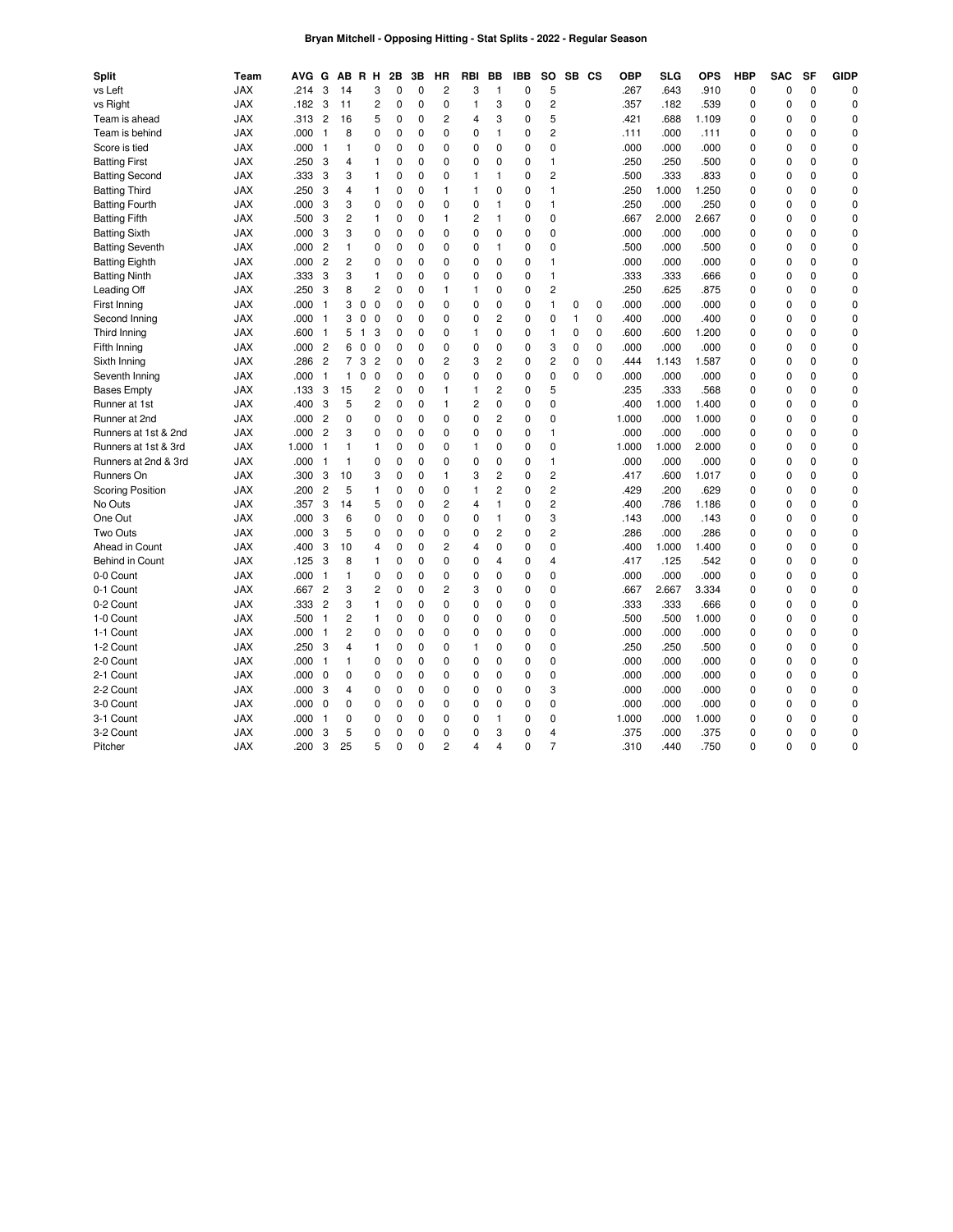| # Player        | Team       | в | <b>AVG</b> | G   | ΑВ  | R  | н   | ΤВ  | 2В | 3Β           |              | HR RBI |    | <b>BB IBB</b> | SO. | <b>SB CS</b> |          | <b>OBP</b> | SLG. | <b>OPS</b> |     |              |          | PA SAC SF HBP | GIDP E       |    |
|-----------------|------------|---|------------|-----|-----|----|-----|-----|----|--------------|--------------|--------|----|---------------|-----|--------------|----------|------------|------|------------|-----|--------------|----------|---------------|--------------|----|
| 13 Acuña Jr., R | <b>GWN</b> | R | .167       | 2   | 6   |    |     | 2   |    |              |              | 0      |    |               |     |              |          | 286        | .333 | .619       |     |              | $\Omega$ |               | 0            |    |
| 9 Casteel, R    | <b>GWN</b> | R | .105       | 6   | 19  | 3  | 2   | 8   |    |              |              | 2      |    |               | 8   |              |          | 150        | .421 | .571       | 20  |              | $\Omega$ | <sup>0</sup>  | <sup>0</sup> |    |
| 24 Contreras, W | <b>GWN</b> | R | .172       | 8   | 29  | 0  | 5.  |     |    |              |              | 5      |    |               | 6   |              |          | .226       | .241 | .467       | 31  |              | $\Omega$ | <sup>0</sup>  |              |    |
| 15 Dean, J      | <b>GWN</b> | R | .212       | 13  | 33  |    |     | 8   |    |              |              |        |    |               | 12  | З            |          | .278       | .242 | .520       | 36  |              | $\Omega$ |               |              |    |
| 26 DeShields, D | <b>GWN</b> | R | .214       | 9   | 28  | 3  | 6   | 8   |    |              |              |        | հ  |               | 10  |              |          | 371        | .286 | .657       | 35  |              |          |               |              |    |
| 1 Goins, R      | <b>GWN</b> |   | .056       | 10  | 36  |    | 2   |     |    |              |              | 0      |    |               | 10  | $\Omega$     |          | .056       | .056 | .112       | 36  |              | $\Omega$ |               | 3            |    |
| 33 Gonzalez, Y  | <b>GWN</b> | S | .135       | 10  | 37  | 2  | 5   | 6   |    |              |              |        |    |               | 10  | $\Omega$     |          | .154       | .162 | .316       | 39  |              |          |               |              |    |
| 5 Gosselin, P   | <b>GWN</b> | R | .244       | 12  | 41  | 5  | 10  | 13  |    |              |              | 3      | 8  |               |     | 0            |          | .365       | .317 | .682       | 52  | 0            | 2        |               |              |    |
| 18 Jenista, G   | <b>GWN</b> |   | .242       | -11 | 33  | 5  | 8   | 20  |    |              |              | 5      |    |               | 13  | 0            |          | 324        | .606 | .930       | 37  | 0            | 0        |               | 0            |    |
| 28 Nogowski, J  | <b>GWN</b> | R | .195       | 12  | 41  | 4  | 8   | 13  |    |              |              | 5      | 5  |               | 10  | 2            | 0        | .298       | .317 | .615       | 47  | 0            | $\Omega$ |               |              | 0  |
| 8 Shewmake, B   | <b>GWN</b> |   | 294        | 10  | 34  |    | 10  | 13  |    |              |              |        |    | 0             | 5   |              | $\Omega$ | 294        | .382 | .676       | 34  | O.           | $\Omega$ | 0             | 0            |    |
| 14 Tromp, C     | <b>GWN</b> | R | .357       | 4   | 14  | 2  | 5   | 9   |    |              |              |        |    | 0             | 5   | 0            | $\Omega$ | .400       | .643 | .043       | 15  | 0            | $\Omega$ | 0             | 0            |    |
| 17 Tucker, P    | <b>GWN</b> |   | .231       | 9   | 26  | 3  | 6   | 9   | 3  | <sup>0</sup> | <sup>0</sup> |        | 6  | 0             | 5   | $\Omega$     | $\Omega$ | .394       | .346 | .740       | 33  | <sup>0</sup> | $\Omega$ |               | $^{2}$       | 0  |
| 4 Valaika, P    | <b>GWN</b> | R | .255       | 14  | 51  |    | 13  | 22  | 3  | $\Omega$     | 2            | 9      | 5  | 0             | 13  |              |          | 321        | .431 | .752       | 56  | 0            | $\Omega$ |               |              | -2 |
|                 | <b>GWN</b> |   | .212       | 15  | 477 | 45 | 101 | 169 | 23 | 3            | 13           | 43     | 48 | 0             | 133 | 14           | 5        | .289       | .354 | .643       | 533 | 0            | 3        | 5             | 12           |    |
|                 | <b>OPP</b> |   | .236       | 15  | 483 | 70 | 114 | 189 | 22 |              | 17           | 68     | 47 | 0             | 143 | 18           |          | .315       | .391 | .706       | 543 | 0            | 3        | 10            | 9            |    |

# **Gwinnett Stripers Pitching - 2022 - Regular Season - Active Roster**

| # Player         | Team       |   | w            |    | <b>ERA</b> | G   |    |   | <b>GS CG SHO</b> |              | <b>GF HLD SV SVO</b> |              |   | IP    | н   | R  | ER | <b>HR</b> | HB.          | <b>BB IBB</b> |   | so  |      |   |              | AVG WP BK GIDP | TBF |
|------------------|------------|---|--------------|----|------------|-----|----|---|------------------|--------------|----------------------|--------------|---|-------|-----|----|----|-----------|--------------|---------------|---|-----|------|---|--------------|----------------|-----|
| 32 Alaniz, R     | <b>GWN</b> | R | <sup>0</sup> |    | 4.26       |     |    |   |                  |              |                      |              |   | 6.1   | 4   |    |    |           |              |               |   |     | .182 |   | O            | n              | 25  |
| 53 Brach, B      | <b>GWN</b> | R |              |    | 2.70       | 5   |    | 0 | O.               | Δ            |                      |              |   | 6.2   | 8   |    | 2  |           |              |               | 0 |     | .333 |   | $\Omega$     | 2              | 26  |
| 57 Brennan, B    | <b>GWN</b> | R | O            |    | 23.14      |     |    |   |                  |              |                      |              |   | 4.2   | 13  | 12 | 12 |           |              | հ             |   |     | .481 |   | $\Omega$     | 0              | 33  |
| 49 Burrows, T    | <b>GWN</b> |   |              | O. | 4.76       | 5   |    | 0 | 0                | <sup>0</sup> |                      |              |   | 5.2   | 3   |    | 3  |           |              | 3             | 0 | 6   | .143 |   | 0            | 0              | 25  |
| 48 Cruz, J       | <b>GWN</b> | R | <sup>0</sup> |    | 4.50       |     |    | ŋ |                  |              |                      |              |   | 2.0   | 2   |    |    |           |              |               | 0 | 2   | .250 |   | 0            |                | 8   |
| 22 Davidson, T   | <b>GWN</b> |   |              |    | 6.23       |     |    |   | O.               | <sup>0</sup> |                      | <sup>0</sup> |   | 4.1   | 6   |    |    |           |              |               | O | 5   | .300 |   | $\Omega$     | U              | 22  |
| 60 De La Cruz, J | <b>GWN</b> | R |              |    | 8.22       |     |    |   | O.               | <sup>0</sup> |                      |              |   | 7.2   | 13  | 10 |    |           |              | 2             | 0 |     | .361 |   | <sup>0</sup> | <sup>0</sup>   | 40  |
| 55 Elledge, S    | <b>GWN</b> | R |              |    | 3.86       |     |    |   |                  |              |                      |              |   | 4.2   | 4   |    |    |           |              |               | O | 5   | .222 |   | $\Omega$     | <sup>0</sup>   | 19  |
| 51 Johnstone, C  | <b>GWN</b> | R | <sup>n</sup> | O. | 0.87       |     |    | ŋ | 0                | o            |                      | O            | 0 | 10.1  | 6   |    |    | 0         | <sup>0</sup> | 4             | 0 | 4   | .171 |   | $\Omega$     | 3              | 39  |
| 39 Kingham, N    | <b>GWN</b> | R | <sup>0</sup> |    | 0.00       |     |    |   | O.               |              |                      |              |   | 9.1   | 3   |    | 0  |           |              |               | O |     | .103 |   | O            |                | 30  |
| 58 Lee, D        | <b>GWN</b> |   | 0            |    | .69        |     |    | ŋ | O.               |              |                      |              |   | 5.1   | 4   |    |    |           |              |               | O |     | .211 |   | $\Omega$     | U              | 19  |
| 50 Muller, K     | <b>GWN</b> |   |              |    | 2.87       |     |    |   |                  |              |                      |              |   | 15.2  | 10  |    | 5  |           |              | 3             | O | 20  | .185 |   |              | 2              | 59  |
| 56 Sittinger, B  | <b>GWN</b> | R |              |    | 4.50       |     |    |   |                  |              |                      |              |   | 8.0   |     |    |    |           |              |               | O | 11  | .250 |   | $\Omega$     | <sup>0</sup>   | 33  |
| 59 Tonkin, M     | <b>GWN</b> | R | n.           | o  | 3.86       | 'n. |    | ŋ | O.               | 4            | 0                    | 2            | 2 | 4.2   | 4   |    |    |           |              | 5             | 0 | 4   | .222 |   | 0            | 0              | 24  |
| 62 Toussaint, T  | <b>GWN</b> | R |              |    | 2.08       |     |    | 0 | O.               | <sup>0</sup> |                      |              |   | 8.2   | 6   |    | 2  |           |              |               | 0 | 16  | .200 |   | 0            | <sup>0</sup>   | 38  |
| 54 Vincent, N    | <b>GWN</b> | R |              |    | 7.71       |     |    | ი | O.               | <sup>0</sup> |                      |              |   | 7.0   | 8   | 6  | 6  |           |              |               | 0 | 10  | .276 |   | <sup>0</sup> | 0              | 30  |
| 45 Woods, W      | <b>GWN</b> | R |              |    | 0.00       |     |    |   |                  |              |                      |              |   | 1.0   | O   |    |    |           |              |               |   |     | .000 |   | 0            |                |     |
|                  | <b>GWN</b> |   | 5            | 10 | 4.40       | 15  | 15 | 0 | 0                | 15           |                      | 4            | 7 | 129.0 | 114 | 70 | 63 | 17        | 10           | 47            | 0 | 143 | .236 | 6 | 0            | 9              | 543 |
|                  | <b>OPP</b> |   | 10           | 5  | 2.84       | 15  | 15 | 0 | 3                | 15           | 10                   | 7            |   | 133.0 | 101 | 45 | 42 | 13        | 5            | 48            | o | 133 | .212 |   |              | 12             | 533 |

### **Gwinnett Stripers Hitting - 2022 - Regular Season - Active Roster - Vs Left**

| # Player        | Team       | в  | <b>AVG</b> | G  | AB R | н  | ΤВ |   |   | 2B 3B HR | RBI |    | BB IBB | SO.            | SB CS | <b>OBP</b> | SLG. | <b>OPS</b> | PA  | SAC SF |   | HBP          | <b>GIDP</b> |
|-----------------|------------|----|------------|----|------|----|----|---|---|----------|-----|----|--------|----------------|-------|------------|------|------------|-----|--------|---|--------------|-------------|
| 13 Acuña Jr., R | <b>GWN</b> | R  | .000       |    | 2    | 0  | 0  | O | 0 | 0        | 0   |    |        |                |       | .333       | .000 | .333       | 3   | 0      |   |              | $\Omega$    |
| 9 Casteel, R    | <b>GWN</b> | R  | .250       | 3  | 4    |    |    |   |   |          |     |    |        |                |       | .400       | .000 | .400       | 5   | 0      |   |              | 0           |
| 24 Contreras, W | <b>GWN</b> | R  | .000       | 4  |      |    |    |   |   |          | 0   |    | 0      | 2              |       | .000       | .000 | .000       |     | 0      |   |              | 0           |
| 15 Dean, J      | <b>GWN</b> | R. | .000       |    | 8    |    |    |   |   |          |     |    |        |                |       | .200       | .000 | .200       | 10  | O.     |   |              | 0           |
| 26 DeShields, D | <b>GWN</b> | R  | .000       | 6  | 9    |    |    |   |   |          | 0   | 2  |        | 4              |       | .250       | .000 | .250       | 12  | 0      |   |              | 0           |
| 1 Goins, R      | <b>GWN</b> |    | .125       | 6  | 8    |    |    |   |   |          | 0   | 0  | 0      | 3              |       | .125       | .125 | .250       | 8   | 0      |   |              |             |
| 33 Gonzalez, Y  | <b>GWN</b> | S  | .111       | 6  | 9    |    |    |   |   |          |     | 0  | 0      | 3              |       | .100       | .111 | .211       | 10  | 0      |   |              | 0           |
| 5 Gosselin, P   | <b>GWN</b> | R. | .455       |    | 11   | 5  | 8  |   |   | O        | 2   | 3  | 0      | 2              |       | .533       | .727 | 1.260      | 15  | 0      |   |              | 0           |
| 18 Jenista, G   | <b>GWN</b> |    | .286       |    |      | 2  | 5  | n | O |          |     | 2  | 0      | 4              |       | .444       | .714 | 1.158      | 9   | O.     |   |              | 0           |
| 28 Nogowski, J  | <b>GWN</b> | R  | .091       | 6  | 11   |    |    |   | O | O        |     |    | ŋ      | 4              |       | .167       | .091 | .258       | 12  | 0      |   |              | 0           |
| 8 Shewmake, B   | <b>GWN</b> |    | .400       | 6  | 10   |    |    |   |   |          |     |    | ŋ      | <sup>0</sup>   |       | .400       | .700 | 1.100      | 10  | O.     |   |              | 0           |
| 14 Tromp, C     | <b>GWN</b> | R  | .400       | 3  | 5    |    | З  |   |   |          |     |    | 0      | $\overline{c}$ |       | .500       | .600 | 1.100      | 6   | O.     |   |              | 0           |
| 17 Tucker, P    | <b>GWN</b> |    | .500       | 2  | 4    |    |    |   |   |          | 0   | 0  |        |                |       | .500       | .000 | 1.500      | 4   | U      |   |              | 0           |
| 4 Valaika, P    | <b>GWN</b> | R  | .273       | 5  | 11   | 3  | 6  |   | 0 |          | 3   |    | 0      | 3              |       | .333       | .545 | .878       | 12  | 0      |   |              | 0           |
|                 | <b>GWN</b> |    | .220       | 13 | 118  | 26 | 49 |   | 2 | 4        | 11  | 13 | 0      | 34             |       | .304       | .415 | .719       | 135 | 0      | 2 | $\mathbf{2}$ | 3           |
|                 | <b>OPP</b> |    | .277       | 15 | 206  | 57 | 89 | 9 |   |          | 30  | 22 | 0      | 52             |       | .353       | .432 | .785       |     | 0      |   | 3            | 2           |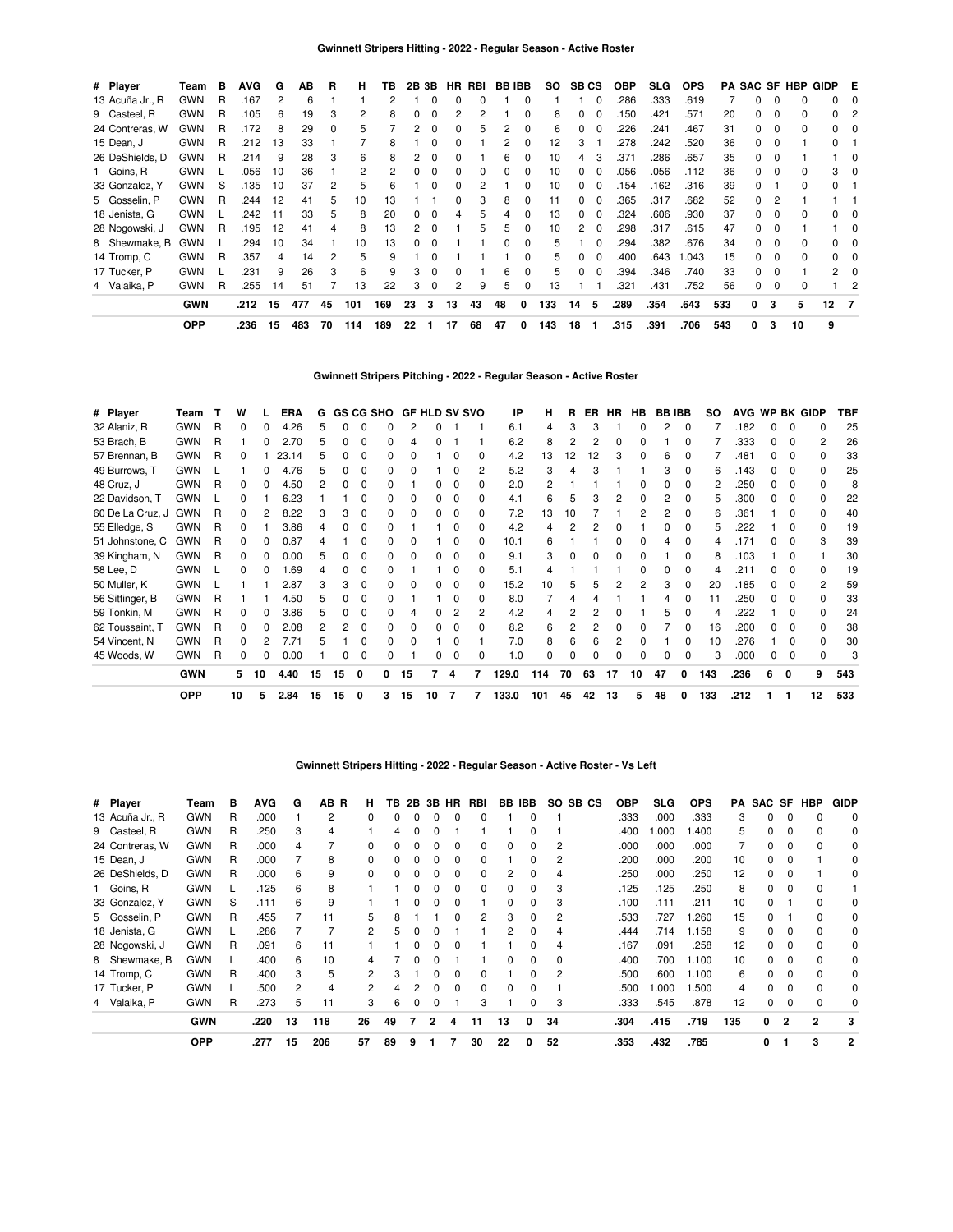| # Player         | Team       |   | <b>AVG</b> | AB R | н. | TВ |              |              | 2B 3B HR     | <b>RBI</b> |              | BB IBB | SO SB CS | <b>OBP</b> | SLG   | <b>OPS</b> | PA  |          |          | SAC SF HBP | <b>GIDP</b>  |
|------------------|------------|---|------------|------|----|----|--------------|--------------|--------------|------------|--------------|--------|----------|------------|-------|------------|-----|----------|----------|------------|--------------|
| 32 Alaniz, R     | <b>GWN</b> | R | .300       | 10   | 3  |    |              |              |              | 2          | 0            | 0      | 2        | .300       | .700  | 000.       | 10  | 0        | 0        | 0          | 0            |
| 53 Brach, B      | <b>GWN</b> | R | .375       | 8    | 3  | 3  | 0            | 0            | 0            | 2          |              | 0      |          | .400       | .375  | .775       | 10  | 0        |          | $\Omega$   |              |
| 57 Brennan, B    | <b>GWN</b> | R | .625       | 8    | 5  | 2  |              |              |              | 5          | 3            |        |          | .727       | 1.500 | 2.227      | 11  | 0        |          | 0          | 0            |
| 49 Burrows, T    | <b>GWN</b> |   | .250       | 8    |    |    |              |              |              | 0          |              | 0      | 2        | .333       | .250  | .583       | 9   | 0        |          | 0          | 0            |
| 48 Cruz, J       | <b>GWN</b> | R | .250       | 4    |    |    |              |              |              | 3          | 0            |        | 0        | .250       | 1.000 | .250       | 4   | 0        |          | $\Omega$   | 0            |
| 22 Davidson, T   | <b>GWN</b> |   | .222       | 9    |    |    |              |              |              | 0          |              | 0      | 2        | .300       | .222  | .522       | 10  | 0        |          | $\Omega$   | 0            |
| 60 De La Cruz, J | <b>GWN</b> | R | .444       | 18   | 8  |    |              |              |              | 4          |              | U      | З        | .474       | .444  | .918       | 19  | 0        | 0        | $\Omega$   | $\Omega$     |
| 55 Elledge, S    | <b>GWN</b> | R | .000       |      | 0  |    |              |              |              | 0          | 0            | U      |          | .125       | .000  | .125       | 8   | 0        |          |            | 0            |
| 51 Johnstone, C  | <b>GWN</b> | R | .308       | 13   |    |    |              |              |              | 0          | 3            | U      |          | .438       | .308  | .746       | 16  | 0        | $\Omega$ | $\Omega$   |              |
| 39 Kingham, N    | <b>GWN</b> | R | .071       | 14   |    |    |              |              |              | 0          | 0            | 0      | 3        | .071       | .071  | .142       | 14  | 0        |          | $\Omega$   | 0            |
| 58 Lee, D        | <b>GWN</b> |   | .100       | 10   |    |    |              |              |              | 0          | 0            | 0      | 2        | .100       | .200  | .300       | 10  | 0        | 0        | $\Omega$   | 0            |
| 50 Muller, K     | <b>GWN</b> |   | .200       | 20   |    |    |              |              |              | 2          |              | 0      | 10       | .273       | .350  | .623       | 22  | 0        | 0        |            | 0            |
| 56 Sittinger, B  | <b>GWN</b> | R | .417       | 12   | 5  | 10 |              | O            |              | 4          | <sup>0</sup> | O      | 3        | .462       | .833  | .295       | 13  | $\Omega$ | 0        |            | 0            |
| 59 Tonkin, M     | <b>GWN</b> | R | .125       | 8    |    |    |              | <sup>0</sup> |              | 0          | 3            | 0      |          | .364       | .125  | .489       | 11  | 0        | 0        | $\Omega$   | $\Omega$     |
| 62 Toussaint, T  | <b>GWN</b> | R | .294       | 17   | 5  | 6  |              | <sup>0</sup> | $\Omega$     |            | 4            | 0      | 9        | .429       | .353  | .782       | 21  | 0        | $\Omega$ | $\Omega$   | $\Omega$     |
| 54 Vincent, N    | <b>GWN</b> | R | .400       | 10   |    |    |              |              |              |            | 0            | 0      | 3        | .400       | .700  | 1.100      | 10  | 0        | $\Omega$ | $\Omega$   | 0            |
| 45 Woods, W      | <b>GWN</b> | R | .000       | 2    | 0  |    | <sup>0</sup> | <sup>0</sup> | <sup>0</sup> | 0          | 0            | 0      | 2        | .000       | .000  | .000       | 2   | 0        | 0        | $\Omega$   | 0            |
|                  | <b>GWN</b> |   | .277       | 206  | 57 | 89 | 9            |              |              | 30         | 22           | 0      | 52       | .353       | .432  | .785       | 232 | 0        |          | 3          | $\mathbf{2}$ |

# **Gwinnett Stripers Hitting - 2022 - Regular Season - Active Roster - Vs Right**

| # Player        | Team       | в | <b>AVG</b> | G  | AB R | н  | ΤВ  | 2В | 3В       | HR.          | RBI          |              | BB IBB | SO SB CS | <b>OBP</b> | SLG  | <b>OPS</b> | PA  |    |              | SAC SF HBP | <b>GIDP</b> |
|-----------------|------------|---|------------|----|------|----|-----|----|----------|--------------|--------------|--------------|--------|----------|------------|------|------------|-----|----|--------------|------------|-------------|
| 13 Acuña Jr., R | <b>GWN</b> | R | .250       | 2  | 4    |    | 2   |    | 0        | 0            | 0            | 0            | 0      | $\Omega$ | .250       | .500 | .750       | 4   | 0  | 0            | 0          | $\Omega$    |
| 9 Casteel, R    | <b>GWN</b> | R | .067       | 6  | 15   |    | 4   | 0  | 0        |              |              | 0            |        |          | .067       | .267 | .334       | 15  | 0  | 0            | 0          | 0           |
| 24 Contreras, W | <b>GWN</b> | R | .227       | 8  | 22   | 5  |     | 2  | $\Omega$ | 0            | 5            | 2            |        | 4        | .292       | .318 | .610       | 24  | 0  |              | $\Omega$   | 0           |
| 15 Dean, J      | <b>GWN</b> | R | .280       | 11 | 25   |    | 8   |    |          | 0            |              |              |        | 10       | .308       | .320 | .628       | 26  | 0  |              |            | 0           |
| 26 DeShields, D | <b>GWN</b> | R | .316       | 8  | 19   | 6  | 8   |    |          |              |              |              |        | 6        | .435       | .421 | .856       | 23  | 0  |              |            |             |
| 1 Goins, R      | <b>GWN</b> |   | .036       | 10 | 28   |    |     |    |          | 0            | 0            | 0            |        |          | .036       | .036 | .072       | 28  | 0  |              |            | 2           |
| 33 Gonzalez, Y  | <b>GWN</b> | S | .143       | 10 | 28   | 4  | 5   |    |          |              |              |              |        |          | .172       | .179 | .351       | 29  | 0  |              |            | 0           |
| 5 Gosselin, P   | <b>GWN</b> | R | .167       | 12 | 30   | 5  | 5   | 0  | $\Omega$ | 0            |              | 5            |        | 9        | .297       | .167 | .464       | 37  | 0  |              |            |             |
| 18 Jenista, G   | <b>GWN</b> |   | .231       | 11 | 26   | 6  | 15  | 0  | $\Omega$ | 3            | 4            | 2            |        | 9        | .286       | .577 | .863       | 28  | 0  | $\Omega$     | $\Omega$   | 0           |
| 28 Nogowski, J  | <b>GWN</b> | R | .233       | 11 | 30   |    | 12  | 2  | $\Omega$ |              | 4            | 4            |        | 6        | .343       | .400 | .743       | 35  | 0  |              |            |             |
| 8 Shewmake, B   | <b>GWN</b> |   | .250       | 8  | 24   | 6  | 6   | 0  | 0        | $\Omega$     | <sup>0</sup> | <sup>0</sup> |        | 5        | .250       | .250 | .500       | 24  | 0  |              | $\Omega$   | 0           |
| 14 Tromp, C     | <b>GWN</b> | R | .333       | 4  | 9    | 3  | 6   |    |          |              |              |              |        | 3        | .333       | .667 | 1.000      | 9   | n. |              |            | 0           |
| 17 Tucker, P    | <b>GWN</b> |   | .182       | 9  | 22   | 4  | 5   |    |          | <sup>0</sup> |              | 6            |        | 4        | .379       | .227 | .606       | 29  | 0  |              |            | 2           |
| 4 Valaika, P    | <b>GWN</b> | R | .250       | 14 | 40   | 10 | 16  | 3  | 0        |              | 6            | 4            |        | 10       | .318       | .400 | .718       | 44  | 0  |              |            |             |
|                 | <b>GWN</b> |   | .209       | 15 | 359  | 75 | 120 | 16 |          | 9            | 32           | 35           | 0      | 99       | .284       | .334 | .618       | 398 | 0  |              | 3          | 9           |
|                 | <b>OPP</b> |   | .206       | 15 | 277  | 57 | 100 | 13 | 0        | 10           | 38           | 25           | 0      | 91       | .286       | .361 | .647       |     | 0  | $\mathbf{2}$ |            |             |

### **Gwinnett Stripers Opposing Hitting - 2022 - Regular Season - Active Roster - Vs Right**

| # Player         | Team       |   | <b>AVG</b> | AB R | н              | ΤВ  | 2В | 3В | HR. | RBI | BB | IBB. | SO SB CS | <b>OBP</b> | SLG  | <b>OPS</b> | PA  | SAC SF |   | HBP | <b>GIDP</b> |
|------------------|------------|---|------------|------|----------------|-----|----|----|-----|-----|----|------|----------|------------|------|------------|-----|--------|---|-----|-------------|
| 32 Alaniz, R     | <b>GWN</b> | R | .083       | 12   |                |     |    | 0  | o   |     | 2  | 0    | 5        | .200       | .167 | .367       | 15  |        |   |     | 0           |
| 53 Brach, B      | <b>GWN</b> | R | .313       | 16   | 5              | 8   | 3  |    | 0   |     | 0  | 0    | 6        | .313       | .500 | .813       | 16  | 0      |   |     |             |
| 57 Brennan, B    | <b>GWN</b> | R | .421       | 19   | 8              | 14  |    |    |     |     | 3  | 0    | 6        | .500       | .737 | 1.237      | 22  |        |   |     | 0           |
| 49 Burrows, T    | <b>GWN</b> |   | .077       | 13   |                |     |    |    |     |     |    |      |          | .250       | .308 | .558       | 16  |        |   |     |             |
| 48 Cruz, J       | <b>GWN</b> | R | .250       | 4    |                |     |    |    |     |     |    |      |          | .250       | .500 | .750       |     |        |   |     |             |
| 22 Davidson, T   | <b>GWN</b> |   | .364       | 11   |                | 10  |    |    |     |     |    |      |          | .417       | .909 | .326       | 12  |        |   |     |             |
| 60 De La Cruz, J | <b>GWN</b> | R | .278       | 18   | 5              | 9   |    |    |     |     |    |      |          | .381       | .500 | .881       | 21  |        |   |     |             |
| 55 Elledge, S    | <b>GWN</b> | R | .364       | 11   | 4              | 6   |    |    |     |     |    |      |          | .364       | .545 | .909       | 11  |        |   |     |             |
| 51 Johnstone, C  | <b>GWN</b> | R | .091       | 22   | 2              | 2   |    |    | 0   |     |    | O    |          | .130       | .091 | .221       | 23  |        |   |     |             |
| 39 Kingham, N    | <b>GWN</b> | R | .133       | 15   | $\overline{c}$ | 2   |    |    | 0   |     |    | n    |          | .188       | .133 | .321       | 16  |        |   |     |             |
| 58 Lee, D        | <b>GWN</b> |   | .333       | 9    | 3              |     |    |    |     |     | 0  |      | 2        | .333       | .778 | 1.111      | 9   |        |   |     |             |
| 50 Muller, K     | <b>GWN</b> |   | .176       | 34   | 6              | 10  |    |    |     | З   | 2  |      | 10       | .243       | .294 | .537       | 37  | n.     |   |     |             |
| 56 Sittinger, B  | <b>GWN</b> | R | .125       | 16   | 2              | 3   |    |    |     |     |    | O    | 8        | .300       | .188 | .488       | 20  |        |   |     |             |
| 59 Tonkin, M     | <b>GWN</b> | R | .300       | 10   | 3              |     |    |    |     | 2   | 2  | O    | 3        | .462       | .400 | .862       | 13  |        |   |     |             |
| 62 Toussaint, T  | <b>GWN</b> | R | .077       | 13   |                |     |    | U  | ŋ   |     | з  | O    |          | .235       | .077 | .312       | 17  | n      |   |     |             |
| 54 Vincent, N    | <b>GWN</b> | R | .211       | 19   | Δ              |     | ŋ  |    |     |     |    | O    |          | .250       | .368 | .618       | 20  |        |   |     |             |
| 45 Woods, W      | <b>GWN</b> | R | .000       |      | <sup>0</sup>   | n   |    | n  | ŋ   |     | n  | O    |          | .000       | .000 | .000       |     |        |   |     |             |
|                  | <b>GWN</b> |   | .206       | 277  | 57             | 100 | 13 | 0  | 10  | 38  | 25 |      | 91       | .286       | .361 | .647       | 311 | 0      | 2 |     |             |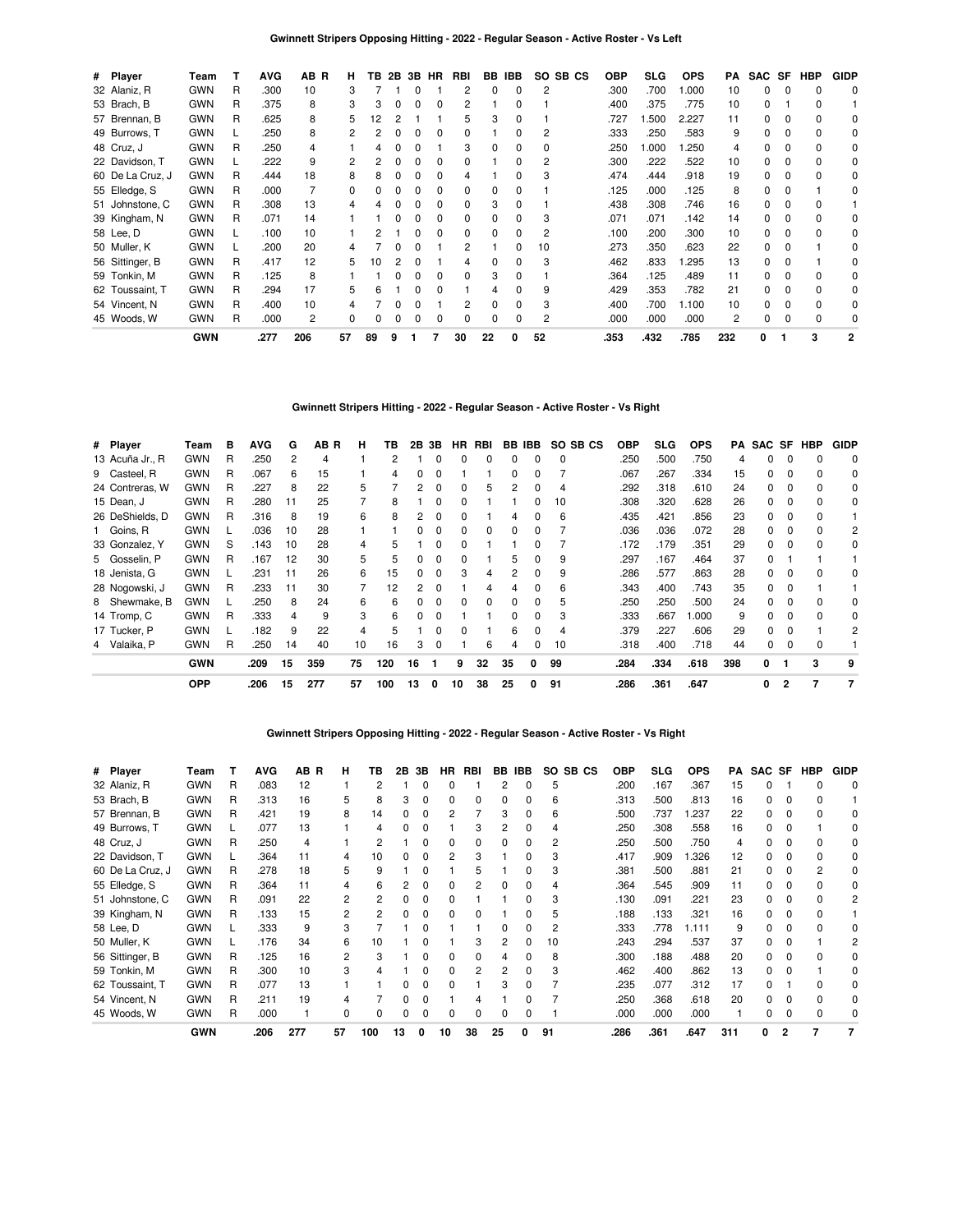| # Player        | Team       | в | <b>AVG</b> | G | AВ | R        | н  | TВ |              | 2B 3B        | HR       | RBI          | BB IBB   |              | SO. | SB CS |              | <b>OBP</b> | SLG. | <b>OPS</b> | PA  | SAC SF |              | HBP      | <b>GIDP</b>    |
|-----------------|------------|---|------------|---|----|----------|----|----|--------------|--------------|----------|--------------|----------|--------------|-----|-------|--------------|------------|------|------------|-----|--------|--------------|----------|----------------|
| 13 Acuña Jr., R | <b>GWN</b> | R | .167       | 2 | 6  |          |    |    |              |              |          |              |          |              |     |       | $\Omega$     | .286       | .333 | .619       |     | 0      |              |          | 0              |
| 9 Casteel, R    | <b>GWN</b> | R | .000       |   | 3  | 0        |    |    |              |              |          |              | 0        |              |     |       | $\Omega$     | .000       | .000 | .000       | 3   | 0      |              |          | 0              |
| 24 Contreras, W | <b>GWN</b> | R | .083       | 3 | 12 | 0        |    |    |              |              |          |              | 0        | 0            | 3   |       | 0            | .083       | .083 | .166       | 12  | 0      |              |          | 0              |
| 15 Dean, J      | <b>GWN</b> | R | .000       | 2 | 4  | 0        |    | 0  |              | 0            | 0        | 0            | 0        | 0            | 2   | 0     | 0            | .000       | .000 | .000       | 4   | 0      | $\Omega$     | $\Omega$ | 0              |
| 26 DeShields, D | <b>GWN</b> | R | .143       | з |    |          |    |    |              | O            | 0        | 0            | 3        | 0            |     | 3     | 0            | .400       | .143 | .543       | 10  | 0      | 0            | $\Omega$ |                |
| 1 Goins, R      | <b>GWN</b> |   | .000       |   | 2  | 0        |    |    |              | O            | ŋ        | 0            | 0        | <sup>0</sup> | 0   |       | <sup>0</sup> | .000       | .000 | .000       | 2   | 0      | 0            | $\Omega$ | 0              |
| 33 Gonzalez, Y  | <b>GWN</b> | S | .000       | 2 | 6  | 0        |    |    |              |              |          | 0            |          | 0            |     |       | <sup>0</sup> | .000       | .000 | .000       | 6   | 0      | 0            | $\Omega$ | 0              |
| 5 Gosselin, P   | <b>GWN</b> | R | .167       | 2 | 6  | 0        |    |    |              |              |          | 2            | 0        |              |     |       |              | .125       | .167 | .292       | 8   | 0      | 2            |          |                |
| 18 Jenista, G   | <b>GWN</b> |   | .000       | 2 | 6  | 0        |    |    |              |              | 0        |              |          | 0            | 2   | 0     | 0            | .143       | .000 | .143       |     | 0      |              |          | 0              |
| 28 Nogowski, J  | <b>GWN</b> | R | .000       | 2 |    | 0        | 0  |    |              | O            | 0        | 0            | 0        | $\Omega$     | 3   | 0     | $\Omega$     | .000       | .000 | .000       |     | 0      | 0            | 0        | 0              |
| 8 Shewmake, B   | <b>GWN</b> |   | .273       | з | 11 | $\Omega$ | 3  | 3  | <sup>0</sup> | <sup>0</sup> | $\Omega$ | <sup>0</sup> | $\Omega$ | <sup>0</sup> | 4   | 0     | $\Omega$     | .273       | .273 | .546       | 11  | 0      | $\Omega$     | $\Omega$ | 0              |
| 17 Tucker, P    | <b>GWN</b> |   | .333       | 2 | 6  |          | 2  | з  |              | O            | ŋ        | 0            | 2        |              |     |       |              | 500        | .500 | 1.000      | 8   | 0      | <sup>0</sup> | $\Omega$ | 0              |
| 4 Valaika, P    | <b>GWN</b> | R | .000       | 3 | 8  | 0        | 0  |    |              | 0            | 0        | 0            |          | 0            | 0   | 0     | $\Omega$     | .111       | .000 | .111       | 9   | 0      |              | $\Omega$ | 0              |
|                 | <b>GWN</b> |   | .103       | 3 | 87 | 3        | 9  | 11 | 2            | 0            | 0        | 3            | 9        | 0            | 23  | 4     | 0            | .184       | .126 | .310       | 98  | 0      | 2            | 0        | $\overline{2}$ |
|                 | <b>OPP</b> |   | .277       | 3 | 94 | 19       | 26 | 39 | 4            | 0            | 3        | 19           | 11       | 0            | 18  | 2     | 0            | .376       | .415 | .791       | 109 | 0      | 0            | 4        | 3              |

**Gwinnett Stripers Pitching - 2022 - Regular Season - Active Roster - Vs. Jacksonville**

| # Player         | Team       |   | w | L.       | ERA   |   |   |              | G GS CG SHO GF HLD SV SVO |          |   |                   |              | IP       | н            | R            |    |              | ER HR HB     | BB IBB |   | SO.      | <b>AVG</b> | <b>WP</b>    | BK       | GIDP         | TBF |
|------------------|------------|---|---|----------|-------|---|---|--------------|---------------------------|----------|---|-------------------|--------------|----------|--------------|--------------|----|--------------|--------------|--------|---|----------|------------|--------------|----------|--------------|-----|
| 32 Alaniz, R     | <b>GWN</b> | R | 0 | 0        | 0.00  |   |   |              |                           | $\Omega$ |   |                   | <sup>0</sup> | .0       | <sup>0</sup> | <sup>0</sup> |    |              |              |        |   |          | .000       | <sup>0</sup> | $\Omega$ | <sup>0</sup> | 4   |
| 53 Brach, B      | <b>GWN</b> | R | 0 | 0        | 0.00  |   |   |              |                           | $\Omega$ |   | 0                 |              | $\cdot$  |              | <sup>0</sup> |    |              |              |        |   |          | .200       |              |          |              | 5   |
| 57 Brennan, B    | <b>GWN</b> | R | 0 | 0        | 20.25 |   |   |              | O.                        | 0        |   | 0                 |              |          |              | 3            |    |              |              |        |   |          | .429       |              |          |              | 9   |
| 49 Burrows, T    | <b>GWN</b> |   | 0 | 0        | 0.00  |   |   |              | 0                         | $\Omega$ |   | 0<br>0            |              |          | 0            | $\Omega$     |    |              |              |        |   |          | .000       |              | 0        |              | 4   |
| 48 Cruz, J       | <b>GWN</b> | R | 0 | $\Omega$ | 0.00  |   | 0 | O            |                           |          |   | 0<br>$\Omega$     | 0            | 0.1      | $\Omega$     | $\Omega$     |    |              | 0            |        |   | $^{(1)}$ | .000       | 0            | $\Omega$ |              |     |
| 60 De La Cruz, J | <b>GWN</b> | R | 0 |          | 6.75  |   |   |              | n                         | $\Omega$ |   | 0<br><sup>0</sup> | <sup>0</sup> | 2.2      |              | 5            | 2  | <sup>0</sup> | <sup>0</sup> | 2      |   |          | .467       |              | $\Omega$ |              | 17  |
| 55 Elledge, S    | <b>GWN</b> | R | 0 |          | 18.00 |   |   |              | O.                        | $\Omega$ |   | O.<br>0           |              | $\Omega$ |              |              |    |              |              |        |   |          | .400       |              | $\Omega$ |              | 6   |
| 51 Johnstone, C  | <b>GWN</b> | R | 0 | 0        | 0.00  |   |   |              | O.                        | 0        |   | 0<br>0            | 0            | 5.0      |              | 0            |    |              |              |        |   |          | .067       |              | 0        | 2            | 17  |
| 39 Kingham, N    | <b>GWN</b> | R | 0 | $\Omega$ | 0.00  |   | 0 | <sup>0</sup> | O.                        | $\Omega$ |   | 0<br>$\Omega$     | 0            | .2       |              | $\Omega$     |    |              |              |        |   |          | .167       | 0            | $\Omega$ |              |     |
| 56 Sittinger, B  | <b>GWN</b> | R | 0 | 0        | 0.00  |   |   |              | n                         |          |   | 0<br>$\Omega$     | <sup>0</sup> | 2.0      | 2            | $\Omega$     |    |              |              |        |   |          | .333       | <sup>n</sup> | $\Omega$ | <sup>0</sup> | 6   |
| 59 Tonkin, M     | <b>GWN</b> | R | 0 | 0        | 0.00  |   |   |              | n                         | $\Omega$ |   | O.                | 0            | 0.2      |              | O            |    |              |              |        |   |          | .333       |              |          |              | 5   |
| 54 Vincent, N    | <b>GWN</b> | R | 0 | 0        | 13.50 |   |   |              | O.                        | - 0      |   | 0<br>$\Omega$     | 0            | 2.0      |              | 3            |    |              |              |        |   |          | .400       |              |          |              | 10  |
| 45 Woods, W      | <b>GWN</b> | R | 0 | 0        | 0.00  |   |   |              |                           |          |   | 0<br>0            |              | 1.0      | 0            | $\Omega$     |    |              |              |        |   | 3        | .000       |              | 0        | 0            | 3   |
|                  | <b>GWN</b> |   | 0 | 3        | 6.00  | 3 | 3 | 0            | 0.                        | 3        | 0 | 0                 | 0            | 24.0     | 26           | 19           | 16 | 3            | 4            | 11     | 0 | 18       | .277       |              | $\Omega$ | 3            | 109 |
|                  | <b>OPP</b> |   | 3 | 0        | 0.33  | 3 | 3 | 0            |                           | з        |   |                   |              | 27.0     | 9            | 3            |    | 0            | 0            | 9      | 0 | 23       | .103       | 0            | 0        | 2            | 98  |

### **Gwinnett Stripers Hitting - 2022 - Regular Season - Active Roster - Home Games**

| # Player        | Team       | в | AVG. | G   | ΑВ  | R            | н  | ΤВ | 2B | 3B | <b>HR</b> | RBI      | BB       | IBB          | SO. | SB CS |              | <b>OBP</b> | SLG. | <b>OPS</b> | PA  | SAC SF |                | HBP | <b>GIDP</b> |
|-----------------|------------|---|------|-----|-----|--------------|----|----|----|----|-----------|----------|----------|--------------|-----|-------|--------------|------------|------|------------|-----|--------|----------------|-----|-------------|
| 9 Casteel, R    | <b>GWN</b> | R | .143 | 2   |     |              |    |    |    |    |           |          |          | 0            | з   | 0     | $\Omega$     | .143       | .571 | .714       |     | 0      |                |     | $\Omega$    |
| 24 Contreras, W | <b>GWN</b> | R | .235 | 5   | 17  | 0            | 4  | 6  |    |    | 0         | 4        |          | 0            | 3   | 0     | 0            | .316       | .353 | .669       | 19  | 0      |                |     | 0           |
| 15 Dean, J      | <b>GWN</b> | R | .385 | 5   | 13  | 0            | 5  | 6  |    |    | 0         | 0        |          | 0            |     |       |              | .385       | .462 | .847       | 13  | 0      |                |     | 0           |
| 26 DeShields, D | <b>GWN</b> | R | .231 | 4   | 13  |              | 3  |    |    |    |           |          | 2        | 0            | 5   |       | 2            | .375       | .308 | .683       | 16  | 0      |                |     | 0           |
| 1 Goins, R      | <b>GWN</b> |   | .077 | 4   | 13  |              |    |    | 0  | 0  | $\Omega$  | 0        | $\Omega$ | 0            | 3   | 0     | $\Omega$     | 077        | .077 | 154        | 13  | 0      | $\Omega$       | n   | 2           |
| 33 Gonzalez, Y  | <b>GWN</b> | S | .000 | 3   | 10  |              | 0  |    |    |    |           |          |          | <sup>0</sup> | 3   | O     | 0            | .091       | .000 | .091       | 11  | 0      |                |     | 0           |
| 5 Gosselin, P   | <b>GWN</b> | R | .133 | 5   | 15  |              | 2  | 2  | 0  |    | $\Omega$  | 0        | 5.       | 0            | 6   | 0     | $\Omega$     | .381       | .133 | .514       | 21  | 0      | $\Omega$       |     | 0           |
| 18 Jenista, G   | <b>GWN</b> |   | .308 | 4   | 13  | 3            | 4  | 10 | 0  | 0  | 2         | 2        |          | 0            | 4   | O     | <sup>0</sup> | .400       | .769 | 1.169      | 15  | 0      | <sup>0</sup>   |     | 0           |
| 28 Nogowski, J  | <b>GWN</b> | R | .222 | 5   | 18  |              | 4  | 8  |    |    |           | 3        | $\Omega$ | $\Omega$     | 3   |       | 0            | 222        | .444 | .666       | 18  | 0      | 0              |     |             |
| 8 Shewmake, B   | <b>GWN</b> |   | .182 | 3   | 11  | <sup>0</sup> | 2  | 2  | 0  | 0  | $\Omega$  | $\Omega$ | $\Omega$ | 0            |     | O     | $\Omega$     | 182        | .182 | .364       | 11  | 0      | $\Omega$       | n   | $\Omega$    |
| 17 Tucker, P    | <b>GWN</b> |   | .133 | 5   | 15  |              | 2  | 3  |    |    | 0         | 0        | 3        | 0            |     | O     | 0            | .316       | .200 | .516       | 19  | 0      |                |     |             |
| 4 Valaika, P    | <b>GWN</b> | R | .200 | 5   | 20  |              | 4  | 5  |    |    | 0         | 0        | $\Omega$ | 0            | 6   |       | 0            | .200       | .250 | .450       | 20  | 0      | $\Omega$       |     |             |
|                 | <b>GWN</b> |   | .200 | - 6 | 185 | 15           | 37 | 62 | 8  |    | 5         | 14       | 16       | 0            | 48  | 5     | 3            | .275       | .335 | .610       | 204 | 0      | 0              | 3   | 6           |
|                 | <b>OPP</b> |   | .244 | 6   | 209 | 29           | 51 | 82 | 11 |    | 6         | 27       | 20       | 0            | 61  |       | 0            | .316       | .392 | .708       |     | 0      | $\overline{2}$ | 3   | 2           |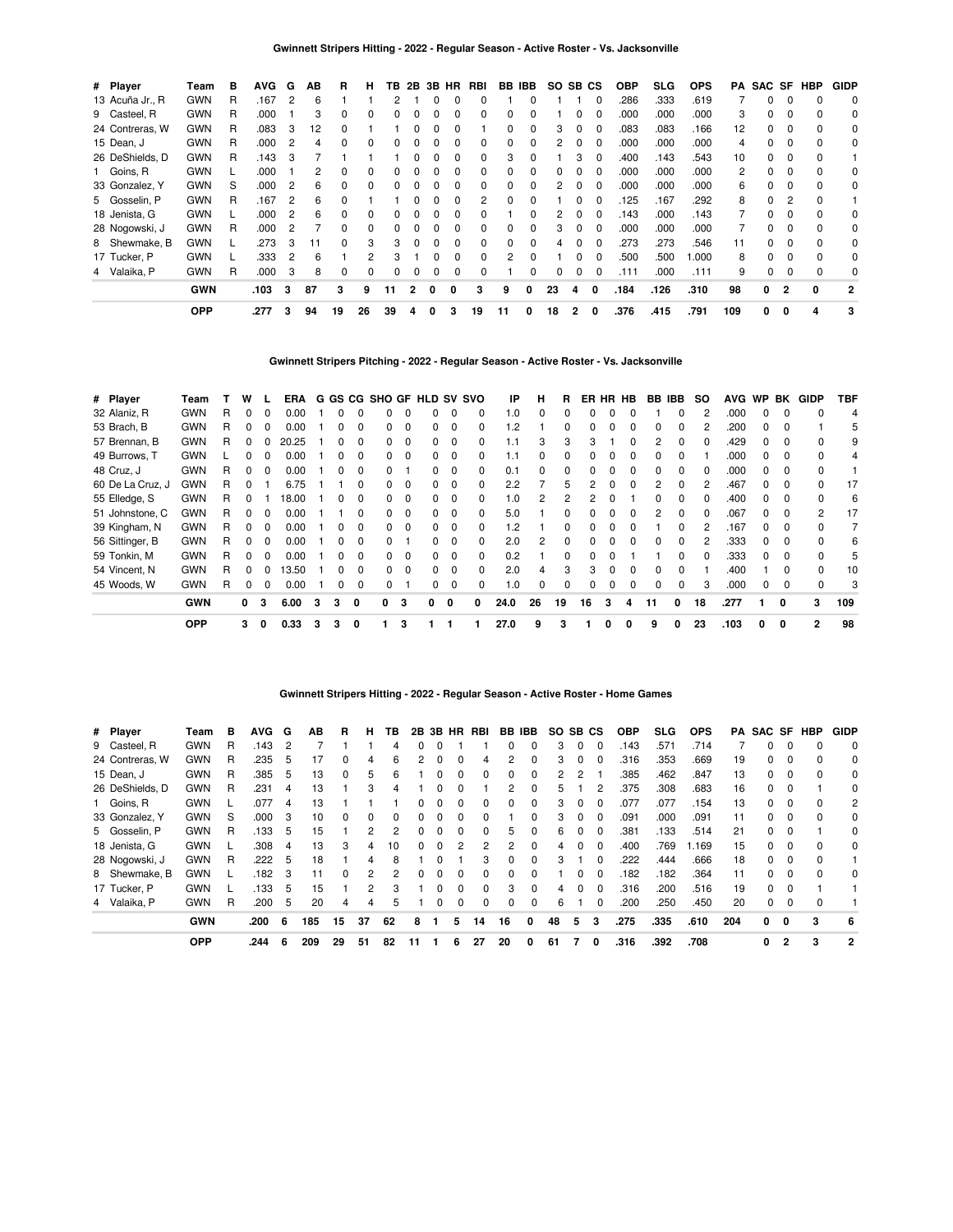| # Player         | Team       |   | w            |          | <b>ERA</b> |    |              |              |   |          |   |              | G GS CG SHO GF HLD SV SVO | IP       | н  | R  |    |   | ER HR HB | BB IBB |   | SO. | <b>AVG</b> | WP           | BK           | <b>GIDP</b>    | TBF |
|------------------|------------|---|--------------|----------|------------|----|--------------|--------------|---|----------|---|--------------|---------------------------|----------|----|----|----|---|----------|--------|---|-----|------------|--------------|--------------|----------------|-----|
| 32 Alaniz, R     | <b>GWN</b> | R | 0            | 0        | 5.40       | 2  | 0            |              |   |          |   | 0            |                           | 3.1      |    | 2  |    |   |          |        |   |     | .182       | 0            | $\Omega$     |                | 13  |
| 53 Brach, B      | <b>GWN</b> | R |              | 0        | 6.00       |    | 0            | O            |   | 2        |   |              |                           | 3.0      | 6  |    |    |   |          |        |   |     | .462       |              | <sup>0</sup> |                | 15  |
| 57 Brennan, B    | <b>GWN</b> | R | 0            |          | 37.80      |    | 0            |              |   | $\Omega$ |   | 0            |                           | .2       |    |    |    |   |          |        |   |     | .583       |              | <sup>0</sup> |                | 14  |
| 49 Burrows, T    | <b>GWN</b> |   | 0            | 0        | 0.00       |    | 0            | <sup>0</sup> |   | $\Omega$ |   | 0            |                           | 3.0      |    |    |    |   |          |        |   |     | .091       |              | <sup>0</sup> |                | 14  |
| 48 Cruz, J       | <b>GWN</b> | R | 0            | $\Omega$ | 5.40       |    | 0            | <sup>0</sup> |   | $\Omega$ |   | 0            |                           | 1.2      |    |    |    |   |          |        |   |     | .286       | 0            | <sup>0</sup> |                |     |
| 22 Davidson, T   | <b>GWN</b> |   | <sup>0</sup> |          | 6.23       |    |              | <sup>0</sup> |   | $\Omega$ |   | 0            |                           | 4.1      | 6  | 5  | З  |   | O        |        |   |     | .300       | <sup>n</sup> | <sup>0</sup> | 0              | 22  |
| 60 De La Cruz, J | <b>GWN</b> | R | 0            |          | 36.00      |    |              |              |   | $\Omega$ |   | 0            |                           | $\Omega$ |    |    |    |   |          |        |   |     | .571       |              |              |                | 9   |
| 55 Elledge, S    | <b>GWN</b> | R | 0            | $\Omega$ | 0.00       |    | O            | <sup>0</sup> |   | $\Omega$ | 0 | 0            |                           | $\cdot$  |    | ŋ  |    |   |          |        |   |     | .167       |              | <sup>0</sup> |                | 6   |
| 51 Johnstone, C  | <b>GWN</b> | R | 0            | $\Omega$ | 2.70       |    |              |              |   | $\Omega$ |   | <sup>0</sup> |                           | 3.1      |    |    |    |   |          |        |   |     | .308       | <sup>n</sup> | <sup>0</sup> |                | 14  |
| 39 Kingham, N    | <b>GWN</b> | R | 0            | $\Omega$ | 0.00       |    | <sup>0</sup> | O            |   | $\Omega$ |   | <sup>0</sup> |                           | 4.1      |    |    |    |   |          |        |   |     | .077       | <sup>n</sup> | <sup>0</sup> |                | 13  |
| 58 Lee, D        | <b>GWN</b> |   | 0            | $\Omega$ | 3.00       | 2  | $\Omega$     | <sup>0</sup> |   |          |   | <sup>0</sup> |                           | 3.0      | 3  |    |    |   |          |        |   |     | .273       | <sup>n</sup> | n            |                | 11  |
| 50 Muller, K     | <b>GWN</b> |   | 0            |          | 3.00       |    |              |              |   | $\Omega$ |   | 0            |                           | 6.0      |    |    |    |   |          |        |   |     | .100       | <sup>n</sup> | <sup>0</sup> | <sup>n</sup>   | 21  |
| 56 Sittinger, B  | <b>GWN</b> | R |              | $\Omega$ | 0.00       | 2  | <sup>0</sup> | <sup>0</sup> |   | $\Omega$ |   | <sup>0</sup> |                           | 4.0      |    | ŋ  |    |   |          |        |   |     | .200       | n            | <sup>0</sup> |                | 17  |
| 59 Tonkin, M     | <b>GWN</b> | R | 0            | $\Omega$ | 9.00       |    | <sup>0</sup> |              |   | 2        |   | <sup>0</sup> |                           | 2.0      | 2  | 2  |    |   |          |        |   |     | .250       |              | <sup>0</sup> |                | 10  |
| 62 Toussaint, T  | <b>GWN</b> | R | $\Omega$     | $\Omega$ | 2.25       |    |              |              |   | $\Omega$ |   | <sup>0</sup> |                           | 4.0      |    |    |    |   |          |        |   |     | .250       |              | <sup>0</sup> |                | 19  |
| 54 Vincent, N    | <b>GWN</b> | R | 0            | 0        | 0.00       |    |              |              |   | $\Omega$ |   |              |                           | 3.0      |    |    |    |   |          |        |   |     | .100       |              | $\Omega$     |                | 11  |
|                  | <b>GWN</b> |   | 2            | 4        | 4.17       | -6 | 6            | 0            | 0 | 6        |   |              | 2                         | 54.0     | 51 | 29 | 25 | 6 | 3        | 20     | 0 | 61  | .244       | 2            | 0            | $\overline{2}$ | 234 |

# **Gwinnett Stripers Hitting - 2022 - Regular Season - Active Roster - Away Games**

| # Player        | Team       | в | <b>AVG</b> | G              | АB  | R  | н  | ΤВ  | 2B | 3В | HR.          | RBI | BB IBB |   | SO. | SB <sub>CS</sub> |   | <b>OBP</b> | <b>SLG</b> | <b>OPS</b> | PA  |              |   | SAC SF HBP | <b>GIDP</b> |
|-----------------|------------|---|------------|----------------|-----|----|----|-----|----|----|--------------|-----|--------|---|-----|------------------|---|------------|------------|------------|-----|--------------|---|------------|-------------|
| 13 Acuña Jr., R | <b>GWN</b> | R | 167        | $\overline{2}$ | 6   |    |    | 2   |    |    | 0            |     |        |   |     |                  | 0 | .286       | .333       | .619       |     | 0            | O |            | $\mathbf 0$ |
| 9 Casteel, R    | <b>GWN</b> | R | .083       | 4              | 12  |    |    | 4   | 0  |    |              |     |        |   |     |                  |   | .154       | .333       | .487       | 13  | 0            | 0 |            | 0           |
| 24 Contreras, W | <b>GWN</b> | R | .083       | 3              | 12  |    |    |     |    |    |              |     |        |   |     |                  |   | .083       | .083       | .166       | 12  | 0            |   |            | 0           |
| 15 Dean, J      | <b>GWN</b> | R | .100       | 8              | 20  |    | 2  |     | n  |    |              |     | 2      |   | 10  |                  |   | .217       | .100       | .317       | 23  | 0            |   |            | 0           |
| 26 DeShields, D | <b>GWN</b> | R | .200       | 5              | 15  |    | 3  | 4   |    |    |              |     |        |   |     | 3                |   | .368       | .267       | .635       | 19  | 0            |   |            |             |
| 1 Goins, R      | <b>GWN</b> |   | .043       | 6              | 23  |    |    |     |    |    |              |     |        |   |     |                  |   | .043       | .043       | .086       | 23  | 0            |   |            |             |
| 33 Gonzalez, Y  | <b>GWN</b> | S | .185       |                | 27  | 2  | 5  | 6   |    |    | 0            |     | 0      |   |     | 0                | 0 | .179       | .222       | .401       | 28  | 0            |   |            | 0           |
| 5 Gosselin, P   | <b>GWN</b> | R | .308       |                | 26  | 4  | 8  | 11  |    |    | <sup>0</sup> | з   | 3      |   | 5   | 0                | 0 | .355       | .423       | .778       | 31  | <sup>o</sup> |   |            |             |
| 18 Jenista, G   | <b>GWN</b> |   | .200       |                | 20  | 2  | 4  | 10  | 0  |    | 2            | з   | 2      |   | 9   | $\Omega$         | 0 | .273       | .500       | .773       | 22  | <sup>o</sup> | O |            | 0           |
| 28 Nogowski, J  | <b>GWN</b> | R | .174       |                | 23  | 3  | 4  | 5   |    |    | <sup>0</sup> |     | 5      |   |     |                  |   | .345       | .217       | .562       | 29  | 0            |   |            | 0           |
| 8 Shewmake, B   | <b>GWN</b> |   | .348       |                | 23  |    | 8  | 11  | O. |    |              |     |        |   |     |                  |   | .348       | .478       | .826       | 23  | O.           |   |            | 0           |
| 14 Tromp, C     | <b>GWN</b> | R | .357       | 4              | 14  |    | 5  | 9   |    |    |              |     |        |   |     |                  | o | .400       | .643       | .043       | 15  | O.           |   |            | 0           |
| 17 Tucker, P    | <b>GWN</b> |   | .364       | 4              |     | 2  | 4  | 6   | 2  |    |              |     | з      |   |     | 0                | 0 | .500       | .545       | 1.045      | 14  | 0            |   |            |             |
| 4 Valaika, P    | <b>GWN</b> | R | .290       | 9              | 31  | 3  | 9  | 17  | 2  | 0  | 2            | 9   | 5      |   |     | 0                |   | .389       | .548       | .937       | 36  | 0            | 0 |            | 0           |
|                 | <b>GWN</b> |   | .219       | 9              | 292 | 30 | 64 | 107 | 15 | 2  | 8            | 29  | 32     | 0 | 85  | 9                | 2 | .298       | .366       | .664       | 329 | 0            | 3 | 2          | 6           |
|                 | <b>OPP</b> |   | .230       | 9              | 274 | 41 | 63 | 107 | 11 |    | 11           | 41  | 27     | 0 | 82  | 11               |   | .314       | .391       | .705       |     | 0            |   |            |             |

### **Gwinnett Stripers Pitching - 2022 - Regular Season - Active Roster - Away Games**

| # Player         | Team       |   | w        |   | <b>ERA</b> |   |          |              | G GS CG SHO GF HLD SV SVO |                |    |              |   | ΙP   | н              | R              | ER           |    | HR HB | BB | IBB          | SO.            | <b>AVG</b> |    |   | WP BK GIDP | TBF |
|------------------|------------|---|----------|---|------------|---|----------|--------------|---------------------------|----------------|----|--------------|---|------|----------------|----------------|--------------|----|-------|----|--------------|----------------|------------|----|---|------------|-----|
| 32 Alaniz, R     | GWN        | R | $\Omega$ | 0 | 3.00       | 3 | $\Omega$ | 0            |                           |                |    |              |   | 3.0  | 2              |                |              |    | 0     |    | $\Omega$     | 4              | .182       | 0  | 0 | 0          | 12  |
| 53 Brach, B      | <b>GWN</b> | R | 0        | 0 | 0.00       | 3 |          | 0            |                           | 2              |    | 0            |   | 3.2  | $\overline{c}$ | 0              |              |    | 0     | 0  | $\Omega$     | 5              | .182       | 0  |   | 2          | 11  |
| 57 Brennan, B    | GWN        | R | 0        | 0 | 15.00      | З |          | 0            |                           | $\Omega$       |    | 0            |   | 3.0  | 6              | 5              |              | 2  | 0     |    | O            |                | .400       |    |   |            | 19  |
| 49 Burrows, T    | <b>GWN</b> |   |          |   | 10.13      |   |          | 0            |                           | 0              |    | O            |   | 2.2  | 2              | 3              |              |    | ŋ     |    |              | $\overline{c}$ | .200       | n. |   |            | 11  |
| 48 Cruz, J       | <b>GWN</b> | R | 0        | 0 | 0.00       |   |          | 0            |                           |                |    | C            |   | 0.1  |                |                |              |    |       |    |              | 0              | .000       |    |   | ŋ          |     |
| 60 De La Cruz, J | GWN        | R |          |   | 4.05       |   |          | 0            |                           | $\Omega$       |    | C            |   | 6.2  | 9              | 6              |              |    | ŋ     | 2  |              | 5              | .310       |    |   |            | 31  |
| 55 Elledge, S    | <b>GWN</b> | R |          |   | 6.00       |   |          | 0            |                           |                |    | 0            |   | 3.0  | 3              | $\overline{2}$ |              |    |       |    | <sup>0</sup> | 3              | .250       |    |   |            | 13  |
| 51 Johnstone, C  | <b>GWN</b> | R |          |   | 0.00       |   |          | ŋ            |                           | 0              |    | C            |   | 7.0  | 2              | O              |              |    | ŋ     | 3  |              | 2              | .091       |    |   | 2          | 25  |
| 39 Kingham, N    | <b>GWN</b> | R | 0        |   | 0.00       |   |          | 0            |                           | $\Omega$       |    | 0            |   | 5.0  | 2              | 0              |              |    |       |    |              |                | .125       |    |   |            | 17  |
| 58 Lee, D        | GWN        |   |          |   | 0.00       |   |          | O            |                           | $\Omega$       |    | 0            |   | 2.1  |                | 0              |              |    | ŋ     |    |              |                | .125       |    |   |            | 8   |
| 50 Muller, K     | <b>GWN</b> |   |          |   | 2.79       |   |          | O            |                           | $\Omega$       |    | $\Omega$     |   | 9.2  | 8              | 3              |              |    |       |    |              | 13             | .235       |    |   | 2          | 38  |
| 56 Sittinger, B  | <b>GWN</b> | R |          |   | 9.00       |   |          | O            |                           |                |    | <sup>0</sup> |   | 4.0  |                |                |              |    |       |    |              | 6              | .308       |    |   |            | 16  |
| 59 Tonkin, M     | <b>GWN</b> |   | ŋ        |   | 0.00       |   |          | <sup>0</sup> |                           | $\overline{c}$ |    | 2            |   | 2.2  | 2              | O              |              |    |       | 3  | <sup>0</sup> | 3              | .200       |    |   |            | 14  |
| 62 Toussaint, T  | <b>GWN</b> |   |          |   | l.93       |   |          | n            |                           | $\Omega$       |    | 0            |   | 4.2  | 2              |                |              |    | ŋ     |    |              | 8              | .143       |    |   |            | 19  |
| 54 Vincent, N    | <b>GWN</b> | R | 0        | 2 | 3.50       | 3 |          | O            |                           | $\mathbf 0$    | O. | 0            |   | 4.0  |                | 6              | 6            | 2  | 0     |    | $\Omega$     | 5              | .368       |    |   |            | 19  |
| 45 Woods, W      | <b>GWN</b> | R | 0        | 0 | 0.00       |   |          | 0            |                           |                | 0  | 0            |   | 1.0  | 0              | 0              | <sup>0</sup> | 0  | 0     | 0  | 0            | 3              | .000       |    |   |            | 3   |
|                  | <b>GWN</b> |   | 3        | 6 | 4.56       | 9 | 9        | 0            | 0                         | 9              | 5  | 3            | 5 | 75.0 | 63             | 41             | 38           | 11 | 7     | 27 | 0            | 82             | .230       | 4  | 0 | 7          | 309 |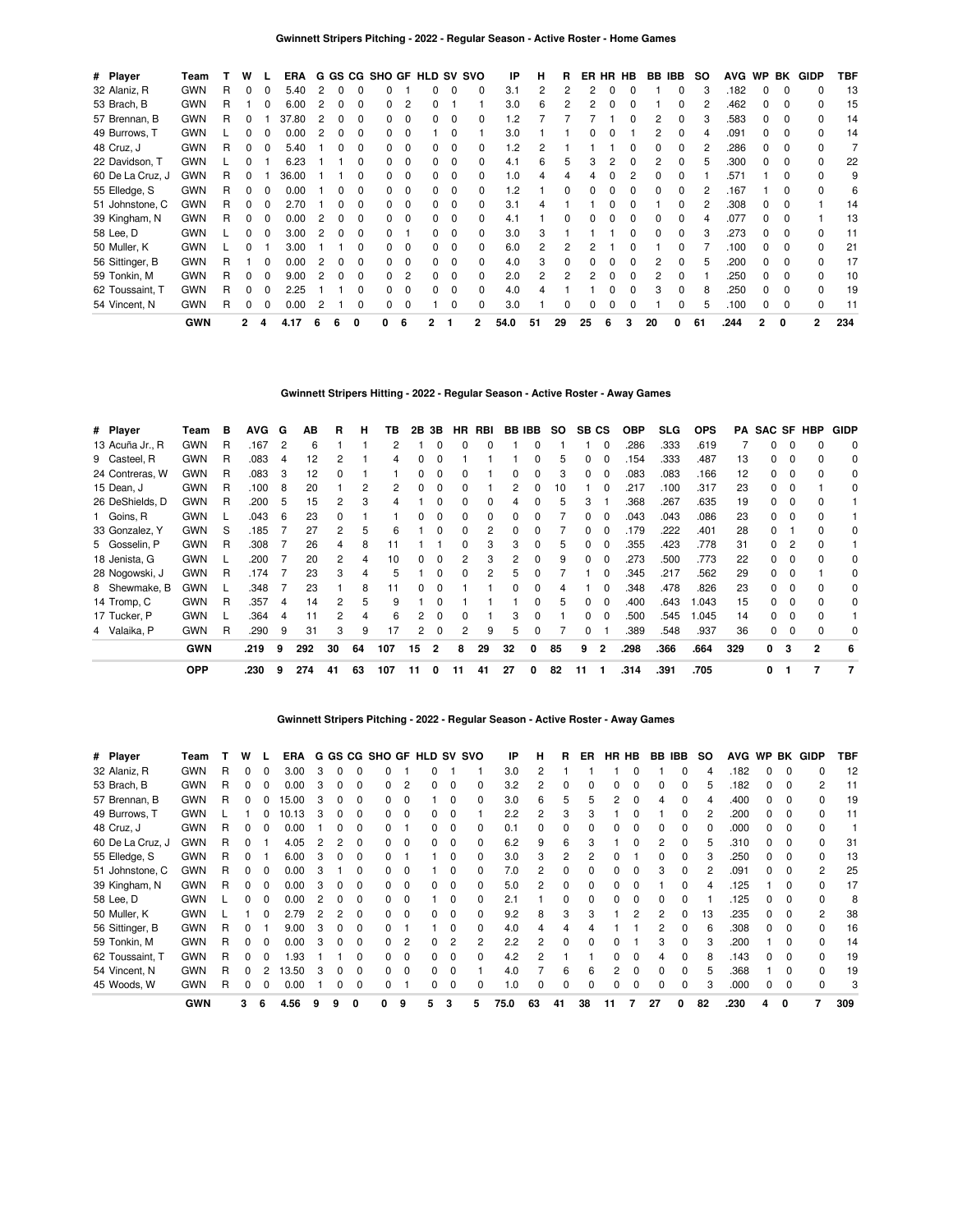| # Player        | Team       | в | AVG G AB R H TB 2B 3B |    |                 |                 |   |          |              | HR           | RBI BB         |          | IBB      | SO. | SB.          | СS           | <b>OBP</b> | <b>SLG</b> | <b>OPS</b> | PA   | SAC SF |          | <b>HBP</b>   | GIDP E |                |
|-----------------|------------|---|-----------------------|----|-----------------|-----------------|---|----------|--------------|--------------|----------------|----------|----------|-----|--------------|--------------|------------|------------|------------|------|--------|----------|--------------|--------|----------------|
| 13 Acuña Jr., R | <b>GWN</b> | R | .167                  | 2  | 6               |                 |   |          |              | $\Omega$     | 0              |          |          |     |              | 0            | .286       | .333       | .619       |      | 0      | $\Omega$ | 0            |        | 0 <sub>0</sub> |
| 9 Casteel, R    | <b>GWN</b> | R | .125                  | -5 | 16              | 2 2             | 8 |          | 0            | 2            | $\overline{2}$ | 0        | $\Omega$ | 6   | <sup>0</sup> | 0            | 125        | .500       | .625       | 16   | 0      | $\Omega$ | 0            |        | $0\quad 0$     |
| 24 Contreras, W | <b>GWN</b> | R | .167                  | 5  |                 | 18 0 3          |   | 4        |              | $\Omega$     | 2              |          |          | 5   |              | O            | 211        | .222       | .433       | - 19 | 0      | $\Omega$ | 0            |        | 0 <sub>0</sub> |
| 15 Dean, J      | <b>GWN</b> | R | .231                  | 5  | 13 <sub>0</sub> | -3              |   | 4        | 0            | $\Omega$     | 0              | 0        | $\Omega$ | 4   |              | <sup>0</sup> | .231       | .308       | .539       | - 13 | 0      | $\Omega$ | 0            |        | 0 <sub>0</sub> |
| 26 DeShields, D | <b>GWN</b> | R | .231                  | 5  | 13              | -3              |   |          |              | $\Omega$     |                | 4        |          | 3   | 3            |              | .444       | .308       | .752 18    |      | 0      | $\Omega$ |              |        | $1\quad 0$     |
| 1 Goins, R      | <b>GWN</b> |   | .067                  | 5  | 15              |                 |   |          |              | $\Omega$     | 0              | 0        | $\Omega$ | 3   | $\Omega$     | <sup>0</sup> | .067       | .067       | .134       | - 15 | 0      | $\Omega$ | 0            |        | 2 <sub>0</sub> |
| 33 Gonzalez, Y  | <b>GWN</b> | S | .000                  | 5  | 16              | 0 <sub>0</sub>  |   |          |              | <sup>0</sup> | <sup>0</sup>   |          |          | 5   |              | O            | .059       | .000       | .059       | - 17 | 0      | $\Omega$ | 0            |        | 0 <sub>0</sub> |
| 5 Gosselin, P   | <b>GWN</b> | R | .133                  | 5  |                 | 1502            |   | $\Omega$ | 0            | $\Omega$     | 2              | 4        | $\Omega$ | 5   | $\Omega$     | <sup>0</sup> | .286       | .133       | .419       | -21  | 0      | 2        | 0            |        | $1\quad$ 0     |
| 18 Jenista, G   | <b>GWN</b> |   | .125                  | -5 | 16              | 1 <sub>2</sub>  |   |          | $\Omega$     | $\Omega$     | <sup>0</sup>   | 3        | $\Omega$ | 5   | $\Omega$     | O            | .263       | .125       | .388       | - 19 | 0      | $\Omega$ | 0            |        | 0 <sub>0</sub> |
| 28 Nogowski, J  | <b>GWN</b> | R | .111                  | 5  | 18              | 0 <sub>2</sub>  | 3 |          | 0            | $\Omega$     |                | 0        | $\Omega$ | 6   |              | O            | .111       | .167       | .278       | -18  | 0      | $\Omega$ | <sup>0</sup> |        | $1\quad$ 0     |
| 8 Shewmake, B   | <b>GWN</b> |   | .278                  | 5  |                 | 18 0 5          |   | h.       | 0            | $\Omega$     | 0              | $\Omega$ |          | 4   |              | O            | 278        | .278       | .556       | -18  | 0      | $\Omega$ | 0            |        | $0\quad 0$     |
| 14 Tromp, C     | <b>GWN</b> | R | .357                  | 4  |                 | 1425            | 9 |          |              |              |                |          | $\Omega$ | 5   | $\Omega$     | <sup>0</sup> | .400       | .643       | .043       | - 15 | 0      | $\Omega$ | 0            |        | 0 <sub>0</sub> |
| 17 Tucker, P    | <b>GWN</b> |   | .188                  | -5 | 16              | 3               |   | 5        | <sup>0</sup> | $\Omega$     | 0              | 3        | $\Omega$ | 4   |              | $\Omega$     | .316       | .313       | .629       | 19   | 0      | $\Omega$ | 0            |        | $0\quad 0$     |
| 4 Valaika, P    | <b>GWN</b> | R | .000                  | 5  | 15              | $\Omega$<br>- 0 |   |          |              | $\Omega$     | 0              |          |          | 3   | $\Omega$     | <sup>0</sup> | .063       | .000       | .063       | 16   | 0      | $\Omega$ | 0            |        | $0\quad 0$     |

# **Gwinnett Stripers Pitching - Last 5 Games - Regular Season - Active Roster**

| # Player         | Team       | т  |                |      |    |                                                                                                                                                                     |              |                |                    |          | svo | IP     | н    | B. |    |   |               |           | IBB          | SO. | <b>AVG</b> | <b>WP</b> | BK           | <b>GIDP</b>    | TBF |
|------------------|------------|----|----------------|------|----|---------------------------------------------------------------------------------------------------------------------------------------------------------------------|--------------|----------------|--------------------|----------|-----|--------|------|----|----|---|---------------|-----------|--------------|-----|------------|-----------|--------------|----------------|-----|
| 32 Alaniz, R     | <b>GWN</b> | R  | 0 <sub>0</sub> |      |    | 0                                                                                                                                                                   | 0            | $\overline{2}$ | 0                  |          |     | 6.1    | 4    | 3  | 3  |   | 0             |           | 0            |     | .182       | 0         | $\Omega$     | <sup>0</sup>   | 25  |
| 53 Brach, B      | <b>GWN</b> | R  | 10             |      |    | 0                                                                                                                                                                   | 0            | 4              | 0                  |          |     | 6.2    | 8    | 2  | 2  | 0 |               |           |              |     | .333       | 0         | $\Omega$     | $\overline{2}$ | 26  |
| 57 Brennan, B    | <b>GWN</b> | R. | 01             |      |    | 0                                                                                                                                                                   | <sup>0</sup> | $\Omega$       |                    | $\Omega$ | 0   | 4.2    | 13   | 12 | 12 | 3 | <sup>0</sup>  | 6         |              |     | .481       | 0         | <sup>0</sup> | 0              | 33  |
| 49 Burrows, T    | <b>GWN</b> |    | 10             |      |    | 0                                                                                                                                                                   | <sup>0</sup> | $\Omega$       |                    | $\Omega$ | 2   | 5.2    | 3    | 4  | 3  |   |               |           |              | 6   | .143       | 0         | $\Omega$     | <sup>0</sup>   | 25  |
| 48 Cruz, J       | <b>GWN</b> | R  | 0 <sub>0</sub> |      |    | 0                                                                                                                                                                   | 0            |                | 0                  | $\Omega$ | 0   | 2.0    |      |    |    |   | o             |           |              |     | .250       | 0         | <sup>0</sup> | <sup>0</sup>   | 8   |
| 22 Davidson, T   | <b>GWN</b> |    | 0 <sub>1</sub> | 6.23 |    |                                                                                                                                                                     |              | $\Omega$       | 0                  | 0        |     |        | 6    | 5  | З  | 2 |               |           |              |     | .300       | 0         | $\Omega$     | $\Omega$       | 22  |
| 60 De La Cruz, J | <b>GWN</b> | R. | 0 <sub>2</sub> |      |    | 3                                                                                                                                                                   | 0            | $\Omega$       | <sup>0</sup>       | 0        |     | 72     | 13   | 10 |    |   |               |           |              |     | .361       |           | O            |                | 40  |
| 55 Elledge, S    | <b>GWN</b> | R. | 0 <sub>1</sub> |      | -4 |                                                                                                                                                                     | $\Omega$     |                |                    | $\Omega$ |     | 4.2    |      |    |    |   |               |           |              |     | 222        |           | <sup>n</sup> |                | 19  |
| 51 Johnstone, C  | <b>GWN</b> | R. | 0 <sub>0</sub> | 0.87 |    |                                                                                                                                                                     | <sup>0</sup> |                |                    | O        |     | 10.1   |      |    |    |   |               |           |              |     | .171       |           | <sup>0</sup> | 3              | 39  |
| 39 Kingham, N    | <b>GWN</b> | R  | 0 <sub>0</sub> |      |    |                                                                                                                                                                     | <sup>0</sup> | $\Omega$       | <sup>0</sup>       | O        |     | 9.1    |      |    |    |   |               |           |              |     | .103       |           |              |                | 30  |
| 58 Lee, D        | <b>GWN</b> |    | 0 <sub>0</sub> | 1.69 | -4 |                                                                                                                                                                     | <sup>0</sup> |                |                    | 0        |     | 5.1    |      |    |    |   |               |           |              |     | .211       |           |              |                | 19  |
| 50 Muller, K     | <b>GWN</b> |    |                |      |    | 3                                                                                                                                                                   | $\Omega$     | $\Omega$       | 0                  | 0        | 0   |        | 10   | 5  | 5  | 2 | $\mathcal{P}$ | 3         | 0            | 20  | .185       |           |              |                | 59  |
| 56 Sittinger, B  | <b>GWN</b> | R  | 1 1            |      |    | 0                                                                                                                                                                   | $\Omega$     |                |                    | 0        | 0   | 8.0    |      | 4  |    |   |               |           | <sup>0</sup> |     | .250       |           |              |                | 33  |
| 59 Tonkin, M     | <b>GWN</b> | R  | 0 <sub>0</sub> |      |    | 0                                                                                                                                                                   | $\Omega$     | 4              | 0                  | 2        |     | 4.2    |      |    | 2  |   |               |           | 0            |     | 222        |           | O            |                | 24  |
| 62 Toussaint, T  | <b>GWN</b> | R. | 0 <sub>0</sub> | 2.08 | -2 | 2                                                                                                                                                                   | $\Omega$     | $\Omega$       | 0                  | 0        |     | 8.2    | 6    | 2  | 2  | 0 |               |           | 0            | 16  | .200       | 0         | $\Omega$     |                | 38  |
| 54 Vincent, N    | <b>GWN</b> | R  | 0 <sub>2</sub> | 7.71 | -5 |                                                                                                                                                                     | $\Omega$     | $\Omega$       |                    | $\Omega$ |     | 7.0    | 8    | 6  | 6  | 2 |               |           | 0            | 10  | 276        |           | $\Omega$     | 0              | 30  |
| 45 Woods, W      | <b>GWN</b> | R  | 0 <sub>0</sub> | 0.00 |    | 0                                                                                                                                                                   | $\Omega$     |                | 0                  | $\Omega$ | 0   | 1.0    |      | 0  | 0  | n |               |           | <sup>0</sup> | 3   | .000       | 0         | $\Omega$     | $\Omega$       | 3   |
|                  |            |    |                | W L  |    | $4.26\quad 5$<br>2.70 <sub>5</sub><br>23.14 5<br>4.76 5<br>4.50<br>$\overline{2}$<br>$8.22 \quad 3$<br>3.86<br>-4<br>0.005<br>2.87 <sup>3</sup><br>4.50 5<br>3.86 5 |              |                | ERA G GS CG SHO GF |          |     | HLD SV | 15.2 |    |    |   | ER            | <b>HR</b> | HB BB        |     |            |           |              |                |     |

#### **Gwinnett Stripers Hitting - Last 10 Games - Regular Season - Active Roster**

| # Player        | Team       | в | <b>AVG</b> | G  | AB R |          | н             |    |              |              | <b>TB 2B 3B HR</b> | RBI            | BB       | IBB          | SO.               | SB.          | CS.      | <b>OBP</b> | <b>SLG</b> | <b>OPS</b> | PA  | SAC      | SF       | HBP          | GIDP E |                |
|-----------------|------------|---|------------|----|------|----------|---------------|----|--------------|--------------|--------------------|----------------|----------|--------------|-------------------|--------------|----------|------------|------------|------------|-----|----------|----------|--------------|--------|----------------|
| 13 Acuña Jr., R | <b>GWN</b> | R | .167       | 2  | ี    |          |               |    |              |              |                    |                |          |              |                   |              |          | .286       | .333       | .619       |     | 0        | $\Omega$ | 0            |        | $0\quad 0$     |
| 9 Casteel, R    | <b>GWN</b> | R | .105       | 6  | 19   | 3        | $\mathcal{P}$ | 8  | <sup>0</sup> | $\Omega$     | 2                  | $\overline{2}$ |          | 0            | 8                 | <sup>0</sup> |          | .150       | .421       | .571       | 20  | 0        | $\Omega$ | <sup>0</sup> |        | $0\quad 0$     |
| 24 Contreras, W | <b>GWN</b> | R | .172       | 8  | 29   | $\Omega$ | 5             |    |              | $\Omega$     | $\Omega$           | 5              | 2        | 0            | 6                 | $\Omega$     |          | .226       | .241       | .467       | -31 | 0        | $\Omega$ | <sup>0</sup> |        | $0\quad 0$     |
| 15 Dean, J      | <b>GWN</b> | R | .240       | 10 | 25   |          | 6             |    |              |              | $\Omega$           |                | 0        |              |                   |              |          | .240       | .280       | .520       | 25  | 0        | $\Omega$ | 0            |        | $0\quad 0$     |
| 26 DeShields, D | <b>GWN</b> | R | .214       | 9  | 28   | 3        | 6             | 8  |              |              |                    |                | 6        | 0            | 10                |              |          | .371       | .286       | .657       | 35  | 0        | $\Omega$ |              |        | $1\quad 0$     |
| 1 Goins, R      | <b>GWN</b> |   | .056       | 10 | 36   |          | 2             | 2  | O            |              | $\Omega$           | <sup>0</sup>   | $\Omega$ | <sup>0</sup> | 10                | <sup>0</sup> |          | .056       | .056       | .112       | 36  | 0        | $\Omega$ | <sup>0</sup> |        | 3 0            |
| 33 Gonzalez, Y  | <b>GWN</b> | S | .135       | 10 | 37   |          | 5             | 6  |              |              |                    | $\overline{2}$ |          | <sup>0</sup> | 10                | 0            |          | .154       | .162       | .316       | 39  | 0        |          | 0            |        | 0 <sub>0</sub> |
| 5 Gosselin, P   | <b>GWN</b> | R | .212       | 10 | 33   | 3        |               | 9  | O            |              | <sup>n</sup>       | 3              |          | 0            | 8                 | <sup>0</sup> |          | .349       | .273       | .622       | 43  | $\Omega$ | 2        |              |        | $1\quad$ 0     |
| 18 Jenista, G   | <b>GWN</b> |   | .250       | 10 | 32   | -5       | 8             | 20 | <sup>0</sup> |              | 4                  | 5.             | 4        |              | $12 \overline{ }$ | <sup>0</sup> |          | .333       | .625       | .958       | -36 | 0        | $\Omega$ | <sup>0</sup> |        | 0 <sub>0</sub> |
| 28 Nogowski, J  | <b>GWN</b> | R | .171       | 10 | 35   | 4        | 6             | 11 | 2            |              |                    | 4              | 3        | <sup>0</sup> | 8                 | 2            | U        | .237       | .314       | .551       | 38  | 0        | $\Omega$ | <sup>0</sup> |        | $1\quad$ 0     |
| 8 Shewmake, B   | <b>GWN</b> |   | .294       | 10 | 34 1 |          | 10            | 13 |              |              |                    |                | 0        | $\Omega$     | 5                 |              |          | .294       | .382       | .676       | 34  | 0        | $\Omega$ | 0            |        | 0 <sub>0</sub> |
| 14 Tromp, C     | <b>GWN</b> | R | .357       | 4  | 14   |          | 5             | 9  |              |              |                    |                |          | <sup>0</sup> | 5                 | $\Omega$     | $\Omega$ | .400       | .643       | .043       | 15  | 0        | $\Omega$ | <sup>0</sup> |        | 0 <sub>0</sub> |
| 17 Tucker, P    | <b>GWN</b> |   | .231       | 9  | 26   | 3        | 6             | 9  | 3            | <sup>n</sup> | $\Omega$           |                | 6        | $\Omega$     | 5                 | $\Omega$     |          | .394       | .346       | 740        | 33  | 0        | $\Omega$ |              |        | $2\quad0$      |
| 4 Valaika, P    | <b>GWN</b> | R | .229       | 10 | 35   | 5        | 8             | 10 | っ            |              | $\Omega$           | 4              | 4        |              |                   |              |          | .308       | .286       | .594       | 39  | 0        | $\Omega$ | 0            |        | $1\quad$ 0     |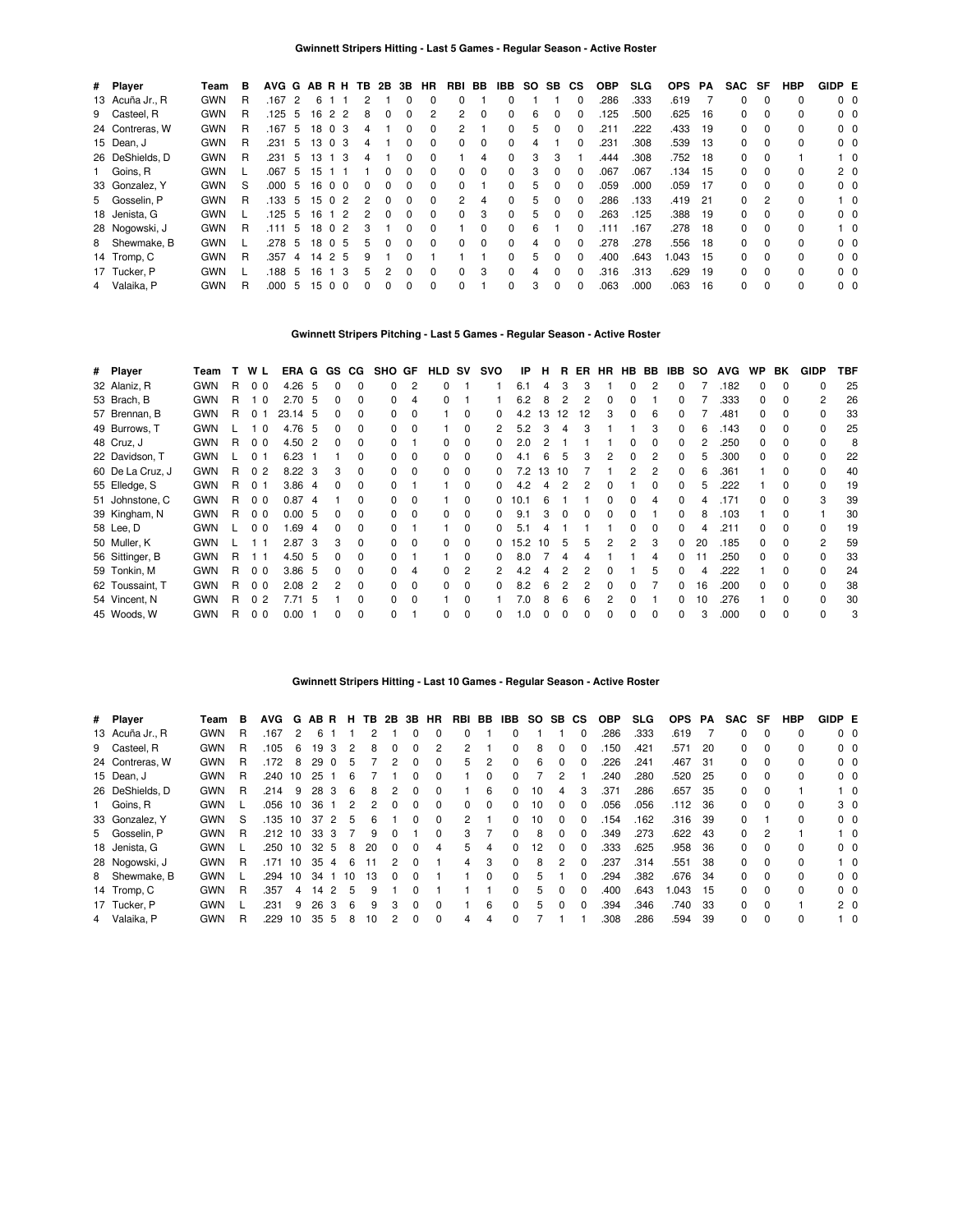| # Player         | Team       |    | W L            | ERA G GS          |                |          | CG.          | SHO GF |          | HLD SV       |          | svo          | IP   | н  | R. | ER | HR |              | HB BB | IBB.         | SO. | <b>AVG</b> | <b>WP</b>    | BK           | <b>GIDP</b>    | TBF |
|------------------|------------|----|----------------|-------------------|----------------|----------|--------------|--------|----------|--------------|----------|--------------|------|----|----|----|----|--------------|-------|--------------|-----|------------|--------------|--------------|----------------|-----|
| 32 Alaniz, R     | <b>GWN</b> | R  | 0 <sub>0</sub> | $4.26\quad 5$     |                | $\Omega$ | 0            |        | 2        | $\Omega$     |          |              | 6.1  | 4  | 3  | 3  |    | 0            | 2     | 0            |     | .182       | 0            | $\Omega$     | <sup>0</sup>   | 25  |
| 53 Brach, B      | <b>GWN</b> | R. | 10             | 2.70, 5           |                | 0        | 0            |        | 4        | 0            |          |              | 6.2  | 8  | 2  | 2  | 0  | o            |       |              |     | .333       | 0            | $\Omega$     | 2              | 26  |
| 57 Brennan, B    | <b>GWN</b> | R. | 0 <sub>1</sub> | 23.14 5           |                | n.       | <sup>0</sup> |        | $\Omega$ |              | 0        |              | 4.2  | 13 | 12 | 12 | 3  |              | 6     |              |     | .481       | O.           | $\Omega$     |                | 33  |
| 49 Burrows, T    | <b>GWN</b> |    | 1 ∩            | 4.76              | - 5            | 0        | <sup>0</sup> |        |          |              | 0        |              | 5.2  |    | 4  | З  |    |              |       |              |     | .143       | n.           | $\Omega$     |                | 25  |
| 48 Cruz, J       | <b>GWN</b> | R  | 0 <sub>0</sub> | 4.50              | -2             | 0        | <sup>0</sup> |        |          | O.           | $\Omega$ |              | 2.0  |    |    |    |    |              |       |              |     | .250       | <sup>n</sup> | $\Omega$     |                | 8   |
| 22 Davidson, T   | <b>GWN</b> |    | 0 1            | 6.23              |                |          | <sup>0</sup> |        | $\Omega$ | <sup>0</sup> | $\Omega$ |              | 4.1  | 6  |    | З  |    |              |       |              |     | .300       | <sup>n</sup> |              |                | 22  |
| 60 De La Cruz, J | <b>GWN</b> | R  | 0 <sub>2</sub> | $8.22 \quad 3$    |                | 3        | 0            |        | $\Omega$ | <sup>0</sup> | 0        |              | 7.2  | 13 | 10 |    |    |              |       |              |     | .361       |              |              |                | 40  |
| 55 Elledge, S    | <b>GWN</b> | R  | 0 <sub>1</sub> | 3.864             |                |          | 0            |        |          |              | $\Omega$ |              | 4.2  |    |    |    |    |              |       |              |     | 222        |              |              |                | 19  |
| 51 Johnstone, C  | <b>GWN</b> | R. | 0 <sub>0</sub> | 0.87              | -4             |          | 0            |        |          |              | 0        |              | 10.1 | 6  |    |    |    |              |       |              |     | .171       |              |              |                | 39  |
| 39 Kingham, N    | <b>GWN</b> | R. | 0 <sub>0</sub> | 0.005             |                |          | 0            |        | $\Omega$ | 0            | 0        |              | 9.1  |    | O  | 0  |    |              |       |              |     | .103       |              | O            |                | 30  |
| 58 Lee, D        | <b>GWN</b> |    | 0 <sub>0</sub> | 1.69              | 4              | 0        | 0            |        |          |              | $\Omega$ |              | 5.1  |    |    |    |    | <sup>n</sup> |       | <sup>0</sup> |     | .211       | <sup>0</sup> | $\Omega$     |                | 19  |
| 50 Muller, K     | <b>GWN</b> |    | 11             | 2.87              | -3             | 3        | $\Omega$     |        | $\Omega$ | $\Omega$     | $\Omega$ | 0            | 15.2 | 10 | 5  | 5  | 2  | 2            | 3     | 0            | 20  | .185       | 0            | $\Omega$     | $\overline{2}$ | 59  |
| 56 Sittinger, B  | <b>GWN</b> | R  | 11             | 4.50 5            |                | 0        | $\Omega$     |        |          |              | $\Omega$ | 0            | 8.0  |    | 4  |    |    |              | 4     | <sup>0</sup> |     | .250       | 0            | $\Omega$     | <sup>0</sup>   | 33  |
| 59 Tonkin, M     | <b>GWN</b> | R. | 0 <sub>0</sub> | 3.86 <sub>5</sub> |                | 0        | $\Omega$     |        | 4        | <sup>0</sup> | 2        | 2            | 4.2  |    |    | 2  | ŋ  |              | 5     | 0            |     | 222        |              | <sup>0</sup> | $\Omega$       | 24  |
| 62 Toussaint, T  | <b>GWN</b> | R  | 0 <sub>0</sub> | 2.08              | $\overline{2}$ | 2        | $\Omega$     |        | $\Omega$ | 0            | $\Omega$ | <sup>n</sup> | 8.2  | ĥ  | 2  | 2  | n  |              |       | <sup>0</sup> | 16  | .200       | U            | $\Omega$     | <sup>n</sup>   | 38  |
| 54 Vincent, N    | <b>GWN</b> | R  | 0 <sub>2</sub> | 7.71              | -5             |          | $\Omega$     |        | $\Omega$ |              | $\Omega$ |              | 7.0  | 8  | 6  | Բ  | 2  |              |       | <sup>n</sup> | 10  | 276        |              | <sup>n</sup> | U              | 30  |
| 45 Woods, W      | <b>GWN</b> | R  | 0 <sub>0</sub> | 0.00              |                |          | $\Omega$     |        |          | 0            | $\Omega$ | U            | .0   |    | ŋ  |    |    |              |       |              |     | .000       |              | $\Omega$     | <sup>0</sup>   | 3   |

### **Tucker Davidson - Pitching - Game Log - 2022 - Regular Season**

|         | Date GM # Team Opp W L ERA G GS CG SHO SV SVO IP H R ER HR HB BB IBB SO WHIP AVG AB WP BK GIDP TBF |  |  |  |  |  |  |  |  |  |  |  |  |  | NP-S                                                                                                     |
|---------|----------------------------------------------------------------------------------------------------|--|--|--|--|--|--|--|--|--|--|--|--|--|----------------------------------------------------------------------------------------------------------|
| 4/16/22 |                                                                                                    |  |  |  |  |  |  |  |  |  |  |  |  |  | GWN NAS  0  1  6.23  1  1  0  0  0  0  4.1  6  5  3  2  0  2  0  5  1.85  300  20  0  0  0  22  74  - 43 |
| April   | <b>GWN</b>                                                                                         |  |  |  |  |  |  |  |  |  |  |  |  |  | 0 1 6.23 1 1 0 0 0 0 4.1 6 5 3 2 0 2 0 5 1.85 .300 20 0 0 0 22 74-43                                     |
| Total   |                                                                                                    |  |  |  |  |  |  |  |  |  |  |  |  |  | GWN AAA 0 1 6.23 1 1 0 0 0 0 4.1 6 5 3 2 0 2 0 5 1.85 .300 20 0 0 0 22 74-43                             |

# **Tucker Davidson - Pitching - Stat Splits - 2022 - Regular Season**

| <b>Split</b>             |            |                |                |  |  |               |      |  |     |    |              |                |            |                | Team WL ERAGGS CG SHOSV IPHRER HRHBBBIBBSO WHIP AVGABWP |         |      |              | BK       | GIDP     | TBF | NP-S    |
|--------------------------|------------|----------------|----------------|--|--|---------------|------|--|-----|----|--------------|----------------|------------|----------------|---------------------------------------------------------|---------|------|--------------|----------|----------|-----|---------|
| Home Games               | GWN        | 0 <sub>1</sub> | 6.23 1         |  |  | $0 \t04.1653$ |      |  |     | 2  | 0            | $\overline{2}$ | $^{\circ}$ | 5              | 1.85                                                    | .300    | - 20 | $\Omega$     | $\Omega$ |          | 22  | 74 - 43 |
| Night Games              | GWN        | 0 <sub>1</sub> | 6.23 1         |  |  | $0 \t04.1653$ |      |  |     | 2  | $\Omega$     | $\overline{2}$ | $^{\circ}$ | 5              | 1.85                                                    | .300 20 |      | $\Omega$     | 0        |          | 22  | 74 - 43 |
| On Grass                 | GWN        | 0 <sub>1</sub> | 6.23 1         |  |  | 0 0 4.1 6 5 3 |      |  |     | 2  | $\Omega$     | -2             | $\Omega$   | 5              | 1.85                                                    | .300 20 |      | $\Omega$     | $\Omega$ |          | 22  | 74 - 43 |
| April                    | GWN        | 0 <sub>1</sub> | 6.23 1         |  |  | $0 \t04.1653$ |      |  |     | 2  | $\Omega$     | 2              | $^{\circ}$ | - 5            | 1.85                                                    | .300    | - 20 | $\Omega$     | $\Omega$ |          | 22  | 74 - 43 |
| On Saturdays             | <b>GWN</b> | 0 <sub>1</sub> | 6.23 1         |  |  | $0 \t04.1653$ |      |  |     | -2 | $\Omega$     | 2              |            | 0 <sub>5</sub> | 1.85                                                    | .300 20 |      | $\Omega$     | - 0      | $\Omega$ | 22  | 74 - 43 |
| In games following a win | GWN        | 0 <sub>1</sub> | $6.23 \quad 1$ |  |  | 0 0 4.1 6 5 3 |      |  |     | 2  | $\Omega$     | $\overline{2}$ | $\Omega$   | 5              | 1.85                                                    | .300    | -20  | $\Omega$     | $\Omega$ | $\Omega$ | 22  | 74 - 43 |
| Starter                  | GWN        | 0 <sub>1</sub> |                |  |  |               | 04.1 |  | 653 |    | <sup>0</sup> |                | 0          | $\mathbf b$    | .85                                                     | .300    | -20  | <sup>0</sup> | 0        | $\Omega$ | 22  | 74 - 43 |